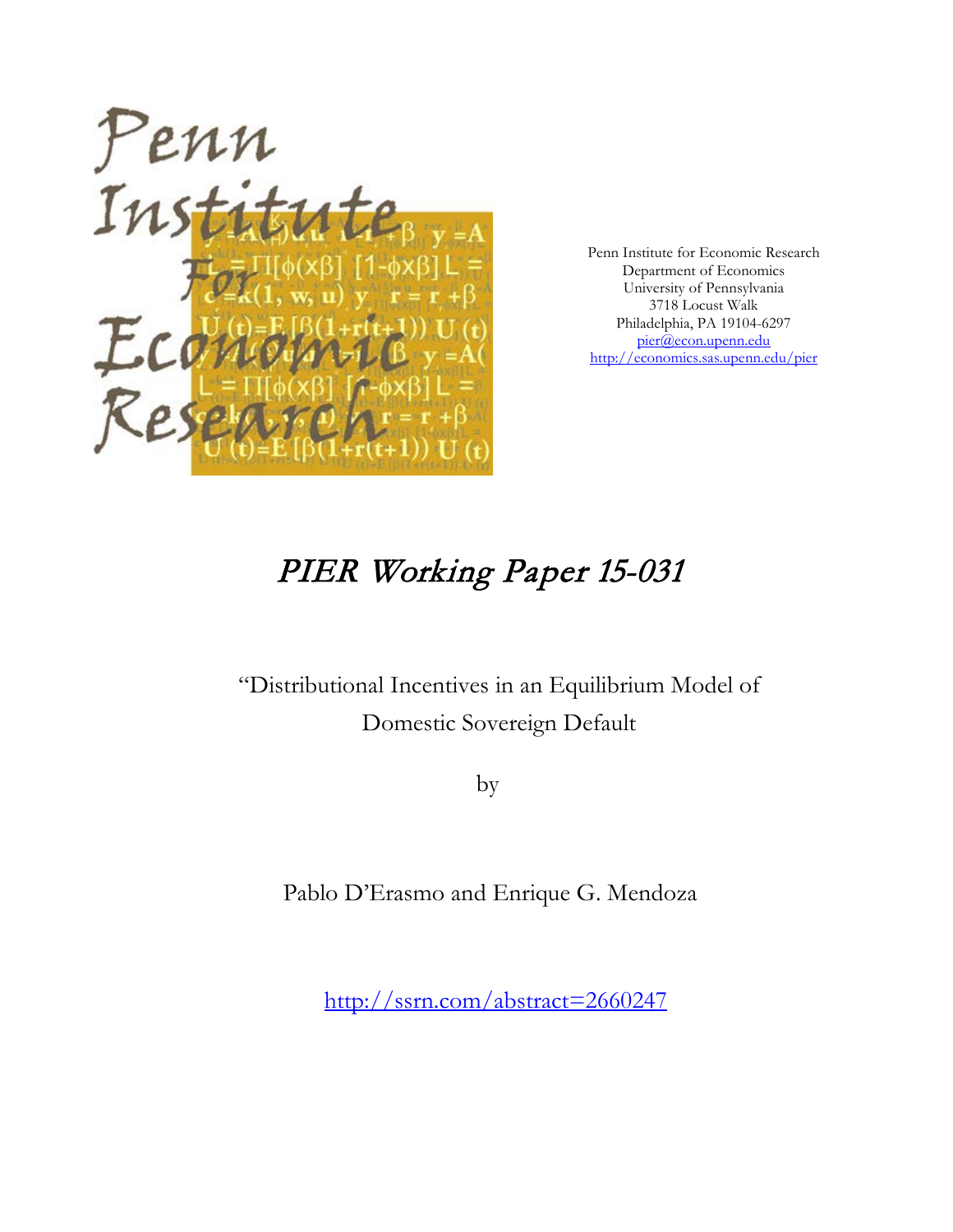# Distributional Incentives in an Equilibrium Model of Domestic Sovereign Default<sup>∗</sup>

Pablo D'Erasmo Federal Reserve Bank of Philadelphia

Enrique G. Mendoza University of Pennsylvania, NBER and PIER

27 August 2015

#### Abstract

Europe's debt crisis resembles historical episodes of outright default on domestic public debt about which little research exists. This paper proposes a theory of domestic sovereign default based on distributional incentives affecting the welfare of risk-averse debt and non debtholders. A utilitarian government cannot sustain debt if default is costless. If default is costly, debt with default risk is sustainable, and debt falls as the concentration of debt ownership rises. A government favoring bond holders can also sustain debt, with debt rising as ownership becomes more concentrated. These results are robust to adding foreign investors, redistributive taxes, or a second asset.

<sup>∗</sup>We acknowledge the generous support of the National Science Foundation under awards 1325122 and 1324740. Comments by Jesse Schreger, Fabrizio Perri, Vincenzo Quadrini and by participants at presentations at Columbia University, the 2014 Winter Meetings of the Econometric Society, and the NBER Conference on Sovereign Debt and Financial Crises are also gratefully acknowledged. We thank Jingting Fan for excellent research assistance. The views expressed in this paper do not necessarily reflect those of the Federal Reserve Bank of Philadelphia or the Federal Reserve System.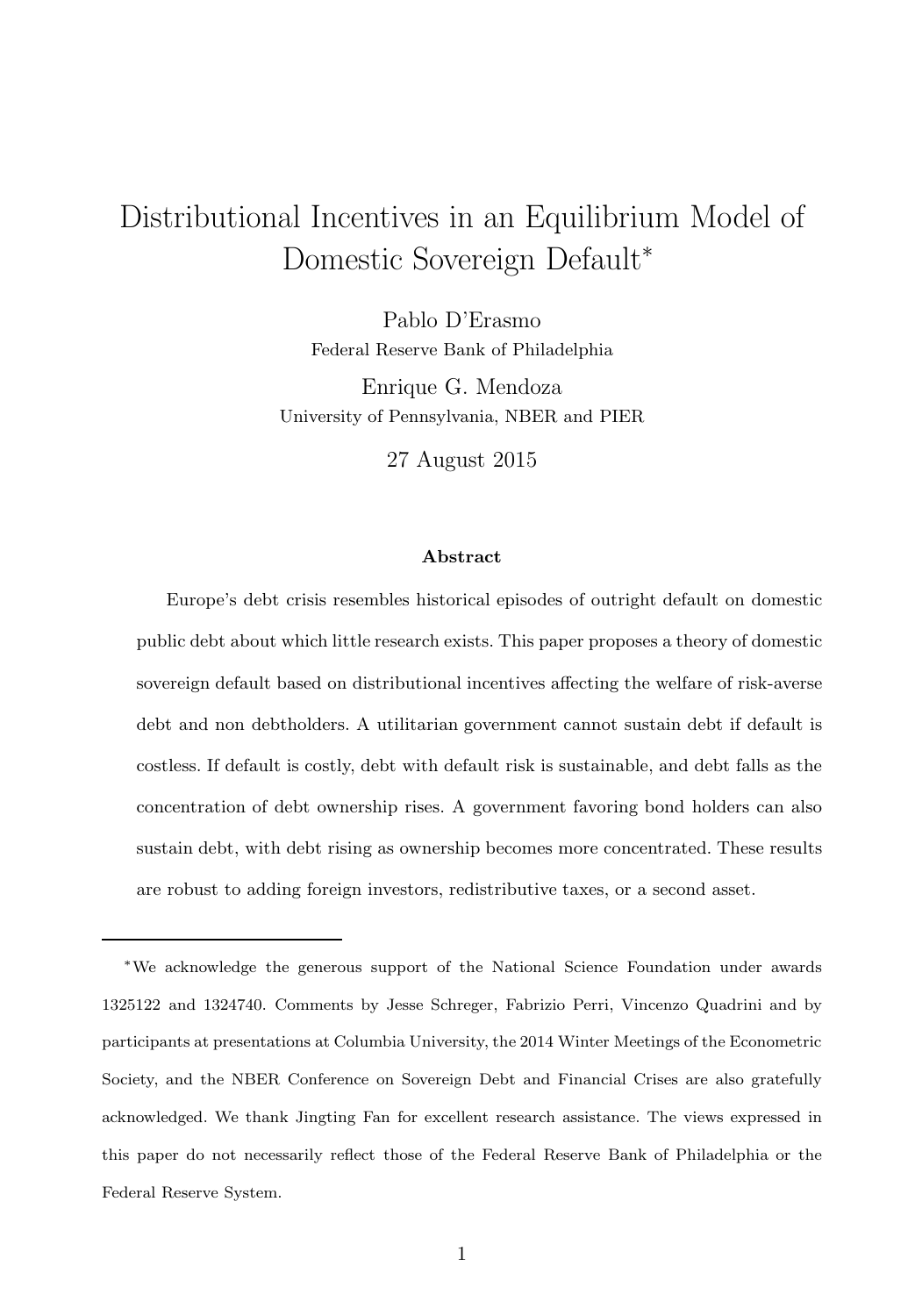Keywords: public debt, sovereign default, European debt crisis JEL Classifications: E6, E44, F34, H63

#### 1. Introduction

The seminal study by Reinhart and Rogoff (2011) identified 68 episodes in which governments defaulted outright (i.e., by means other than inflation) on their domestic creditors in a cross-country database going back to 1750. These domestic defaults occurred via mechanisms such as forcible conversions, lower coupon rates, unilateral reductions of principal, and suspensions of payments. Reinhart and Rogoff also documented that domestic public debt accounts for a large fraction of total government debt in the majority of countries (about two-thirds on average) and that domestic defaults were associated with periods of severe financial turbulence, which often included defaults on external debt, banking system collapses, and fullblown economic crises. Despite these striking features, the authors also found that domestic sovereign default is a "forgotten history" that remains largely unexplored in economic research.

The ongoing European debt crisis also highlights the importance of studying domestic sovereign default. In particular, four features of this crisis make it more akin to a domestic default than to the typical external default that dominates the literature on public debt default. First, countries in the Eurozone are highly integrated, with the majority of their public debt denominated in their common currency and held by European residents. Hence, from a European standpoint,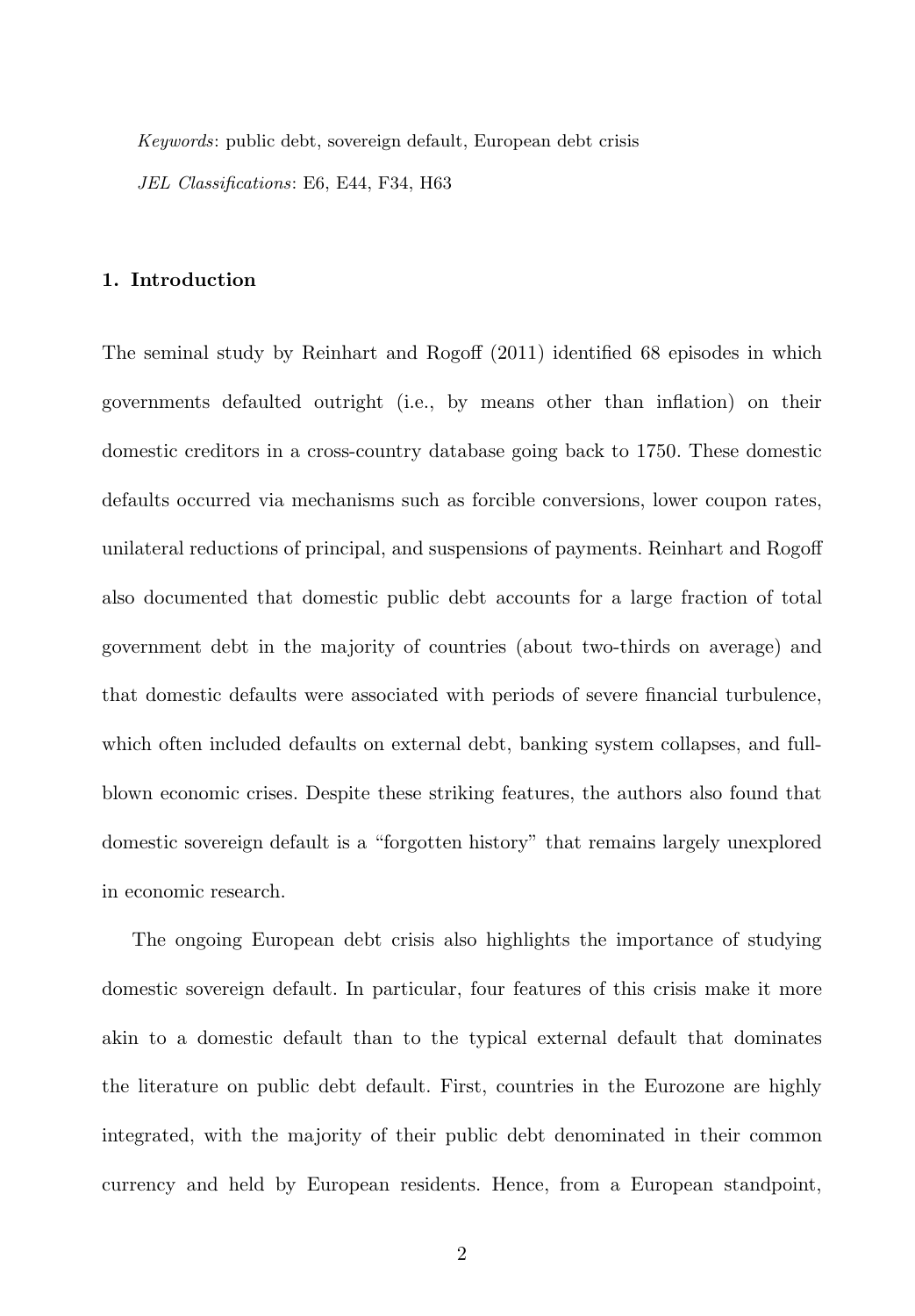default by one or more Eurozone governments means a suspension of payments to "domestic" agents, instead of external creditors. Second, domestic public-debt-GDP ratios are high in the Eurozone in general, and very large in the countries at the epicenter of the crisis (Greece, Ireland, Italy, Spain, and Portugal). Third, the Eurozone's common currency and common central bank rule out the possibility of individual governments resorting to inflation as a means to lighten their debt burden without an outright default. Fourth, and perhaps most important from the standpoint of the theory proposed in this paper, European-wide institutions such as the European Central Bank (ECB) and the European Commission are weighting the interests of both creditors and debtors in assessing the pros and cons of sovereign defaults by individual countries, and creditors and debtors are aware of these institutions' concern and of their key role in influencing expectations and default risk.<sup>1</sup> Hall and Sargent (2014) document a similar situation in the process by which the U.S. government handled the management of its debt in the aftermath of the Revolutionary War.

Table 1 shows that the Eurozone's fiscal crisis has been characterized by rapid increases in public debt ratios and sovereign spreads that coincided with rising government expenditure ratios. The table also shows that debt ownership, as proxied

<sup>1.</sup> The analogy with a domestic default is imperfect, however, because the Eurozone is not a single country, and in particular, there is no fiscal entity with tax and debt-issuance powers over all the members.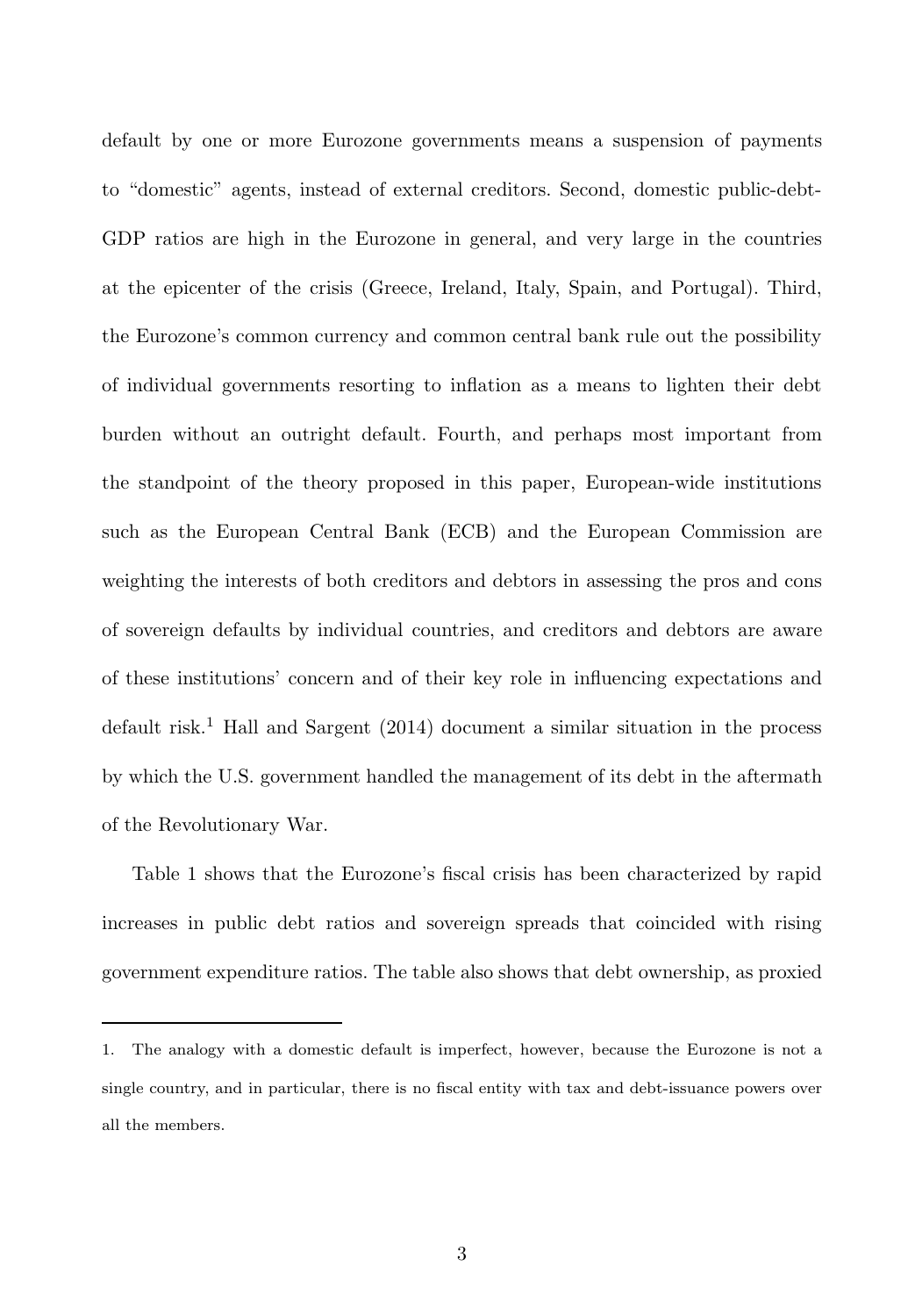by Gini coefficients of wealth distributions, is unevenly distributed in the seven countries listed, with mean and median Gini coefficients of around two-thirds.<sup>2</sup>

|               | Gov. Debt |        | Gov. Exp. |               | <b>Spreads</b> |               | Gini   |
|---------------|-----------|--------|-----------|---------------|----------------|---------------|--------|
| Moment $(\%)$ | Avg.      | 2011   | Avg.      | "crisis peak" | Avg.           | "crisis peak" | Wealth |
| France        | 34.87     | 62.72  | 23.40     | 24.90         | 0.08           | 1.04          | 0.73   |
| Germany       | 33.34     | 52.16  | 18.80     | 20.00         |                |               | 0.67   |
| Greece        | 84.25     | 133.09 | 18.40     | 23.60         | 0.37           | 21.00         | 0.65   |
| Ireland       | 14.07     | 64.97  | 16.10     | 20.50         | 0.11           | 6.99          | 0.58   |
| Italy         | 95.46     | 100.22 | 19.40     | 21.40         | 0.27           | 3.99          | 0.61   |
| Portugal      | 35.21     | 75.83  | 20.00     | 22.10         | 0.20           | 9.05          | 0.67   |
| Spain         | 39.97     | 45.60  | 17.60     | 21.40         | 0.13           | 4.35          | 0.57   |
| Avg.          | 48.17     | 76.37  | 19.10     | 21.99         | 0.22           | 7.74          | 0.64   |
| Median        | 35.21     | 64.97  | 18.80     | 21.40         | 0.17           | 5.67          | 0.65   |

Table 1. Euro Area: Key Fiscal Statistics and Wealth Inequality

Note: Author's calculations are based on OECD Statistics, Eurostat, ECSB and Davies, Sandstrom, Shorrocks, and Wolff (2009). "Gov. Debt" refers to Total General Government Net Financial Liabilities (avg 1990-2007); "Gov. Exp." corresponds to government purchases in National Accounts (avg 2000-2007); "Sov Spreads" correspond to the difference between interest rates of the given country and Germany for bonds of similar maturity (avg 2000-2007). For a given country *i*, they are computed as  $(1 + r^{i})/(1 + r^{Ger}) - 1$ . "Crisis Peak" refers to the maximum value observed during 2008-2012 using data from Eurostat. "Gini Wealth" are Gini wealth coefficients for 2000 from Davies, Sandstrom, Shorrocks, and Wolff (2009) Appendix V.

Taken together, the history of domestic defaults and the risk of similar defaults in Europe pose two important questions: What accounts for the existence of domestic debt ratios exposed to default risk? And can the concentration of the ownership of government debt be a determinant of domestic debt exposed to default risk?

This paper aims to answer these questions by proposing a framework for explaining domestic sovereign defaults driven by distributional incentives. This framework is motivated by the key fact that a domestic default entails substantial

<sup>2.</sup> In Section A.1 of the Appendix, we present a more systematic analysis of the link between debt and inequality and show that government debt is increasing in inequality when inequality is low but decreasing for high levels of inequality.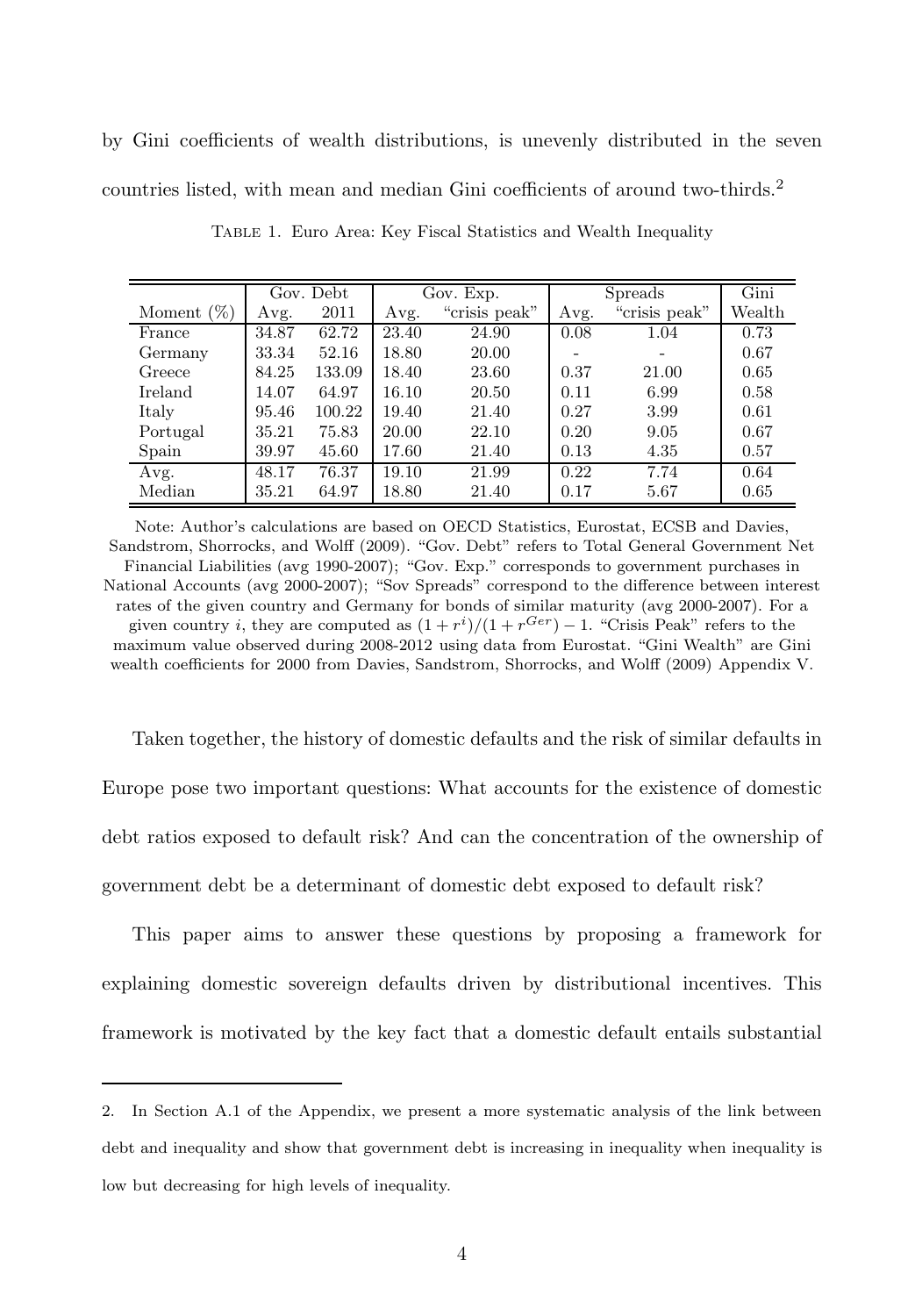redistribution across domestic agents, with all of these agents, including government debtholders, entering in the payoff function of the sovereign. This is in sharp contrast to what standard models of external sovereign default assume, particularly those based on the classic work of Eaton and Gersovitz (1981).

We propose a tractable two-period model with heterogeneous agents and noninsurable aggregate risk in which domestic default can be optimal for a government responding to distributional incentives. A fraction  $\gamma$  of agents are low-wealth (L) agents who do not hold government debt, and a fraction  $1 - \gamma$ are high-wealth  $(H)$  agents who hold the debt. The government finances the gap between exogenous stochastic expenditures and endogenous taxes by issuing nonstate-contingent debt, retaining the option to default. In our benchmark case, the government is utilitarian, so the social welfare function assigns the weights  $\gamma$  and  $1 - \gamma$  to the welfare of L and H agents, respectively.

If the government is utilitarian and default is costless, the model cannot support an equilibrium with debt. This is because for any given level of debt that could have been issued in the first period, the government always attains the second period's socially efficient levels of consumption allocations and redistribution by choosing to default, and if default in period two is certain the debt market collapses in the first period. An equilibrium with debt under a utilitarian government can exist if default entails an exogenous cost in terms of disposable income. When default is costly, repayment becomes optimal if the amount of period-two consumption dispersion that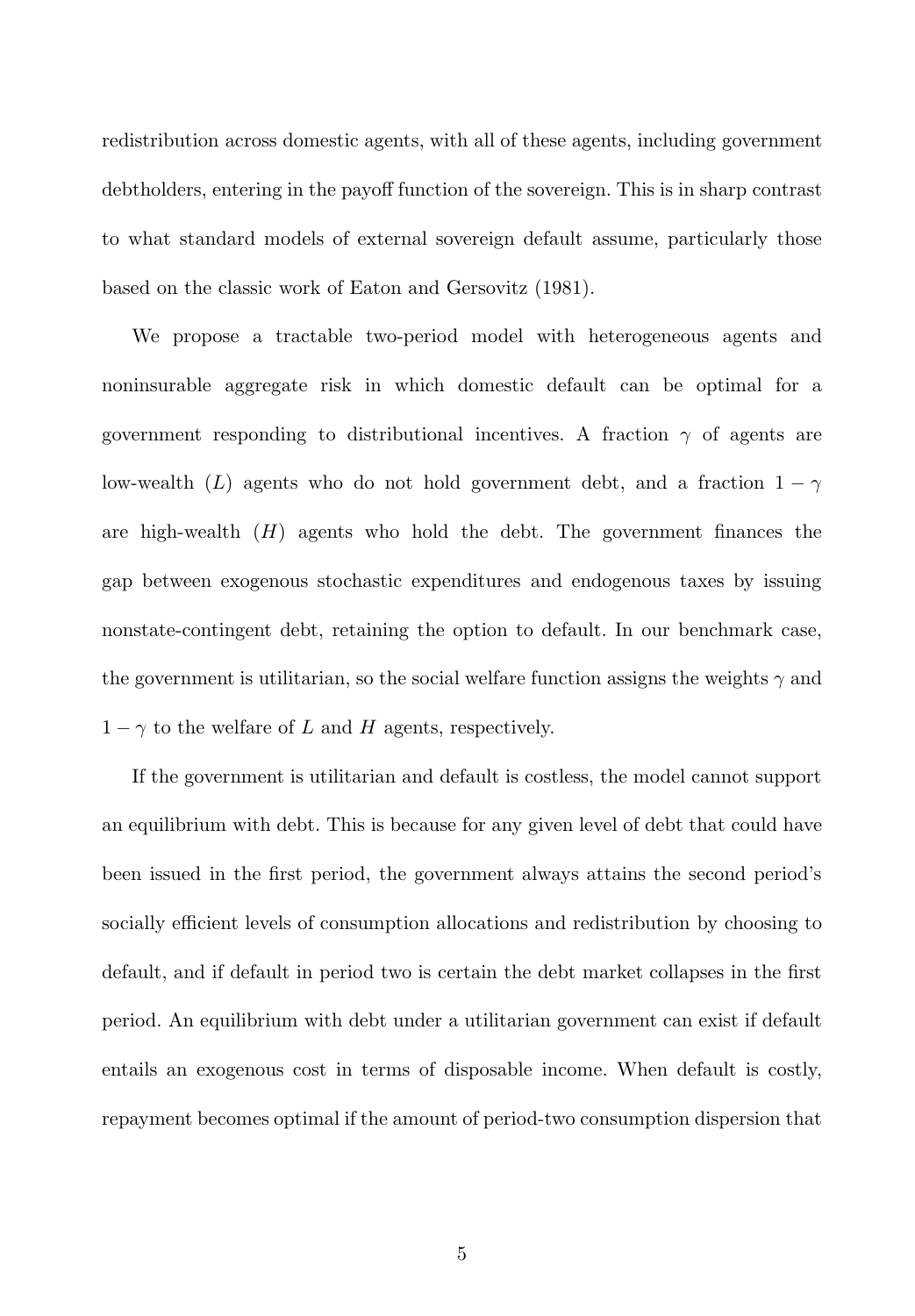the competitive equilibrium with repayment supports yields higher welfare than the default equilibrium net of default cost.

Alternatively, we show that an equilibrium with debt can be supported if the government's payoff function displays a "political" bias in favor of bondholders, even if default is costless. In this case, the government's weight on H-type agents is higher than the actual fraction of these agents in the distribution of bond holdings. In this extension, the debt is an *increasing* function of the concentration of debt ownership, instead of *decreasing* as in the utilitarian case. This is because incentives to default get weaker as the government's weight on L-type agents falls increasingly below  $\gamma$ . The model with political bias also yields the interesting result that agents who do not hold public debt may prefer a government that weighs bond holders more than a utilitarian government. This is because the government with political bias has weaker default incentives, and can thus sustain higher debt at lower default probabilities, which relaxes a liquidity constraint affecting agents who do not hold public debt by improving tax smoothing.

We also explore three other important extensions of the model to show that the main result of the benchmark model, namely, the existence of equilibria with domestic public debt exposed to default risk, is robust. We examine extensions opening the economy so that a portion of the debt is held by foreign investors, introducing taxation as another instrument for redistributive policy and adding a second asset as an alternative vehicle for saving.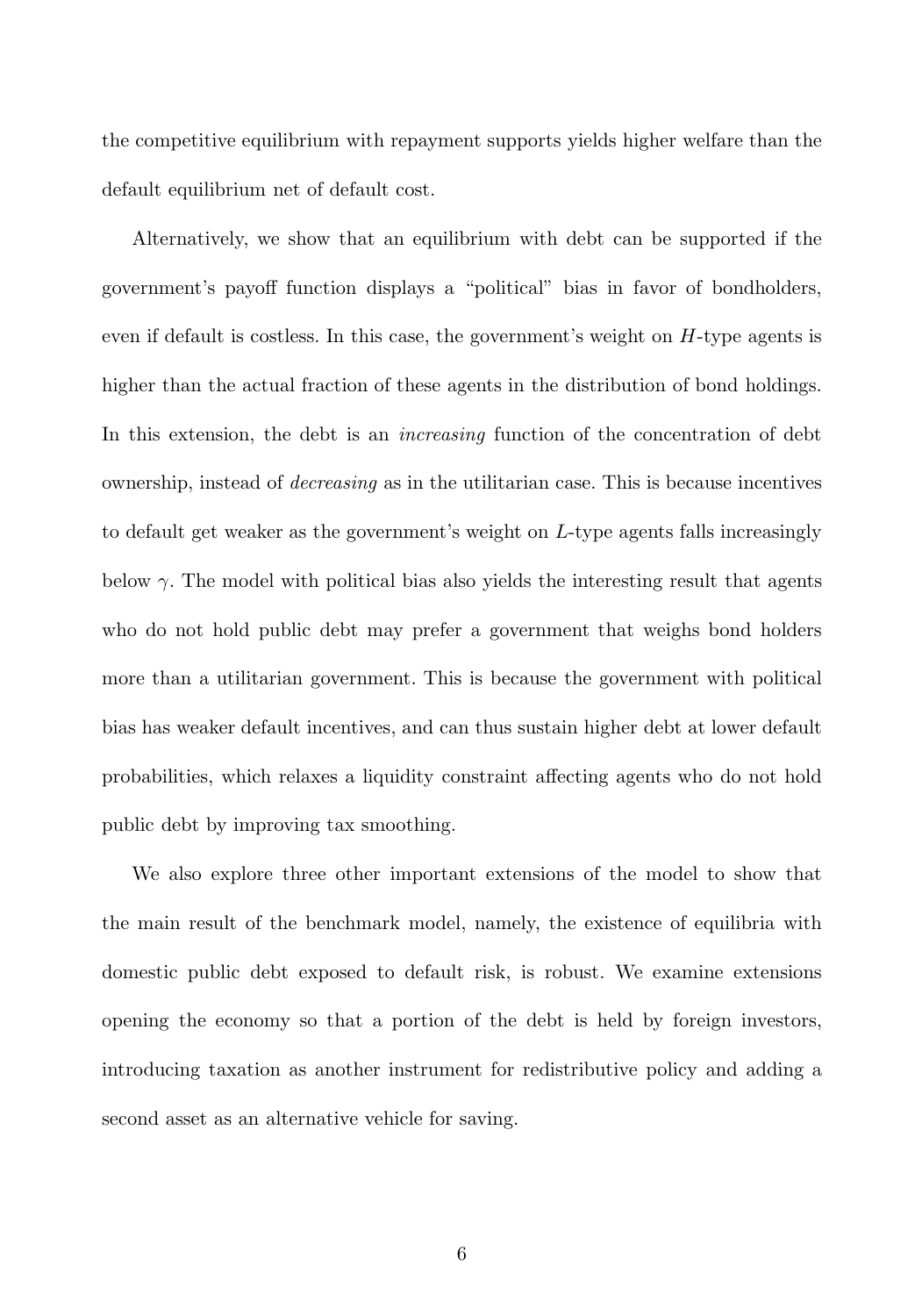This work is related to various strands of the extensive literature on public debt. First, studies on public debt as a self-insurance mechanism and a vehicle that alters consumption dispersion in heterogeneous agents models without default, such as Aiyagari and McGrattan (1998), Golosov and Sargent (2012), Azzimonti, de Francisco, and Quadrini (2014), Floden (2001) and Heathcote (2005).<sup>3</sup>

A second strand is the literature on external sovereign default in the line of the Eaton and Gersovitz (1981) model (e.g. Aguiar and Gopinath (2006), Arellano  $(2008)$ , Pitchford and Wright  $(2012)$ , and Yue  $(2010)$ ).<sup>4</sup> Also in this literature, and closely related, Aguiar and Amador (2013) analyze the interaction between public debt, taxes, and default risk and Lorenzoni and Werning (2013) study the dynamics of debt and interest rates in a model in which default is driven by insolvency and debt issuance follows a fiscal rule.

<sup>3.</sup> A related literature initiated by Aiyagari, Marcet, Sargent, and Seppala (2002) studies optimal taxation and public debt dynamics with aggregate uncertainty and incomplete markets, but in a representative-agent environment. Pouzo and Presno (2014) extended this framework to incorporate default and renegotiation.

<sup>4.</sup> See Panizza, Sturzenegger, and Zettelmeyer (2009), Aguiar and Amador (2014), and Tomz and Wright (2012) for recent reviews of the sovereign debt literature. Some studies in this area have examined models that include tax and expenditure policies, as well as settings with foreign and domestic lenders, but always maintaining the representative agent assumption (e.g. Cuadra, Sanchez, and Sapriza (2010), Vasishtha (2010) and more recently Dias, Richmond, and Wright (2012) have examined the benefits of debt relief from the perspective of a global social planner with utilitarian preferences.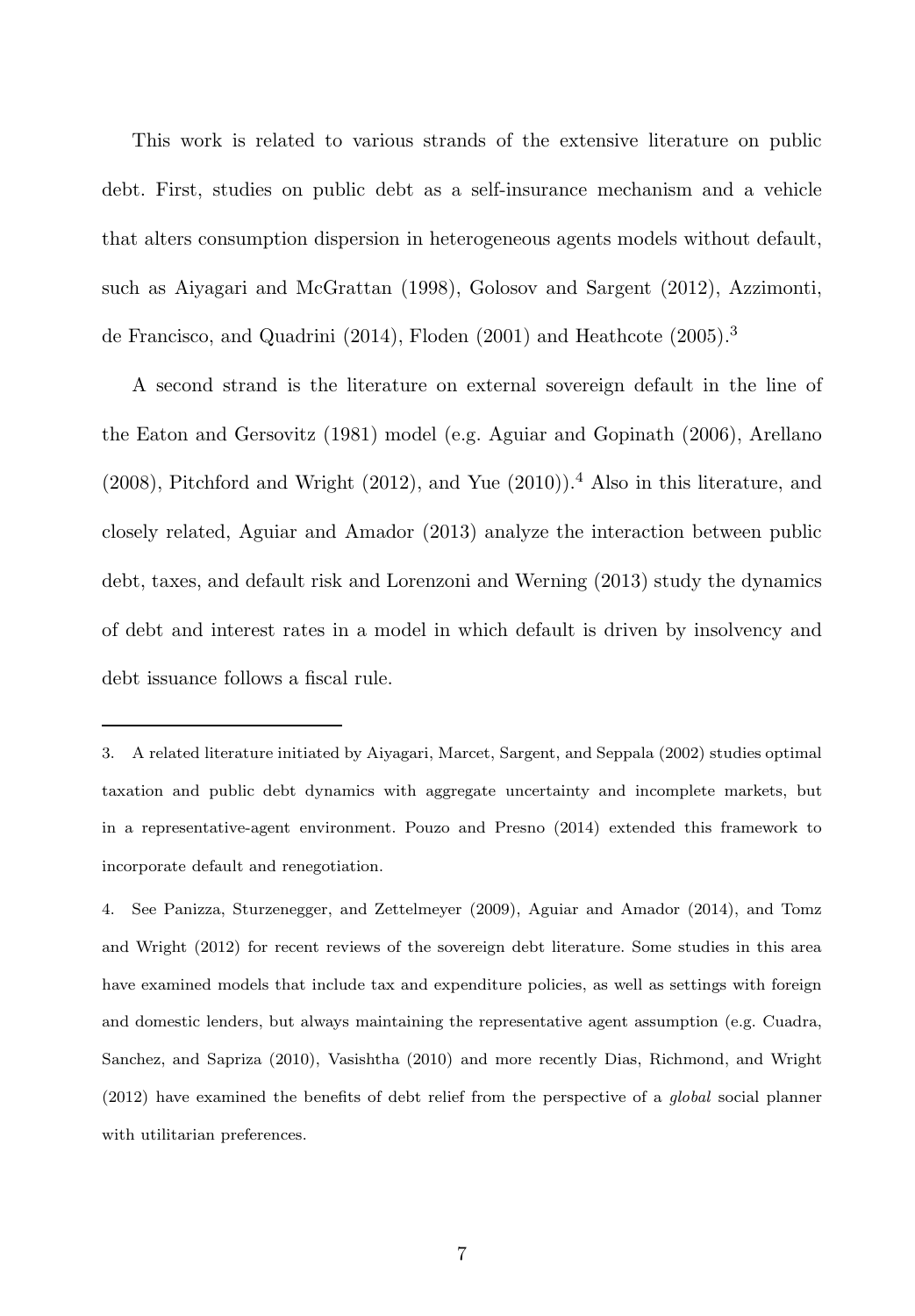A third strand is the literature on political economy and sovereign default, which also focuses mostly on external default (e.g. Amador (2003), Dixit and Londregan (2000), D'Erasmo (2011), Guembel and Sussman (2009), Hatchondo, Martinez, and Sapriza (2009), and Tabellini (1991)). A few studies such as those of Alesina and Tabellini (1990) and Aghion and Bolton (1990) focus on political economy aspects of government debt in a closed economy, including default, and Aguiar, Amador, Farhi, and Gopinath (2013) examine optimal policy in a monetary union subject to self-fulfilling debt crises.

A fourth important strand of the literature focuses on the consequences of default on domestic agents, the role of secondary markets, discriminatory versus nondiscriminatory default, and the role of domestic debt in providing liquidity (see Guembel and Sussman (2009), Broner, Martin, and Ventura (2010), Broner and Ventura (2011), Gennaioli, Martin, and Rossi (2014), Basu (2009), Brutti  $(2011)$ , Mengus  $(2014)$  and Di Casola and Sichlimiris  $(2014)$ <sup>5</sup>. As in most of these studies, default in our setup is nondiscriminatory, because the government cannot

<sup>5.</sup> Motivated by the recent financial crisis and extending the theoretical work of Gennaioli, Martin, and Rossi (2014), a set of recent papers focuses on the interaction between sovereign debt and domestic financial institutions, such as Sosa-Padilla (2012), Bocola (2014), Boz, D'Erasmo, and Durdu (2014), and Perez (2015).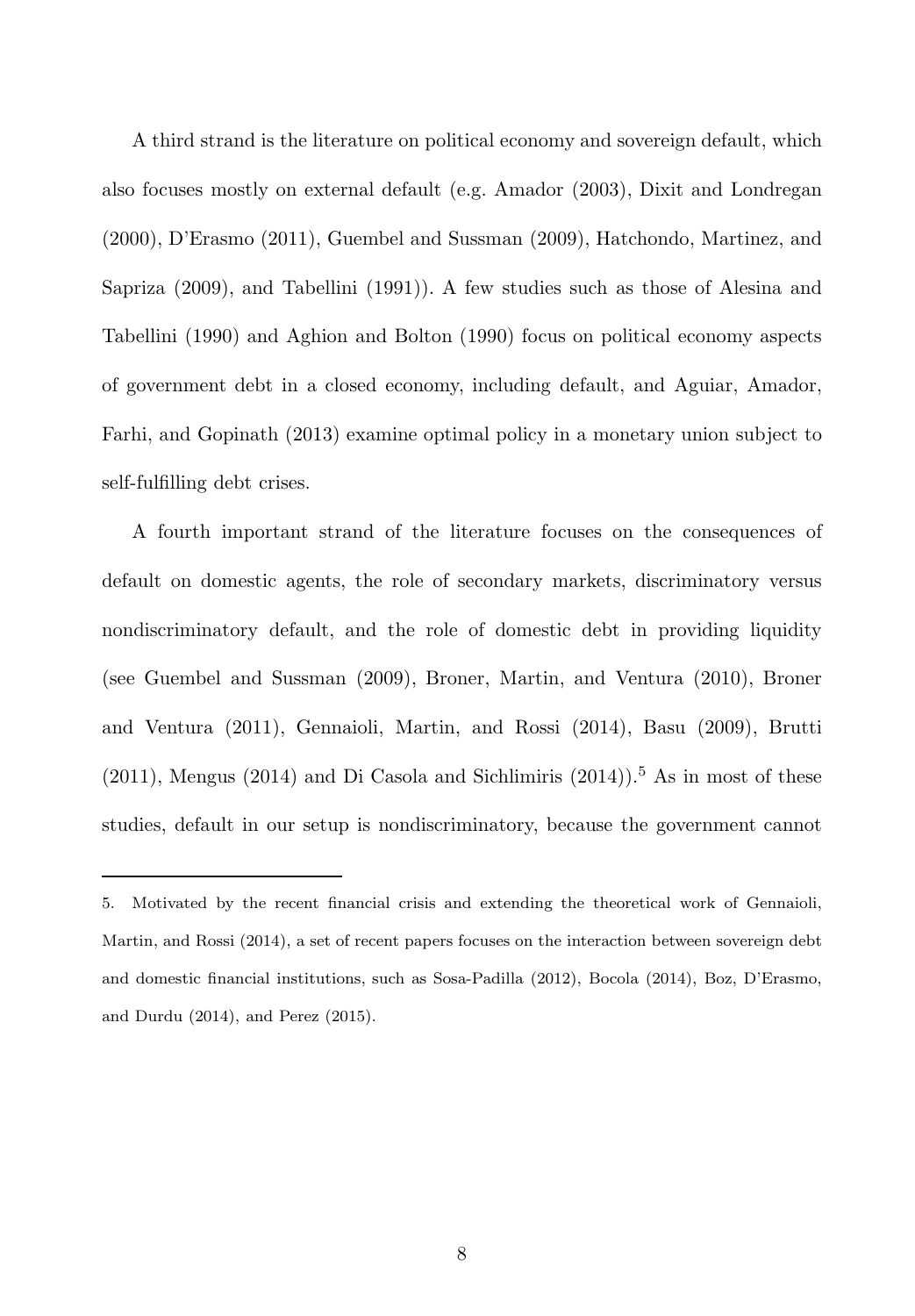discriminate across any of its creditors when it defaults. Our analysis differs in that default is driven by distributional incentives.<sup>6</sup>

Finally, there is also a newer literature that is closer to our work in that it studies the trade-offs between distributional incentives to default on domestic debt and the use of debt in infinite-horizon models with heterogeneous agents (see, in particular, D'Erasmo and Mendoza (2014) and Dovis, Golosov, and Shourideh (2014)). In D'Erasmo and Mendoza, debt is determined by a fiscal rule, while in this paper, we model public debt as an optimal choice and derive analytical expressions that characterize equilibrium prices and the solution of the government's problem. Our work differs from Dovis et al. in that they assume complete domestic asset markets, so their analysis abstracts from the role of public debt in providing social insurance, while the nonstate-contingent nature of public debt plays a central role in the distributional incentives we examine here and in the endogenous default costs studied in D'Erasmo and Mendoza (2014). In addition, Dovis et al. focus on the solution to a Ramsey problem that supports equilibria in which default is not observed along the equilibrium path, while in our work default is an equilibrium outcome.<sup>7</sup>

<sup>6.</sup> Andreasen, Sandleris, and van der Ghote (2011), Ferriere (2014) and Jeon and Kabukcuoglu (2014) study environments in which domestic income heterogeneity plays a central role in the determination of external defaults.

<sup>7.</sup> See also Golosov and Sargent (2012) who study debt dynamics without default risk in a similar environment.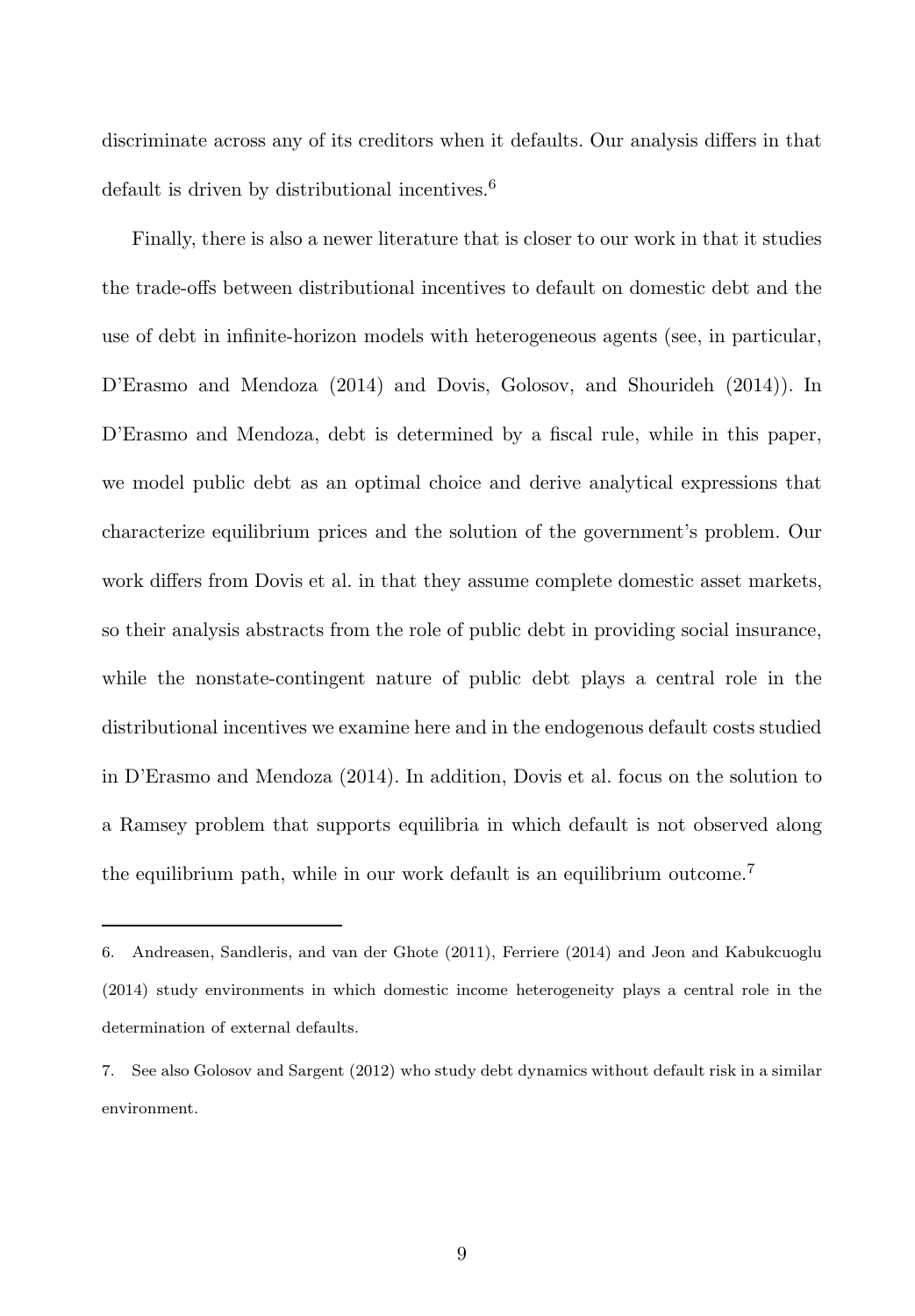#### 2. Model Environment

Consider a two-period economy inhabited by a continuum of agents with aggregate unit measure. Agents differ in their initial wealth position, which is characterized by their holdings of government debt at the beginning of the first period. The government is represented by a social planner with a utilitarian payoff who issues one-period, nonstate-contingent debt, levies lump-sum taxes, and has the option to default. Government debt is the only asset available in the economy and is entirely held by domestic agents.

# 2.1. Household Preferences and Budget Constraints

All agents have the same preferences, which are given by:

$$
u(c_0) + \beta E[u(c_1)], \qquad \qquad u(c) = \frac{c^{1-\sigma}}{1-\sigma}
$$

where  $\beta \in (0,1)$  is the discount factor and  $c_t$  for  $t = 0,1$  is individual consumption. The utility function  $u(\cdot)$  takes the standard CRRA form.

All agents receive a nonstochastic endowment  $y$  each period and pay lumpsum taxes  $\tau_t$ , which are uniform across agents. Taxes and newly issued government debt are used to pay for government consumption  $g_t$  and repayment of outstanding government debt. The initial supply of outstanding government bonds at  $t = 0$  is denoted by  $B_0$ . Given  $B_0$ , the initial wealth distribution is defined by a fraction  $\gamma$ of households that are the L-type individuals with initial bond holdings  $b_0^L$ , and a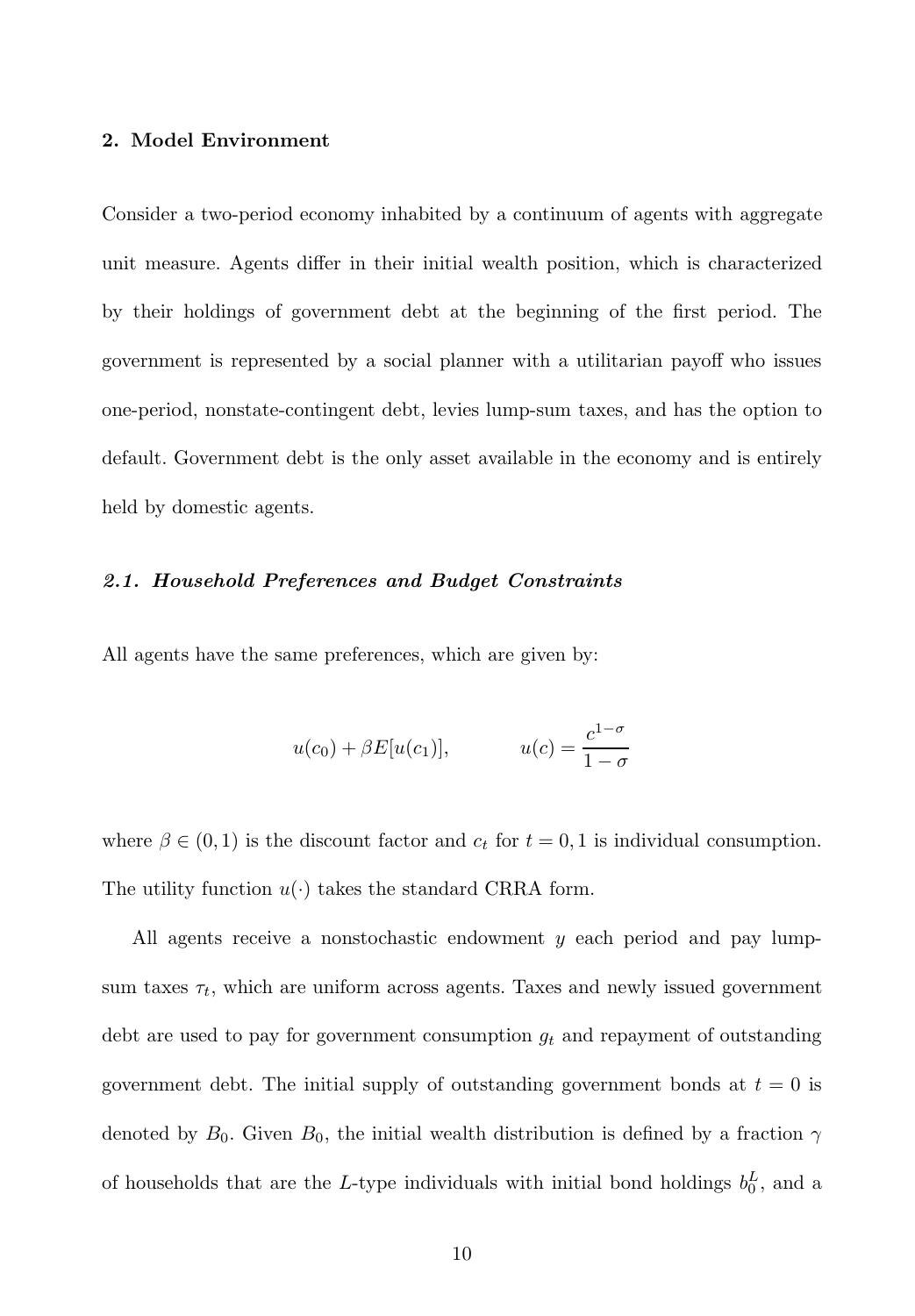fraction  $(1 - \gamma)$  that are the H-types and hold  $b_0^H > b_0^L$ . These initial bond holdings satisfy market clearing:  $\gamma b_0^L + (1 - \gamma)b_0^H = B_0$ , which given  $b_0^H > b_0^L$  implies that  $b_0^H > B_0$  and  $b_0^L < B_0$ .

The budget constraints of the two types of households in the first period are given by:

$$
c_0^i + q_0 b_1^i = y + b_0^i - \tau_0 \quad \text{for } i = L, H. \tag{1}
$$

Agents collect the payout on their initial holdings of government debt  $(b_0^i)$ , receive endowment income y, and pay lump-sum taxes  $\tau_0$ . This net-of-tax resources are used to pay for consumption and purchases of new government bonds  $b_1^i$  at price  $q_0$ . Agents are not allowed to take short positions in government bonds, which is equivalent to imposing the no-borrowing condition often used in heterogeneous-agents models with incomplete markets:  $b_1^i \geq 0$ .

The budget constraints in the second period differ depending on whether or not the government defaults. If the government repays, the budget constraints take the standard form:

$$
c_1^i = y + b_1^i - \tau_1 \text{ for } i = L, H.
$$
 (2)

If the government defaults, there is no repayment on the outstanding debt, and the agents' budget constraints are:

$$
c_1^i = (1 - \varphi(g_1))y - \tau_1 \text{ for } i = L, H.
$$
 (3)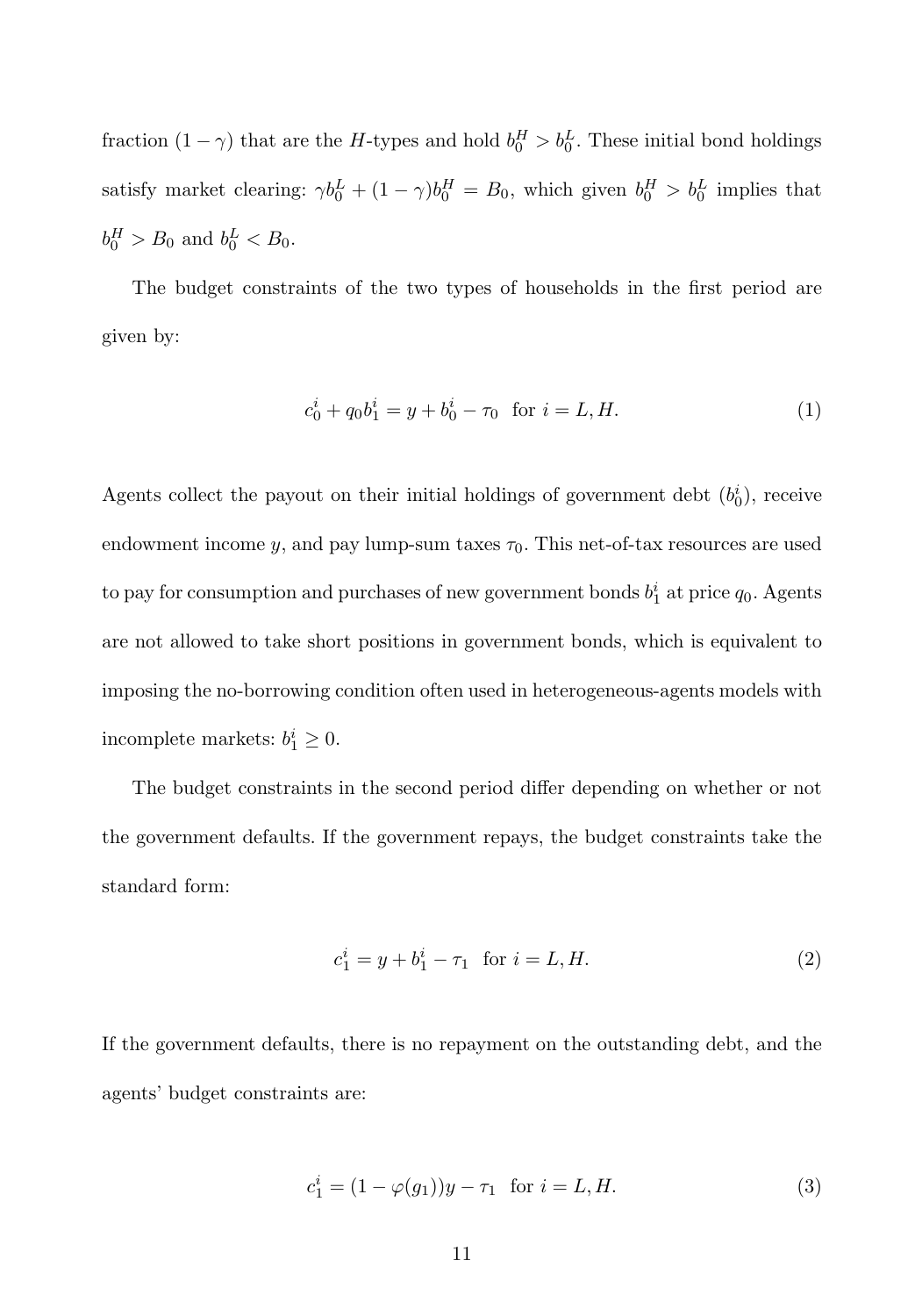As is standard in the sovereign debt literature, we can allow for default to impose an exogenous cost that reduces income by a fraction  $\varphi$ . This cost is usually modeled as a function of the realization of a stochastic endowment income, but since income is constant in this setup, we model it as a function of the realization of government expenditures in the second period  $g_1$ . In particular, the cost is a nonincreasing, stepwise function:  $\varphi(g_1) \ge 0$ , with  $\varphi'(g_1) \le 0$  for  $g_1 \le \overline{g}_1$ ,  $\varphi'(g_1) = 0$  otherwise, and  $\varphi''(g_1) = 0$ . Hence,  $\overline{g}_1$  is a threshold high value of  $g_1$  above which the marginal cost of default is zero.<sup>8</sup>

#### 2.2. Government

At the beginning of  $t = 0$ , the government has outstanding debt  $B_0$  and can issue one-period, nonstate-contingent discount bonds  $B_1 \in \mathcal{B} \equiv [0, \infty)$  at the price  $q_0 \ge 0$ . Each period, the government collects lumpsum revenues  $\tau_t$  and pays for  $g_t$ . Since  $g_0$  is known at the beginning of the first period, the relevant uncertainty with respect to government expenditures is for  $g_1$ , which is characterized by a well-defined

<sup>8.</sup> This formulation is analogous to the stepwise default cost as a function of income proposed by Arellano (2008) and now widely used in the external default literature, and it also captures the idea of asymmetric costs of tax collection (see Barro (1979) and Calvo (1988)). Note, however, that for the model to support equilibria with debt under a utilitarian government all we need is  $\varphi(g_1) > 0$ . The additional structure is useful for the quantitative analysis and for making it easier to compare the model with the standard external default models. In external default models, the nonlinear cost makes default more costly in "good" states, which alters default incentives to make default more frequent in "bad" states, and it also contributes to support higher debt levels.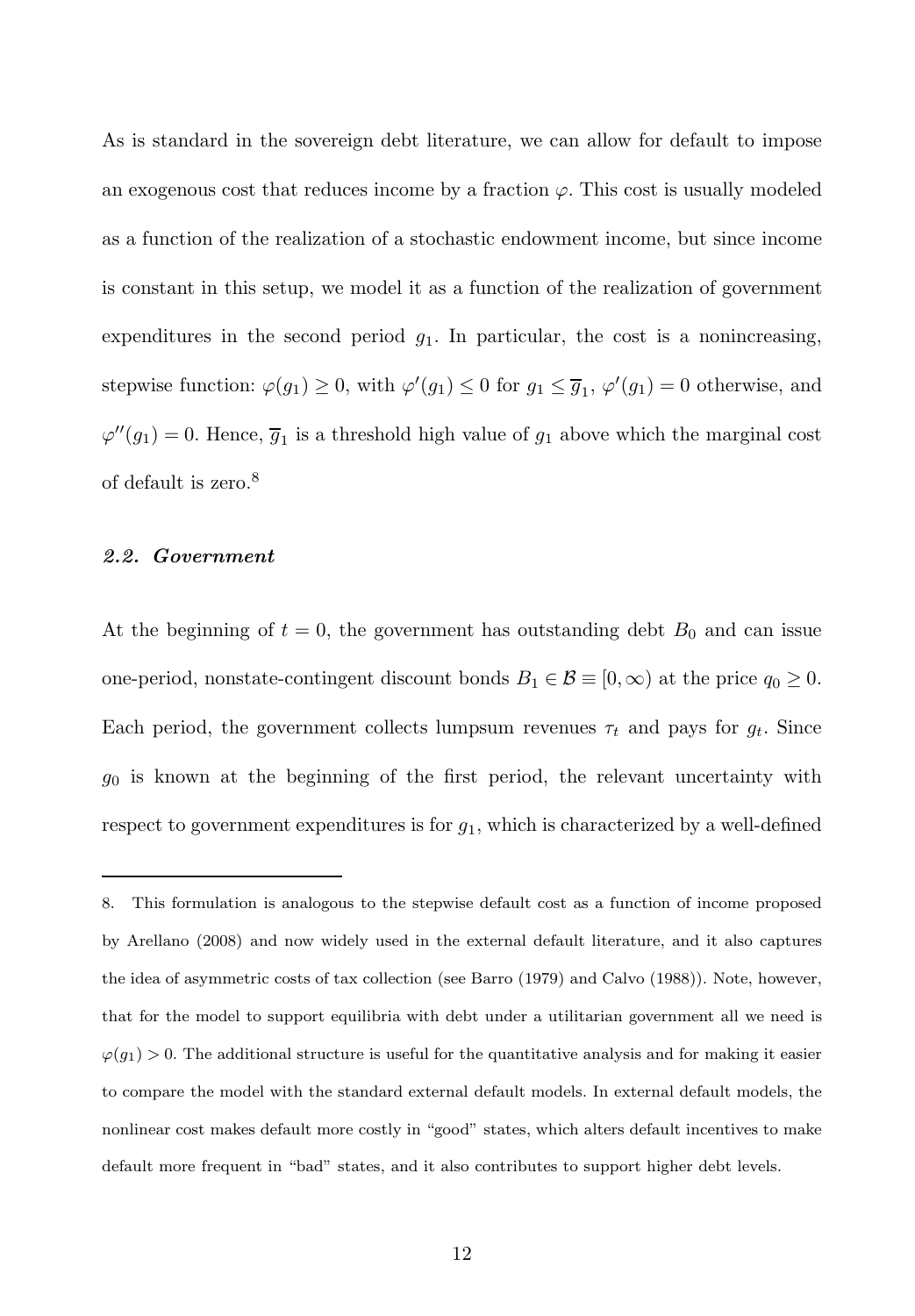probability distribution function with mean  $\mu_g$ . We do not restrict the sign of  $\tau_t$ , so  $\tau_t$  < 0 represents lumpsum transfers.

At equilibrium, the price of debt issued in the first period must be such that the government bond market clears:

$$
B_t = \gamma b_t^L + (1 - \gamma)b_t^H \text{ for } t = 0, 1.
$$
 (4)

This condition is satisfied by construction in period 0. In period one, however, the price moves endogenously to clear the market.

The government has the option to default at  $t = 1$ . The default decision is denoted by  $d_1 \in \{0,1\}$  where  $d_1 = 0$  implies repayment. The government evaluates the values of repayment and default as a benevolent planner with a social welfare function. In the rest of this Section we focus on the case of a standard utilitarian social welfare function:  $\gamma u(c_1^L) + (1 - \gamma)u(c_1^H)$ . The government, however, cannot discriminate across the two types of agents when setting taxation, debt and default policies.

At  $t = 0$ , the government budget constraint is

$$
\tau_0 = g_0 + B_0 - q_0 B_1. \tag{5}
$$

The level of taxes in period one is determined after the default decision. If the government repays, taxes are set to satisfy the following government budget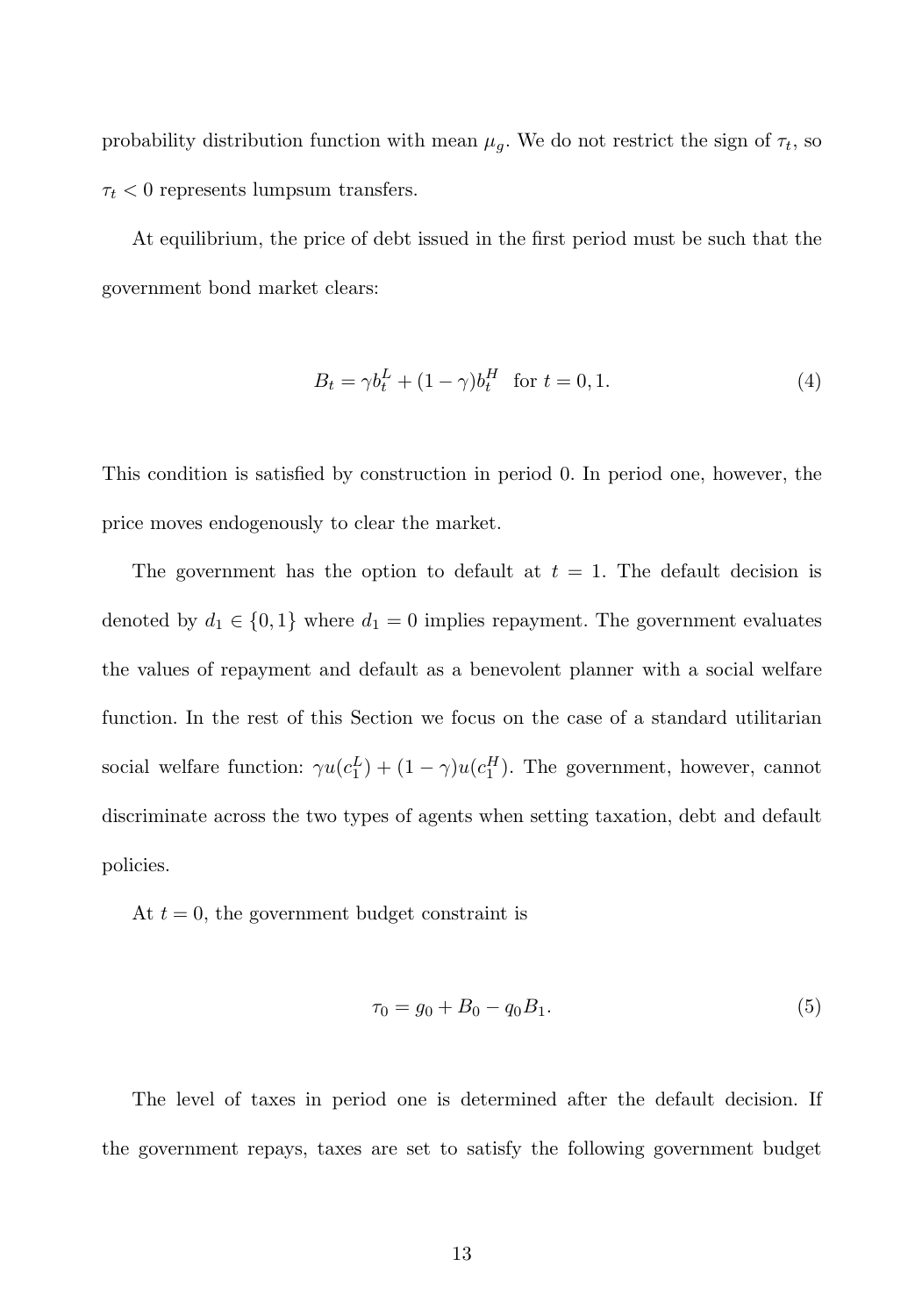constraint:

$$
\tau_1^{d_1=0} = g_1 + B_1. \tag{6}
$$

Notice that, since this is a two-period model, equilibrium requires that there are no outstanding assets at the end of period 1 (i.e.,  $b_2^i = B_2 = 0$  and  $q_1 = 0$ ). If the government defaults, taxes are simply set to pay for government purchases:

$$
\tau_1^{d_1=1} = g_1. \tag{7}
$$

# 3. Equilibrium

The analysis of the model's equilibrium proceeds in three stages. First, we characterize the households' optimal savings problem and determine their payoff (or value) functions, taking as given the government debt, taxes, and default decision. Second, we study how optimal government taxes and the default decision are determined. Third, we examine the optimal choice of debt issuance that internalizes the outcomes of the first two stages.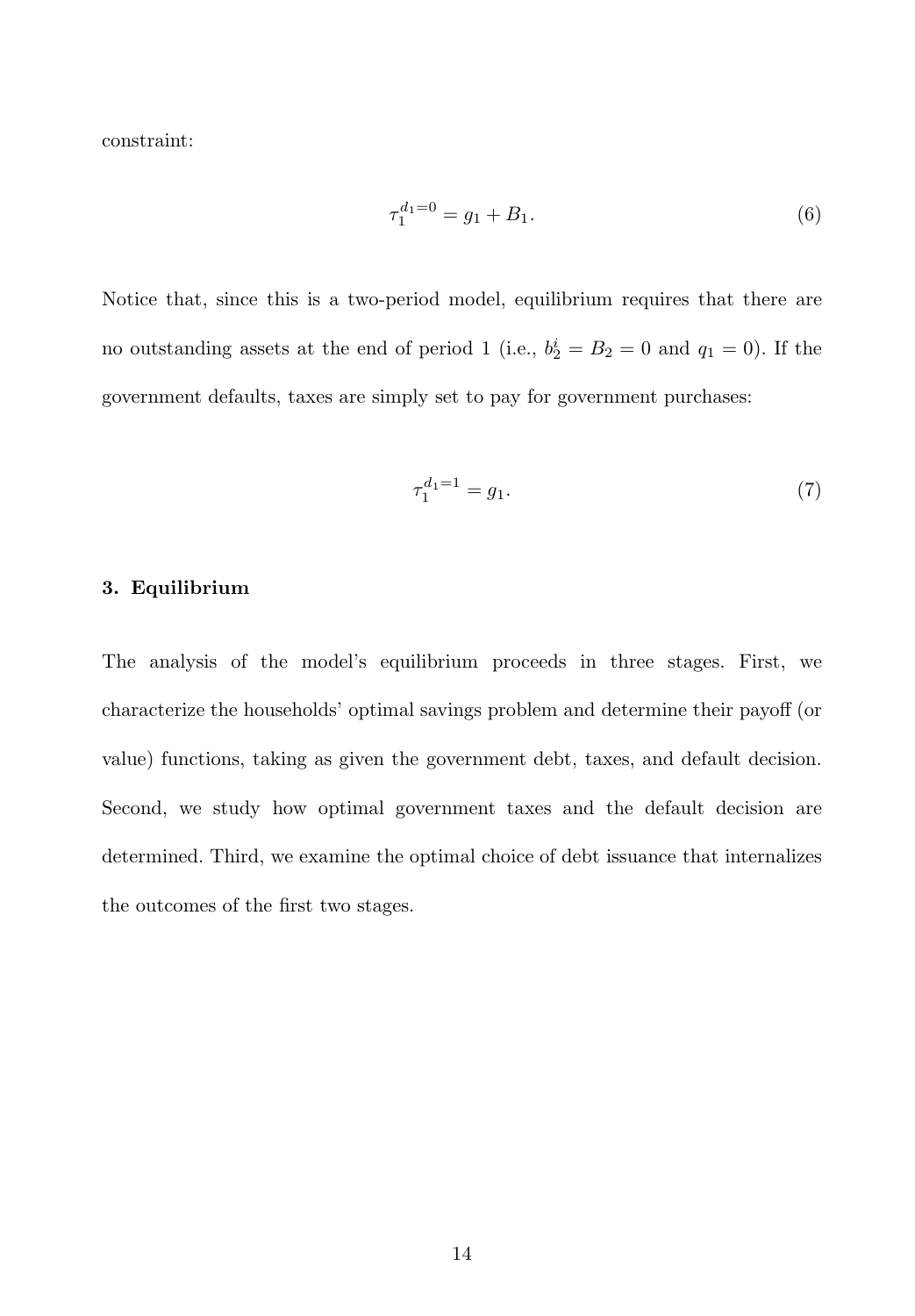# 3.1. Households' Problem

Given  $B_1$  and  $\gamma$ , a household with initial debt holdings  $b_0^i$  for  $i = L, H$  chooses  $b_1^i$  by solving this maximization problem:

$$
v^{i}(B_{1}, \gamma) = \max_{b_{1}^{i}} \left\{ u(y + b_{0}^{i} - q_{0}(B_{1}, \gamma)b_{1}^{i} - \tau_{0}) + \beta E_{g_{1}} \left[ (1 - d_{1}(B_{1}, g_{1}, \gamma))u(y + b_{1}^{i} - \tau_{1}^{d_{1} = 0}) + \beta E_{g_{1}} \left[ (1 - d_{1}(B_{1}, g_{1}, \gamma))u(y + b_{1}^{i} - \tau_{1}^{d_{1} = 1}) \right] \right\},
$$
\n
$$
(8)
$$

subject to  $b_1^i \geq 0$ . The term  $E_{g_1}$ . represents the expected payoff across the repayment and default states in period one.<sup>9</sup>

The first-order condition, evaluated at the equilibrium level of taxes, yields the following Euler equation:

$$
u'(c_0^i) \ge \beta(1/q_0(B_1, \gamma))E_{g_1} [u'(y - g_1 + b_1^i - B_1)(1 - d_1(B_1, g_1, \gamma))], = \text{if } b_1^i > 0
$$
\n(9)

<sup>9.</sup> Notice in particular that the payoff in case of default does not depend on the level of individual debt holdings  $(b_1^i)$ , reflecting the fact that the government cannot discriminate across households when it defaults.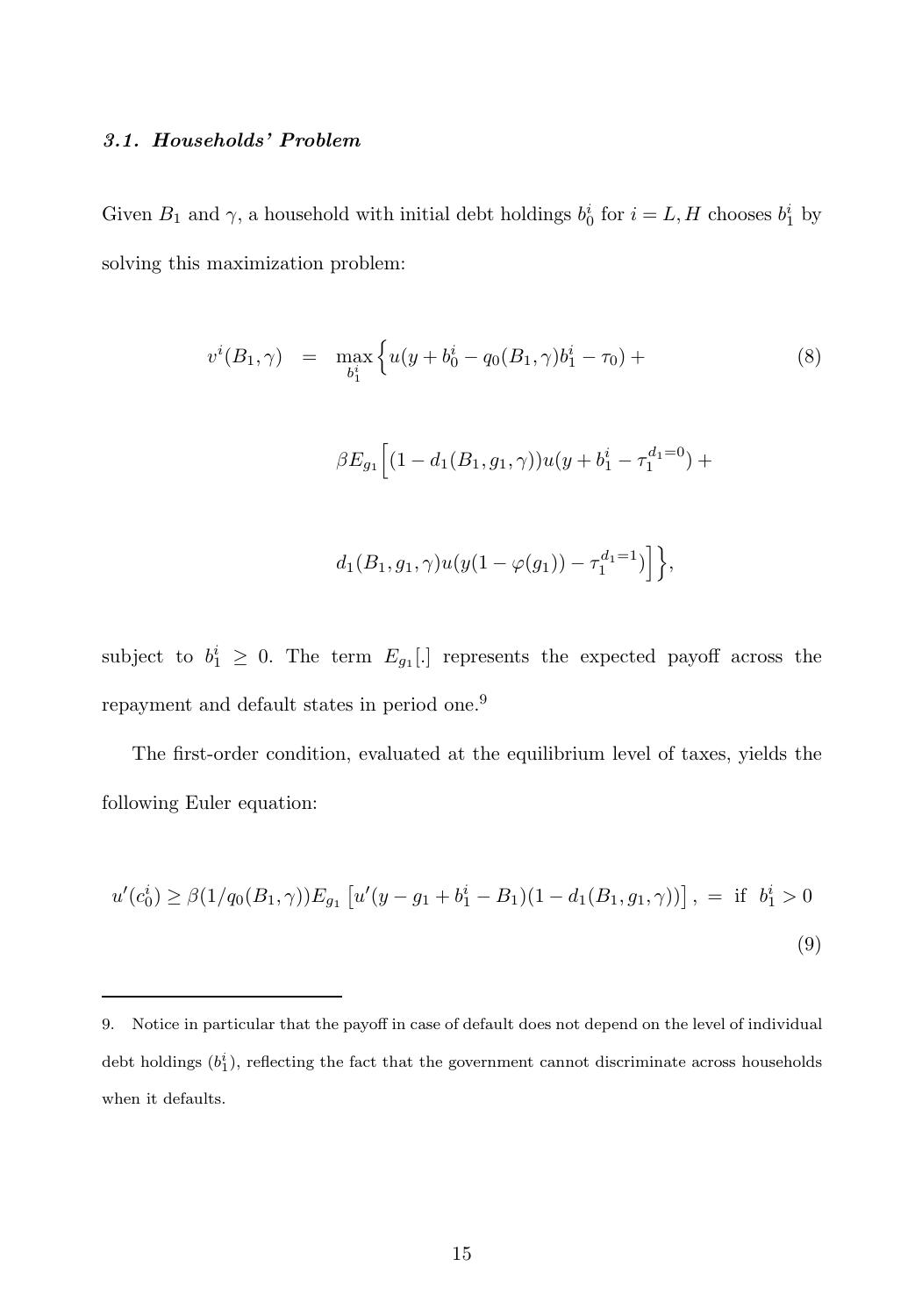In states in which, given  $(B_1, \gamma)$ , the value of  $g_1$  is such that the government chooses to default  $(d_1(B_1, g_1, \gamma) = 1)$ , the marginal benefit of an extra unit of debt is zero.<sup>10</sup> Thus, conditional on  $B_1$ , a larger default set (i.e., a larger set of values of  $g_1$  such that the government defaults), implies that the expected marginal benefit of an extra unit of savings decreases. This implies that, everything else being equal, a higher default probability results in a lower demand for government bonds, a lower equilibrium bond price, and higher taxes. $^{11}$ 

Given that income and taxes are homogeneous across agents, it has to be the case at equilibrium that  $b_1^H > b_1^L$ , which therefore implies that H types are never credit constrained. In contrast, whether L types are credit constrained or not depends on parameter values. This is less likely to happen the higher  $b_0^L$ ,  $B_0$  or  $B_1$ . Whenever the L types are constrained, the  $H$ -types are the marginal investor and their Euler equation can be used to derive the equilibrium price. For the remainder of the paper we focus on equilibria in which L-types are constrained (i.e.,  $b_0^L = b_1^L = 0$ ), to capture the feature of heterogeneous agents models with incomplete markets that a fraction of agents is always credit-constrained endogenously, and public debt has the social benefit that it contributes to reduce the tightness of this constraint.

The equilibrium bond price is the value of  $q_0(B_1, \gamma)$  for which, as long as consumption for all agents is nonnegative and the default probability of the

<sup>10.</sup> Utility in the case of default equals  $u(y(1 - \varphi(g_1)) - g_1)$ , and is independent of  $b_1^i$ .

<sup>11.</sup> Note also that from the agents' perspective, their bond decisions do not affect  $d_1(B_1, g_1, \gamma)$ .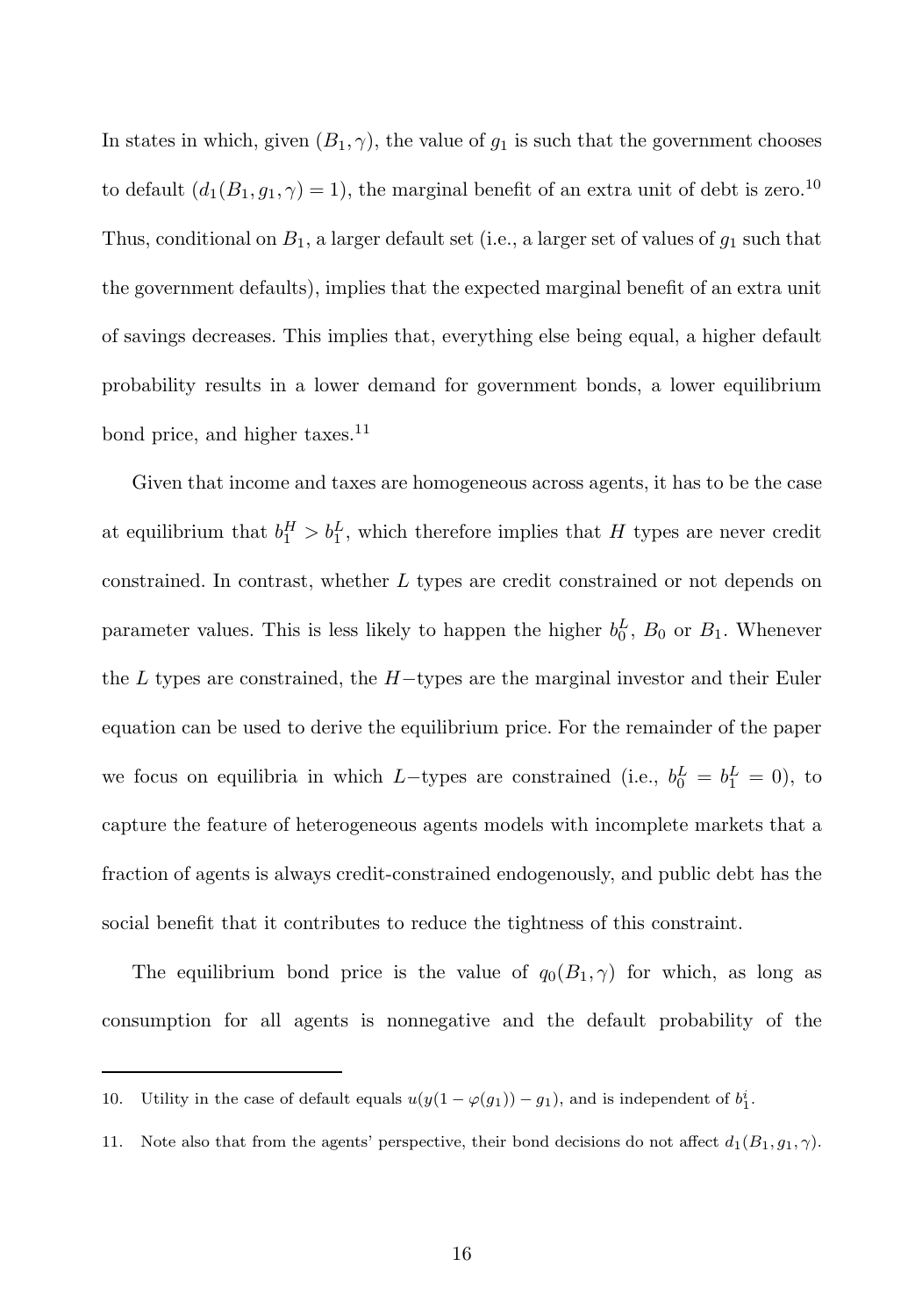government is less than one, the following market-clearing condition holds:

$$
B_1 = \gamma b_1^L(B_1, \gamma) + (1 - \gamma)b_1^H(B_1, \gamma), \qquad (10)
$$

where  $B_1$  in the left-hand-side of this expression represents the supply of public debt, and the right-hand-side is the aggregate government bond demand.

It is instructive to analyze the households' problem further assuming logarithmic utility  $(u(c) = \log(c))$ , because under these assumptions we can solve for  $q_0(B_1, \gamma)$ in closed form and use the solution to establish some important properties of bond prices and default risk spreads. We show in Section A.4 of the Appendix that the equilibrium bond price is:

$$
q_0(B_1, \gamma) = \beta \frac{\left(y - g_0 + \left(\frac{\gamma}{1 - \gamma}\right) B_0\right) \Pi(B_1, \gamma)}{1 + \left(\frac{\gamma}{1 - \gamma}\right) \beta B_1 \Pi(B_1, \gamma)},\tag{11}
$$

where  $\Pi(B_1, \gamma) \equiv E_{g_1} \left[ \frac{1 - d(B_1, g_1, \gamma)}{u - g_1 + (\gamma/(1 - \gamma))} \right]$  $y-g_1+(\gamma/(1-\gamma))B_1$ is the expected marginal utility of  $H$ type agents for the second period, which weights only non-default states because the marginal benefit of debt is zero in default states. Since, as also shown in the Appendix (Section A.4),  $\partial \Pi(B_1, \gamma)/\partial B_1 < 0$ , it follows that  $\partial q_0(B_1, \gamma)/\partial B_1 < 0$ for  $c_0^H > 0$ . Moreover, since bond prices are decreasing in  $B_1$ , it follows that the "revenue" the government generates by selling debt,  $q_0(B_1, \gamma)B_1$ , behaves much the same as the familiar debt Laffer curve of the Eaton-Gersovitz models derived by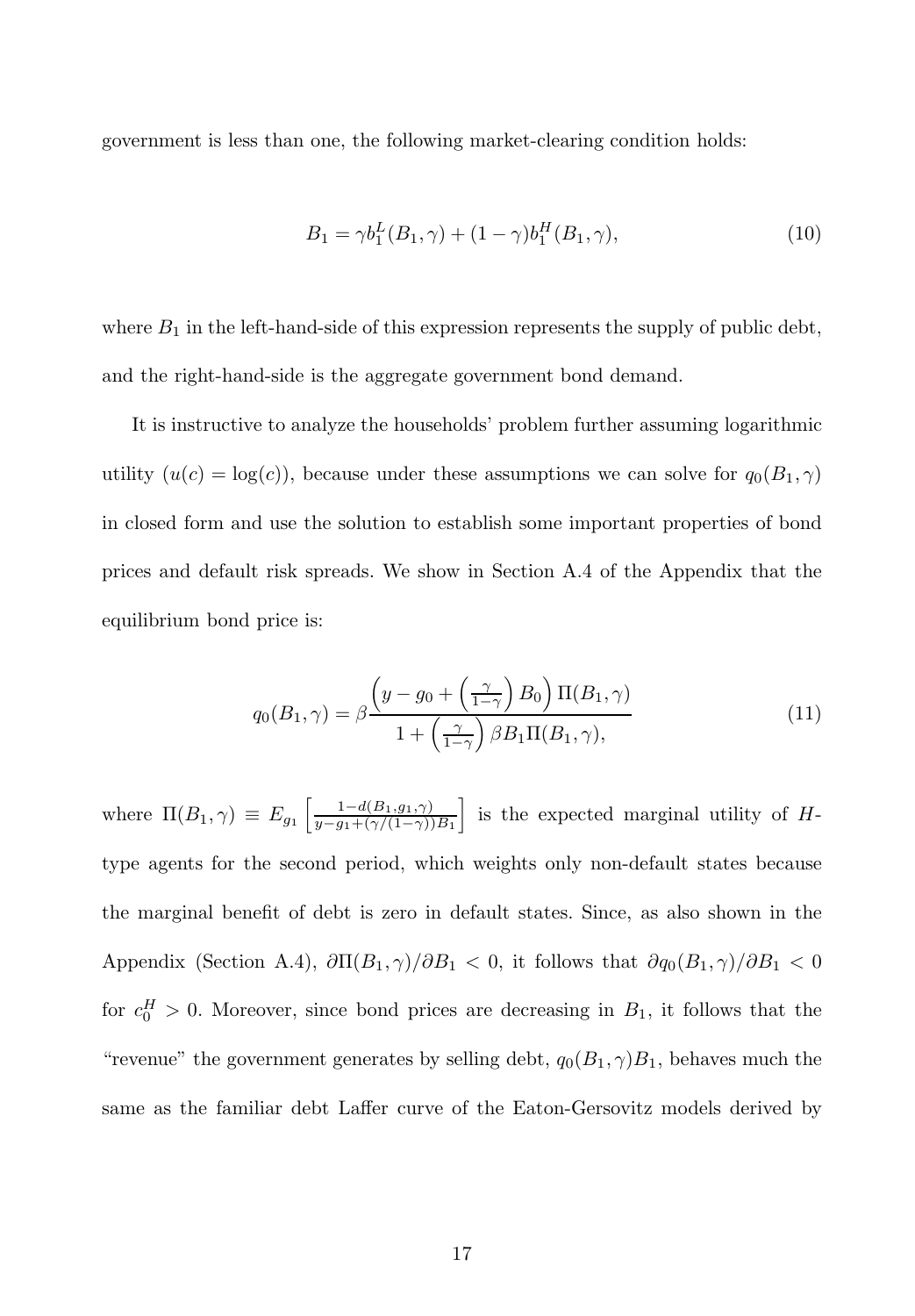Arellano  $(2008).^{12}$  This Laffer curve will play a key role later in determining the government's optimal debt choice. In particular, the government internalizes that higher debt eventually produces decreasing revenues and that in the decreasing segment of the Laffer curve revenues fall faster as the debt increases and much faster as default risk rises sharply.

A similar expression can be obtained for the "risk-free" price (i.e., the bond price that arises in a model with full commitment) to show that the risk premium is nonnegative, and it is strictly positive if there is default in equilibrium. The premium is increasing in  $B_1$  since the default set is increasing in  $B_1$ . We also show in Section A.4 of the Appendix that the spread is a multiple of  $1/\beta (y - g_0 + (\gamma/(1 - \gamma)) B_0)$ . As a result, the total date-0 resources available for consumption of the  $H$  types  $(y - g_0 + (\gamma/(1 - \gamma)) B_0)$  have a first-order *negative* effect on default risk spreads. This is because, as this measure of income rises, the marginal utility of date-0 consumption of H types falls, which pushes up bond prices. Changes in  $\gamma$  have a similar impact on this ratio also pushing spreads downward. However, as  $\gamma$  increases, default incentives also strengthen, as the welfare of debtholders is valued less.

<sup>12.</sup> It is straightforward to show that revenue  $R(B_1) = q_0(B_1, \gamma)B_1$  follows a Laffer curve in the  $[0, B_1^{max}]$  interval, where  $B_1^{max}$  is the upper bound of debt such that the government chooses default for any realization of  $g_1$  and thus  $q_0(B_1^{max}, \gamma) = 0$ . Since  $R(0) = 0$  with  $R'(0) = q(0, \gamma) > 0$ , and  $R(B_1^{max}) = 0$  with  $R'(B_1^{max}) = q'_0(B_1^{max}, \gamma)B_1^{max} < 0$ , it follows by Rolle's theorem that  $R(B_1)$  has at least one local maximum in  $(0, B_1^{max})$ .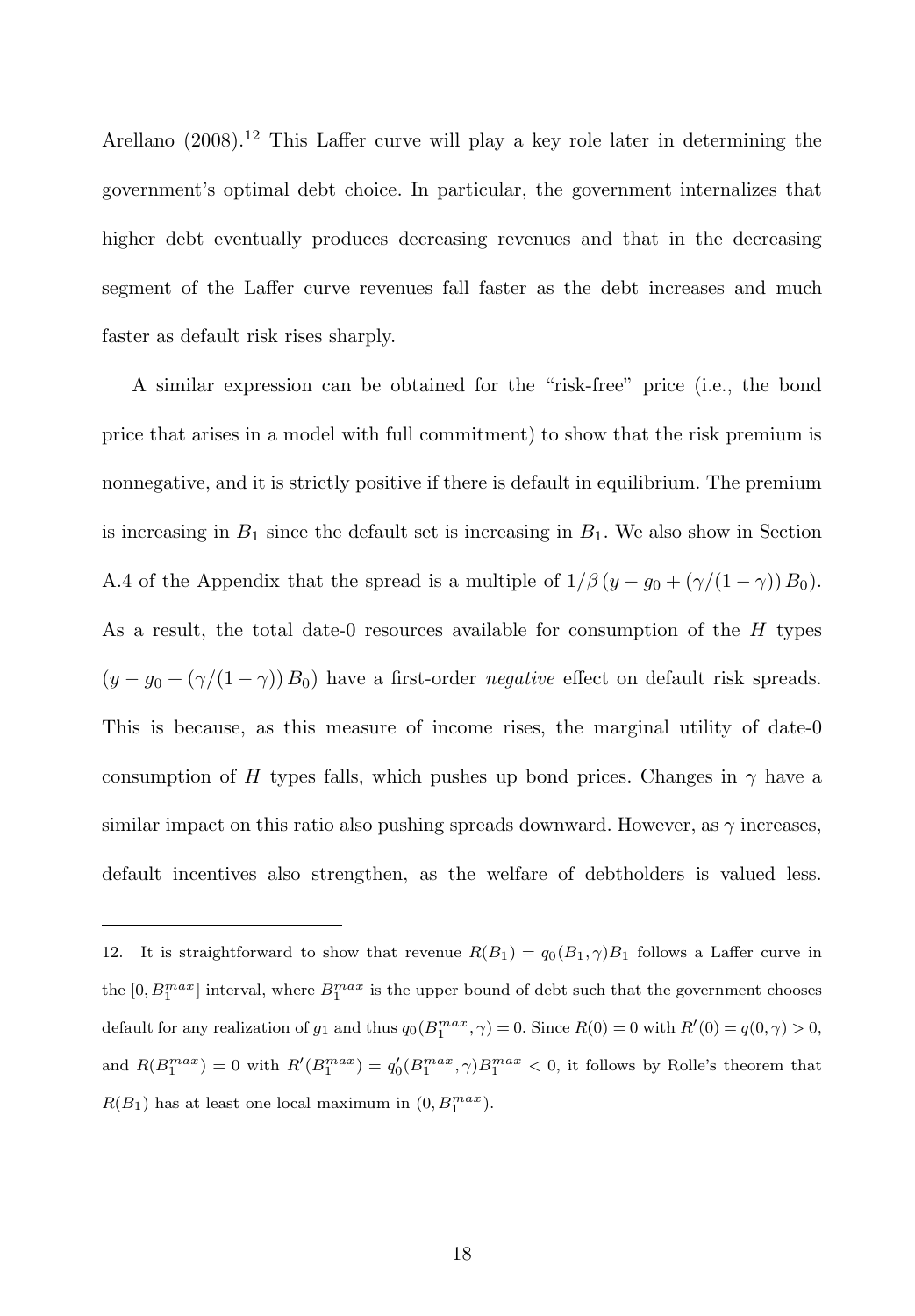Thus, in principle, the response of spreads to increases in the concentration of debt ownership is ambiguous.

# 3.2. Government's Problem

*3.2.1. Government Default Decision at*  $t = 1$ . At  $t = 1$ , the government chooses whether to default by solving this optimization problem:

$$
\max_{d \in \{0,1\}} \left\{ W_1^{d=0}(B_1, g_1, \gamma), W_1^{d=1}(g_1) \right\},\tag{12}
$$

where  $W_1^{d=0}(B_1, g_1, \gamma)$  and  $W_1^{d=1}(g_1)$  denote the values of the social welfare function at the beginning of period one in the case of repayment and default, respectively. Using the government budget constraint to substitute for  $\tau_1^{d=0}$  and  $\tau_1^{d=1}$ , the government's utilitarian payoffs can be expressed as:

$$
W_1^{d=0}(B_1, g_1, \gamma) = \gamma u(y - g_1 + b_1^L - B_1) + (1 - \gamma)u(y - g_1 + b_1^H - B_1)
$$
 (13)

and

$$
W_1^{d=1}(g_1) = u(y(1 - \varphi(g_1)) - g_1). \tag{14}
$$

Notice that all households lose  $g_1$  of their income to government absorption regardless of the default choice. Moreover, debt repayment reduces consumption and welfare of L types and rises them for H types (since  $(b_1^L - B_1) \le 0$  and  $(b_1^H - B_1) \ge 0$ ), whereas default implies the same consumption and utility for both types of agents.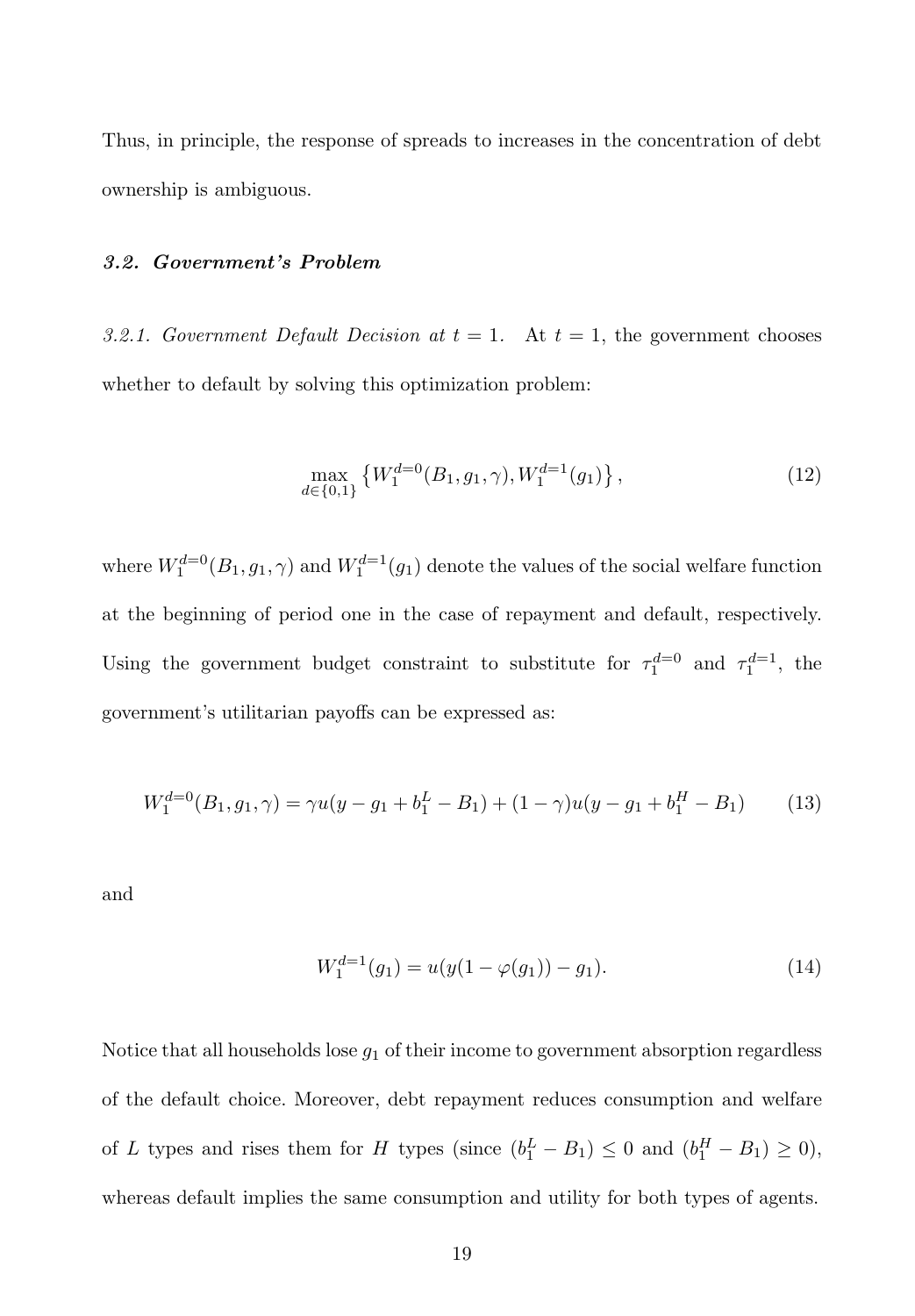The distributional mechanism determining the default decision can be illustrated by means of a graphical tool. To this end, it is helpful to express the values of optimal debt holdings as  $b_1^L = B_1 - \varepsilon$  and  $b_1^H(\gamma) = B_1 + \gamma/(1 - \gamma)\varepsilon$ , for some hypothetical decentralized allocation of debt holdings given by  $\varepsilon \in [0, B_1]$ . Consumption allocations under repayment would therefore be  $c_1^L(\varepsilon) = y - g_1 - \varepsilon$  and  $c_1^H(\gamma, \varepsilon) = y - g_1 + \gamma/(1 - \gamma)\varepsilon$ , so  $\varepsilon$  also determines the decentralized consumption dispersion. The efficient dispersion of consumption that the social planner would choose is characterized by the value of  $\varepsilon^{SP}$  that maximizes social welfare under repayment, which satisfies this first-order condition:

$$
u'\left(y - g_1 + \frac{\gamma}{1 - \gamma} \varepsilon^{SP}\right) = u'\left(y - g_1 - \varepsilon^{SP}\right). \tag{15}
$$

Hence, the efficient allocations are characterized by zero consumption dispersion because equal marginal utilities imply  $c^{L,SP} = c^{H,SP} = y - g_1$ , which is attained with  $\varepsilon^{SP}=0.$ 

Consider now the government's default decision when default is costless ( $\varphi(g_1)$ ) 0). This scenario is depicted in Figure 1, which plots the social welfare function under repayment as a function of  $\varepsilon$  as the bell-shaped curve, and the social welfare under default (which is independent of  $\varepsilon$ ) as the black dashed line.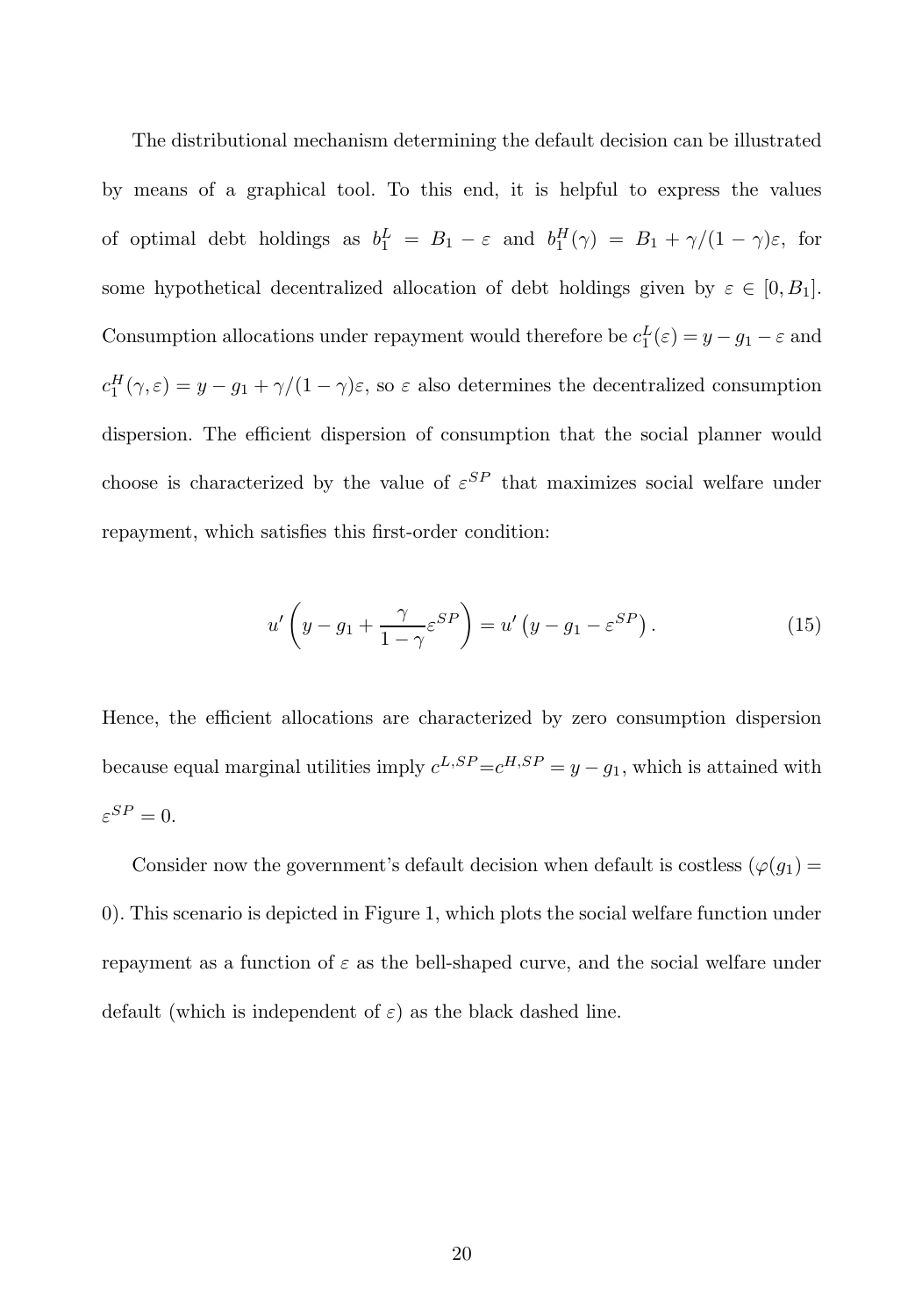

Figure 1. Default Decision and Consumption Dispersion

Clearly, the maximum welfare under repayment is attained when  $\varepsilon = 0$ , which is also the efficient amount of consumption dispersion  $\varepsilon^{SP}$ .<sup>13</sup> Given that the only policy instruments the government can use, other than the default decision, are nonstate contingent debt and lump-sum taxes, it is straightforward to conclude that default is always optimal. This is because default produces identical allocations in a decentralized equilibrium as the socially efficient ones, since default produces zero consumption dispersion with consumption levels  $c^L = c^H = y - g_1$ . This outcome is invariant to the values of  $B_1$ ,  $g_1$ , and  $\gamma$ . This result also implies that the model without default costs cannot support equilibria with domestic debt subject to default risk because default is always optimal.

<sup>13.</sup> Recall also that we defined the relevant range of decentralized consumption dispersion for  $\varepsilon > 0$ , so welfare under repayment is decreasing in  $\varepsilon$  over the relevant range.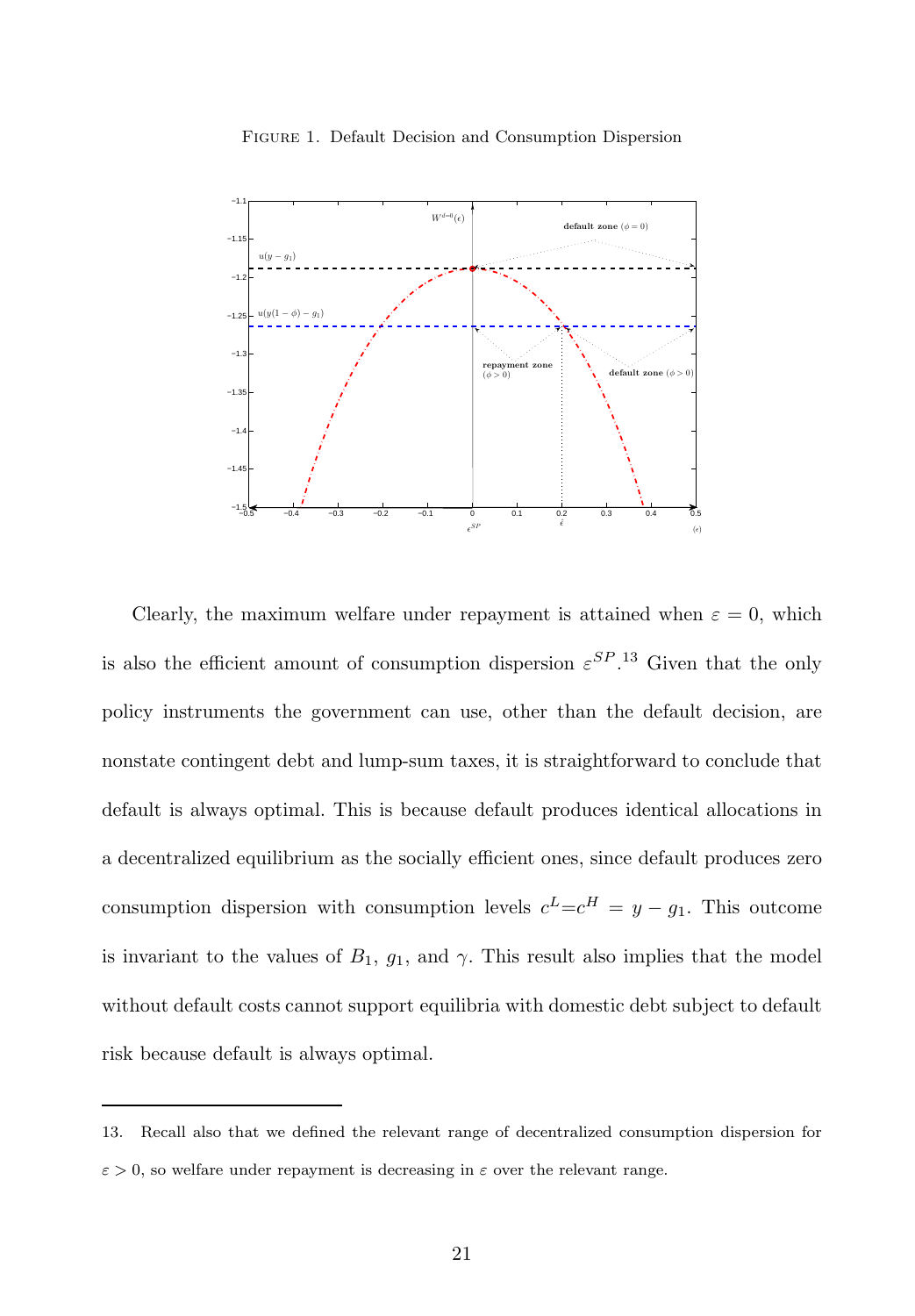The outcome is very different when default is costly. With  $\varphi(g_1) > 0$ , default still yields zero consumption dispersion but at lower levels of consumption and therefore utility, since consumption allocations in the default state become  $c^L = c^H =$  $(1 - \varphi(g_1))y - g_1$ . This does not alter the result that the first-best social optimum is  $\varepsilon^{SP} = 0$ , but what changes is that default can no longer support the consumption allocations of the first best. Hence, there is now a threshold amount of consumption dispersion in the decentralized equilibrium,  $\hat{\varepsilon}(\gamma)$ , which varies with  $\gamma$  and such that for  $\varepsilon \geq \hat{\varepsilon}(\gamma)$  default is again optimal, but for lower  $\varepsilon$  repayment is now optimal. This is because when  $\varepsilon$  is below the threshold, repayment produces a level of social welfare higher than the one that default yields. Figure 1 also illustrates this scenario.

*3.2.2. Government Debt Decision at* t = 0*.* We can now examine how the government chooses the optimal amount of debt to issue in the initial period. Before studying the government's optimization problem, it is important to emphasize that in this model, debt is a mechanism for altering consumption dispersion across agents, both within a period and across periods. In particular, since  $b_0^L = b_1^L =$ 0, consumption dispersion in each period and repayment state can be written as  $c_0^H - c_0^L = 1/(1 - \gamma) [B_0 - q(B_1, \gamma)B_1], c_1^{H, d=0} - c_1^{L, d=0} = (1/(1 - \gamma))B_1$ , and  $c_1^{H,d=1} - c_1^{L,d=1} = 0$ . These expressions make it clear that, given  $B_0$ , issuing at least some debt  $(B_1 > 0)$  reduces consumption dispersion at  $t = 0$  compared with no debt  $(B_1 = 0)$  but increases it at  $t = 1$  if the government repays (i.e.,  $d = 0$ ). Moreover, the debt Laffer curve that governs  $q_0(B_1, \gamma)B_1$  limits the extent to which debt can reduce consumption dispersion at  $t = 0$ . Starting from  $B_1 = 0$ , consumption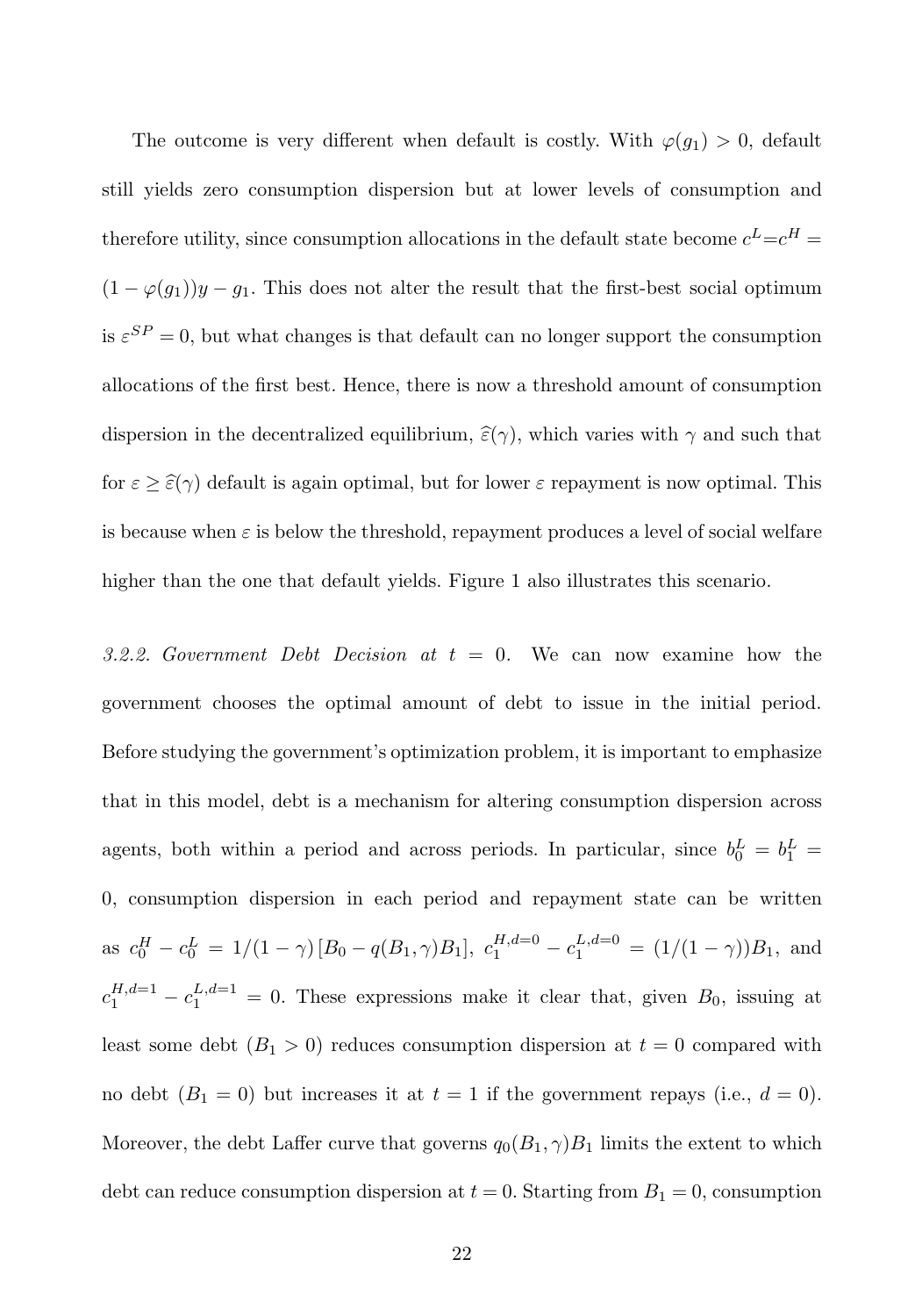dispersion in the initial period falls as  $B_1$  increases, but there is a critical positive value of  $B_1$  beyond which it increases with debt.

At  $t = 0$ , the government chooses its debt policy internalizing the aforementioned effects, including the dependence of bond prices on the debt issuance choice. The government chooses  $B_1$  to maximize the "indirect" social welfare function:

$$
W_0(\gamma) = \max_{B_1} \left\{ \gamma v^L(B_1, \gamma) + (1 - \gamma) v^H(B_1, \gamma) \right\}.
$$
 (16)

where  $v^L$  and  $v^H$  are the value functions obtained from solving the households' problems defined in the Bellman equation (8) taking into account the government budget constraints and the equilibrium pricing function of bonds.

We can gain some intuition about the solution of this maximization problem by deriving its first-order condition and rearranging it as follows (assuming that the relevant functions are differentiable):

$$
u'(c_0^H) = u'(c_0^L) + \frac{\eta}{q(B_1, \gamma)\gamma} \left\{ \beta E_{g_1} \left[ \Delta d \Delta W_1 \right] + \gamma \mu^L \right\}
$$
\n(17)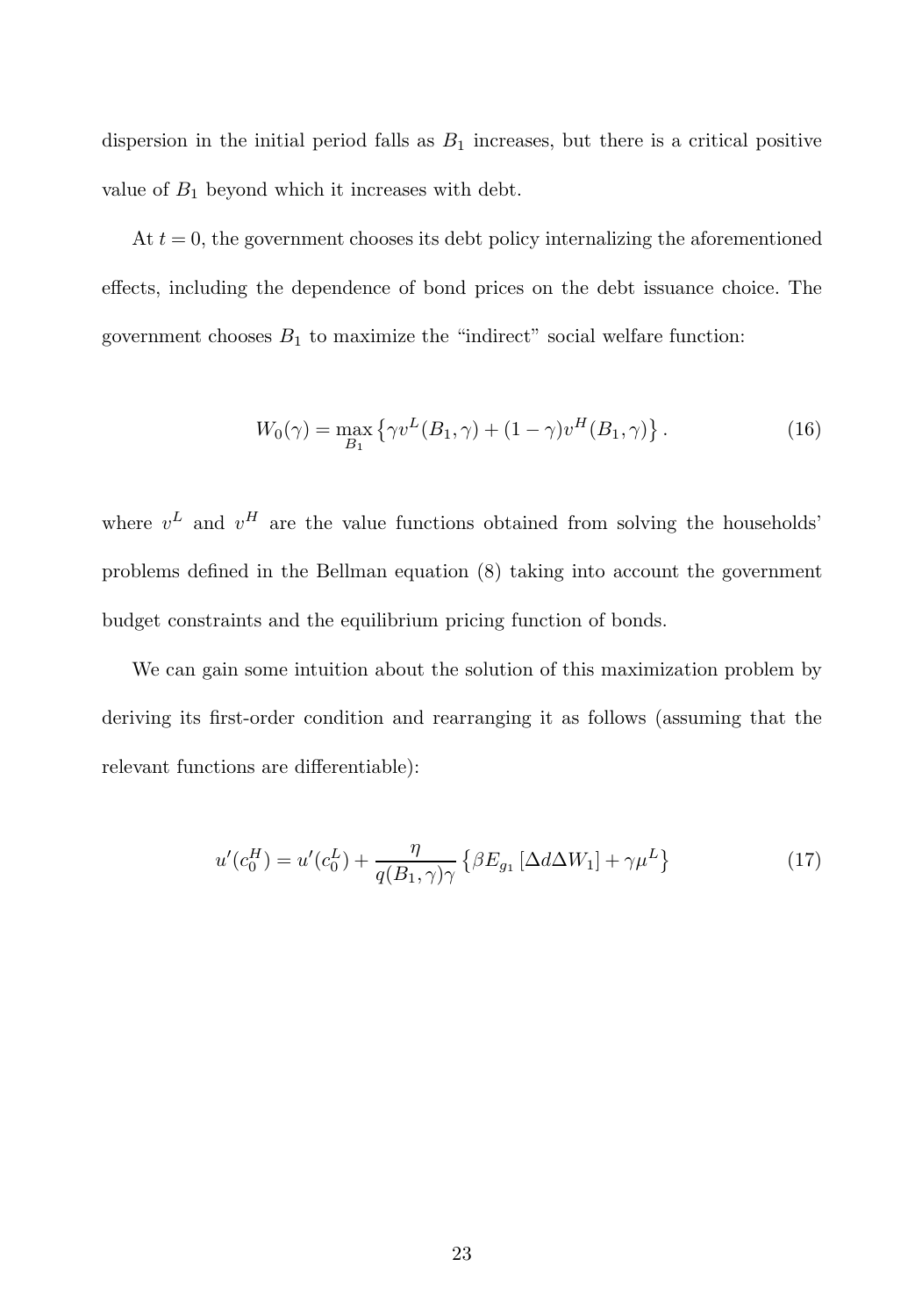where

$$
\eta \equiv q(B_1, \gamma) / (q'(B_1, \gamma)B_1) < 0,
$$

$$
\Delta d \equiv d(B_1 + \delta, g_1, \gamma) - d(B_1, g_1, \gamma) \ge 0, \text{ for } \delta > 0 \text{ small},
$$

$$
\Delta W_1 \equiv W_1^{d=1}(g_1, \gamma) - W_1^{d=0}(B_1, g_1, \gamma) \ge 0,
$$

$$
\mu^L \equiv q(B_1, \gamma) u'(c_0^L) - \beta E_{g_1} [(1 - d^1) u'(c_1^L)] > 0.
$$

In these expressions,  $\eta$  is the price elasticity of the demand for government bonds,  $\Delta d\Delta W_1$  represents the marginal distributional benefit of a default, and  $\mu^L$  is the shadow value of the borrowing constraint faced by L-type agents.

If both types of agents were unconstrained in their bonds' choice, so that in particular  $\mu_L = 0$ , and if there is no change in the risk of default (or assuming commitment to remove default risk entirely), so that  $E_{g_1}[\Delta d\Delta W_1] = 0$ , then the optimality condition simplifies to  $u'(c_0^H) = u'(c_0^L)$ . Hence, in this case, the social planner issues debt to equalize marginal utilities of consumption across agents at date 0, which requires simply setting  $B_1$  to satisfy  $q(B_1, \gamma)B_1 = B_0$ .

If H-type agents are unconstrained and L-type are constrained (i.e.,  $\mu_L > 0$ ), which is the scenario we are focusing on, and still assuming no change in default risk or a government committed to repay, the optimality condition reduces to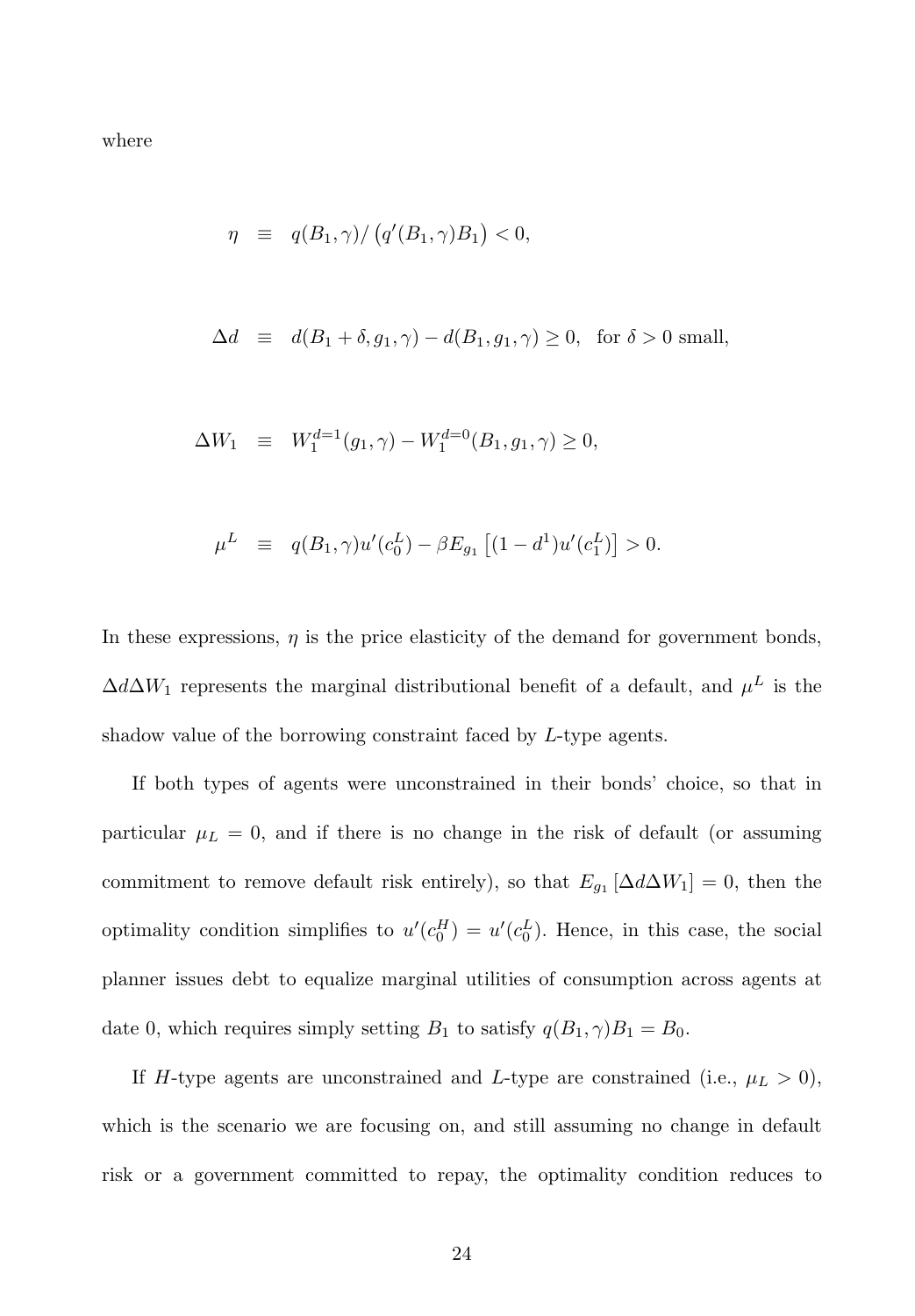$u'(c_0^H) = u'(c_0^L) + (\eta \mu^L)/q(B_1, \gamma)$ . Since  $\eta < 0$ , this result implies  $c_0^L < c_0^H$  because  $u'(c_0^L) > u'(c_0^H)$ . Thus, the government's debt choice sets  $B_1$  as needed to maintain an optimal, positive level of consumption dispersion. Moreover, since optimal consumption dispersion is positive, we can also ascertain that  $B_0 > q(B_1, \gamma)B_1$ , which, using the government budget constraint, implies that the government runs a primary surplus at  $t = 0$ . The government borrows resources, but less than it would need to eliminate all consumption dispersion (which requires zero primary balance).

The intuition for the optimality of issuing debt can be presented in terms of tax smoothing and savings: Date-0 consumption dispersion without debt issuance would be  $B_0/(1 - \gamma)$ , but this is more dispersion than what the government finds optimal because by choosing  $B_1 > 0$  the government provides tax smoothing (i.e., reduces date-0 taxes) for everyone, which in particular eases the L-type agents credit constraint and provides also a desired vehicle of savings for H types. Thus, positive debt increases consumption of L types (since  $c_0^L = y - g_0 - B_0 + q(B_1, \gamma)B_1$ ) and reduces consumption of H types (since  $c_0^H = y - g_0 + (\gamma/(1-\gamma))(B_0 - q(B_1, \gamma)B_1)$ ). But issuing debt (assuming repayment) also increases consumption dispersion a  $t = 1$ , since debt is then paid with higher taxes on all agents, while H agents collect also the debt repayment. Thus, the debt is being chosen optimally to trade off the social costs and benefits of reducing (increasing) date-0 consumption and increasing (reducing) date-1 consumption for rich (poor) agents.

In the presence of default risk and if default risk changes near the optimal debt choice, the term  $E_{g_1}$  [ $\Delta d\Delta W_1$ ] enters in the government's optimality condition with a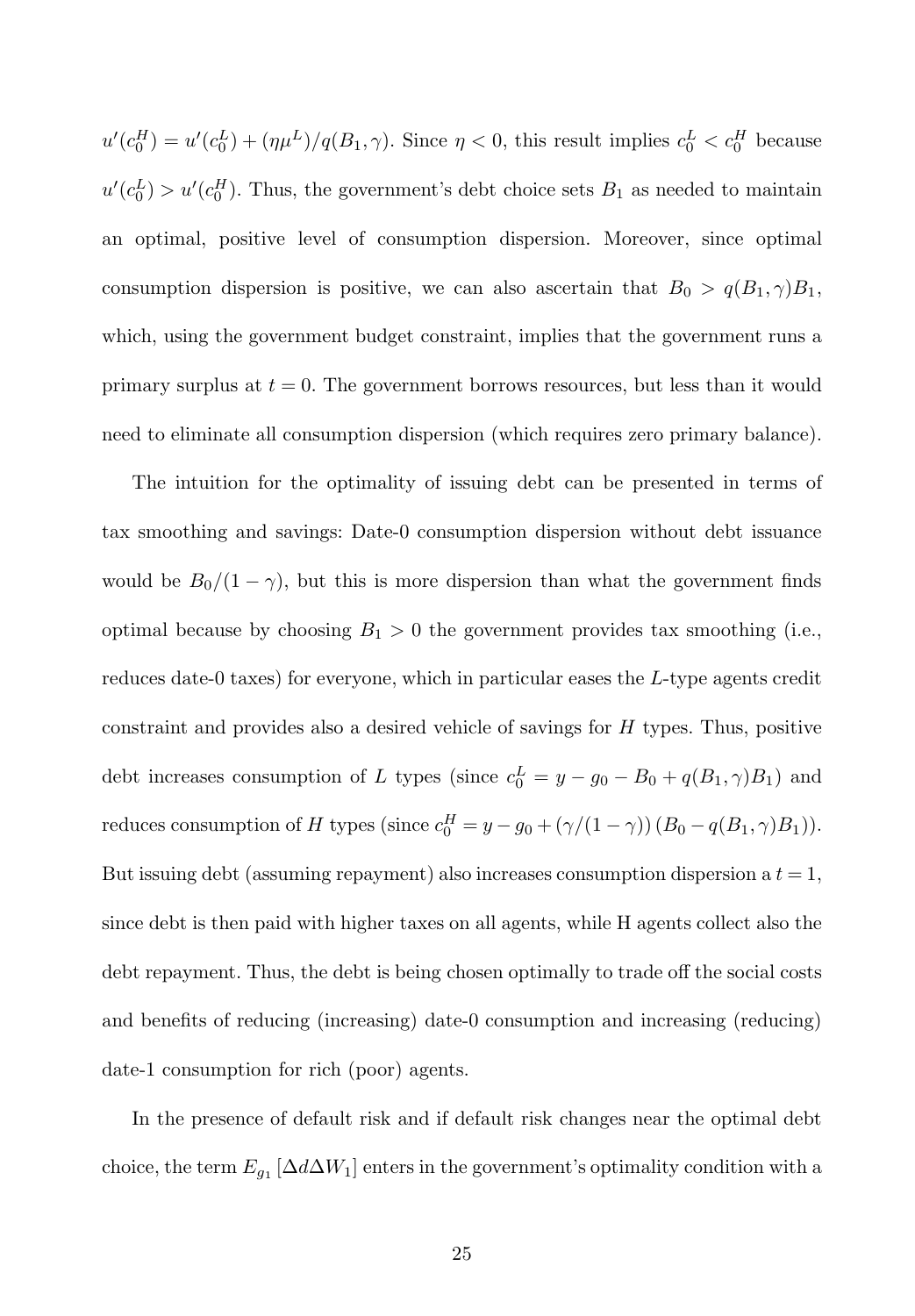positive sign, which means the optimal gap in the date-0 marginal utilities of the two agents widens even more. Hence, the government's optimal choice of consumption dispersion for  $t = 0$  is greater than without default risk, and the expected dispersion for  $t = 1$  is lower, because in some states of the world, the government will choose to default and consumption dispersion would then drop to zero. Moreover, the debt Laffer curve now plays a central role in the government's weakened incentives to borrow because as default risk rises the price of bonds drops to zero faster and the resources available to reduce date-0 consumption dispersion peak at lower debt levels. In short, default risk reduces the government's ability to use nonstate-contingent debt to reduce consumption dispersion.

#### 3.3. Competitive Equilibrium with Optimal Debt and Default Policy

For a given value of  $\gamma$ , a competitive equilibrium with optimal debt and default policy is a pair of household value functions  $v^{i}(B_1, \gamma)$  and decision rules  $b^{i}(B_1, \gamma)$ for  $i = L, H$ , a government bond pricing function  $q_0(B_1, \gamma)$  and a set of government policy functions  $\tau_0(B_1, \gamma)$ ,  $\tau_1^{d \in \{0,1\}}$  $i_1^{a \in \{0,1\}}(B_1, g_1, \gamma), d(B_1, g_1, \gamma), B_1(\gamma)$  such that:

- 1. Given the pricing function and government policy functions,  $v^{i}(B_1, \gamma)$  and  $b_1^i(B_1, \gamma)$  solve the households' problem.
- 2.  $q_0(B_1, \gamma)$  satisfies the market-clearing condition of the bond market (equation  $(10)$ .
- 3. The government default decision  $d(B_1, g_1, \gamma)$  solves problem (12).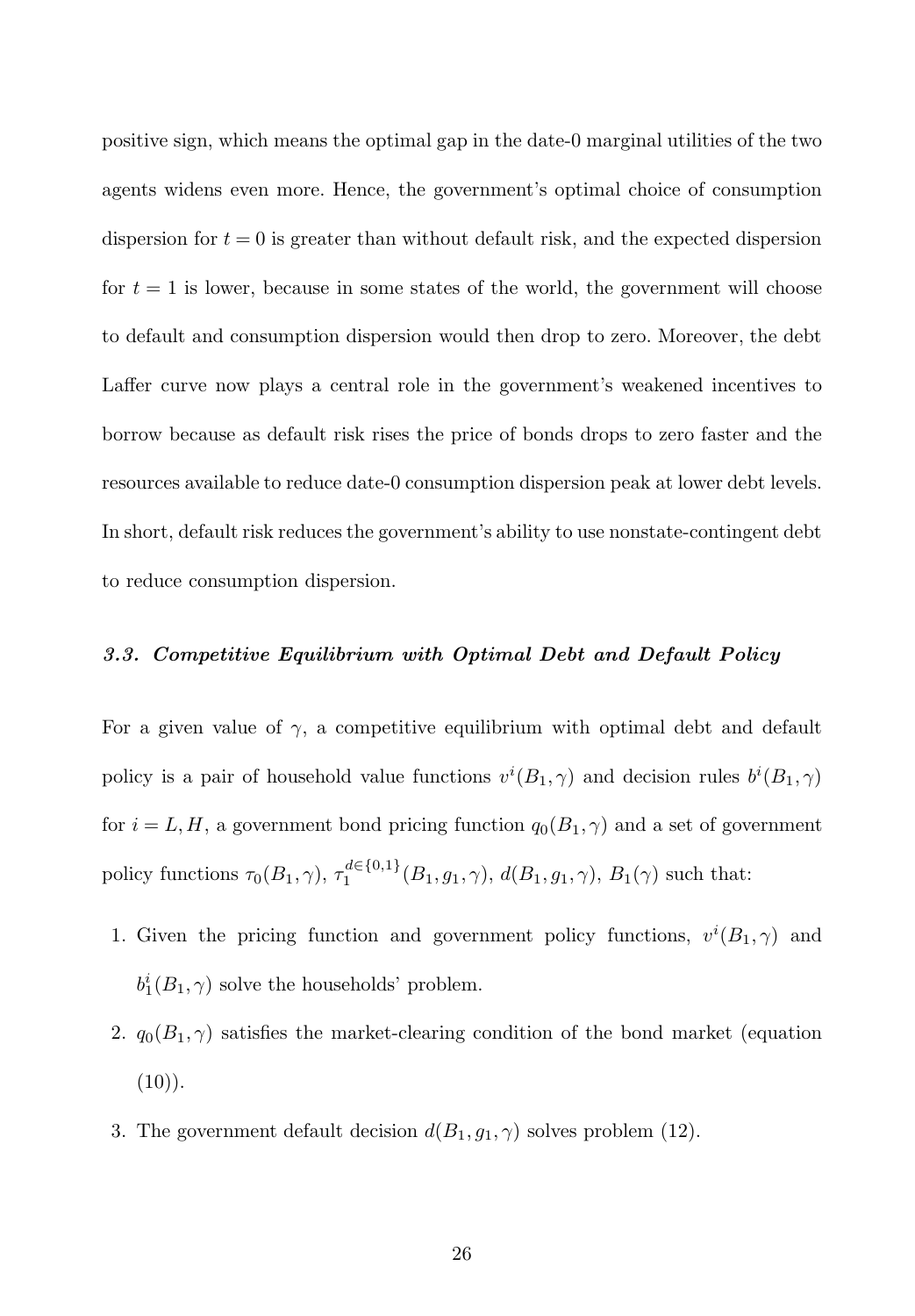- 4. Taxes  $\tau_0(B_1, \gamma)$  and  $\tau_1^d(B_1, g_1, \gamma)$  are consistent with the government budget constraints.
- 5. The government debt policy  $B_1(\gamma)$  solves problem (16).

#### 4. Quantitative Analysis

In this section, we study the model's quantitative predictions based on a calibration using European data. The goal is to show whether a reasonable set of parameter values can produce an equilibrium with debt subject to default risk and to study how the properties of this equilibrium change with the model's key parameters. Since the two-period model is not well suited to account for the time-series dynamics of the data, we see the results more as an illustration of the potential relevance of the model's argument for explaining domestic default rather than as an evaluation of the model's general ability to match observed public debt dynamics.<sup>14</sup>

<sup>14.</sup> We solve the model following a similar backward-recursive strategy as in the theoretical analysis. First, taking as given a set of values  $\{B_1, \gamma\}$ , we solve for the equilibrium pricing and default functions by iterating on  $(q_0, b_1^i)$  and the default decision rule  $d_1$  until the date-0 bond market clears when the date-1 default decision rule solves the government's optimal default problem (12). Then, in the second stage, we complete the solution of the equilibrium by finding the optimal choice of  $B_1$  that solves the government's date-0 optimization problem (16). It is important to recall that, as explained earlier, for given values of  $B_1$  and  $\gamma$ , an equilibrium with debt will not exist if either the government finds it optimal to default on  $B_1$  for all realizations of  $g_1$  or if at the given  $B_1$  the consumption of L types is nonpositive. In these cases, there is no finite price that can clear the debt market.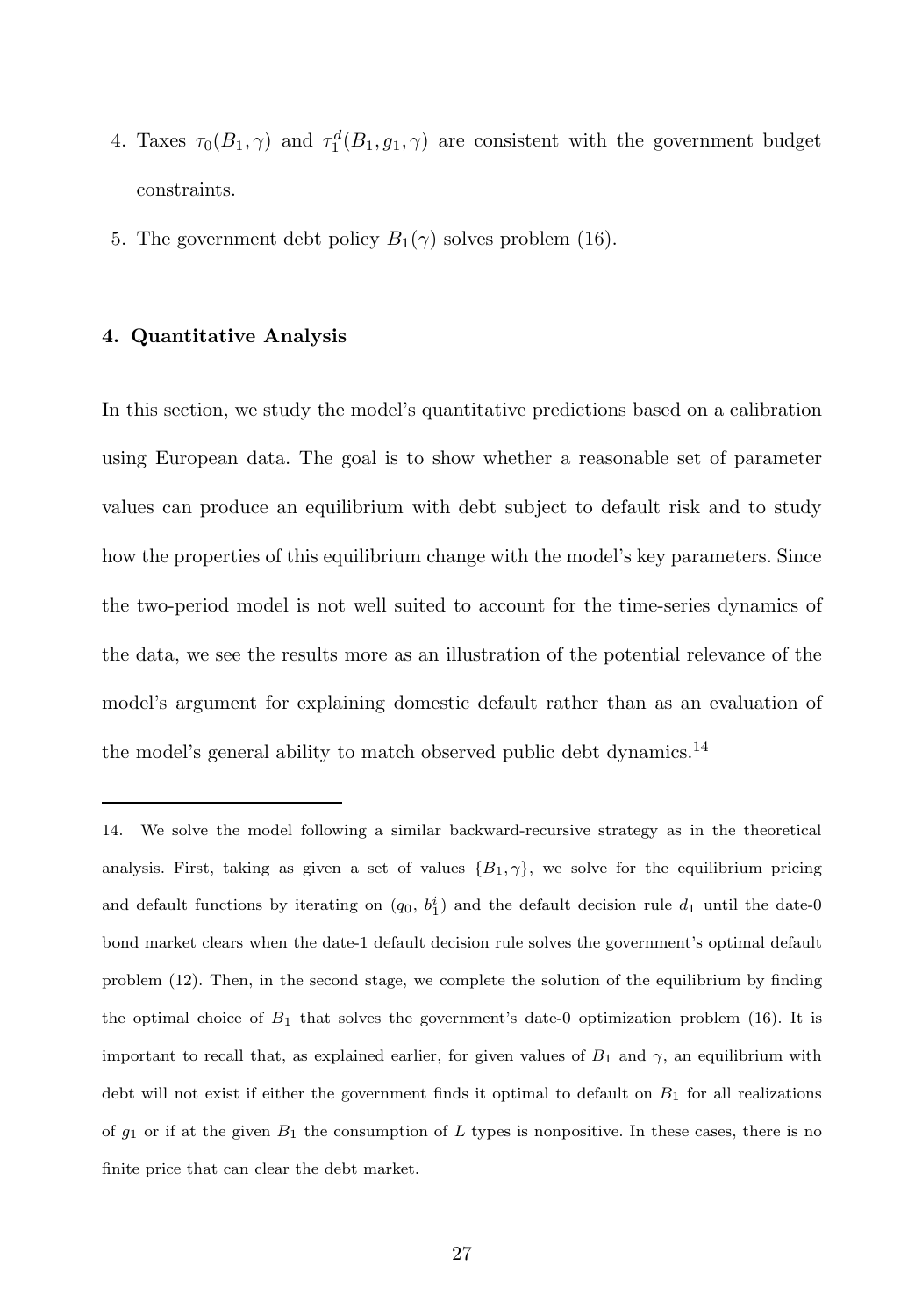#### 4.1. Calibration

The model is calibrated to annual frequency, and most of the parameter values are set so that the model matches moments from European data. The calibrated parameter values are summarized in Table 2. The details of the calibration are available in Section A.5 of the Appendix. Note also that we assume a log-normal process for  $g_1$ , so that  $\ln(g_1) \sim N((1 - \rho_g) \ln(\mu_g) + \rho_g \ln(g_0), \sigma_e^2/(1 - \rho_g^2))$  and the cost of default takes the following functional form:  $\varphi(g_1) = \varphi_0 + (\overline{g}_1 - g_1)/y$ .

Table 2. Model Parameters

| Parameter             |                     | Value |
|-----------------------|---------------------|-------|
| Discount Factor       | H                   | 0.96  |
| Risk Aversion         | $\sigma$            | 1.00  |
| Avg. Income           | $\boldsymbol{y}$    | 0.79  |
| Low Household Wealth  | $b_0^L$             | 0.00  |
| Avg. Gov. Consumption | $\mu_q$             | 0.18  |
| Autocorrel. G         | $\rho_g$            | 0.88  |
| <b>Std Dev Error</b>  | $\sigma_{\epsilon}$ | 0.017 |
| Initial Gov. Debt.    | $B_0$               | 0.35  |
| Output Cost Default   |                     | 0.004 |

Note: Government expenditures, income, and debt values are derived using data from France, Germany, Greece, Ireland, Italy, Spain, and Portugal.

We abstain from setting a calibrated value for  $\gamma$  and instead show results for  $\gamma \in [0,1]$ . Data from the United States and Europe suggest that the empirically relevant range for  $\gamma$  is [0.55, 0.85], and hence, when taking a stance on a particular value of  $\gamma$  is useful, we use  $\gamma = 0.7$ , which is the midpoint of the plausible range.<sup>15</sup>

<sup>15.</sup> In the United States, the 2010 Survey of Consumer Finances indicates that only 12% of households hold savings bonds and 50.4% have retirement accounts (which are very likely to include government bonds). These figures would suggest values of  $\gamma$  ranging from 0.5 to 0.88.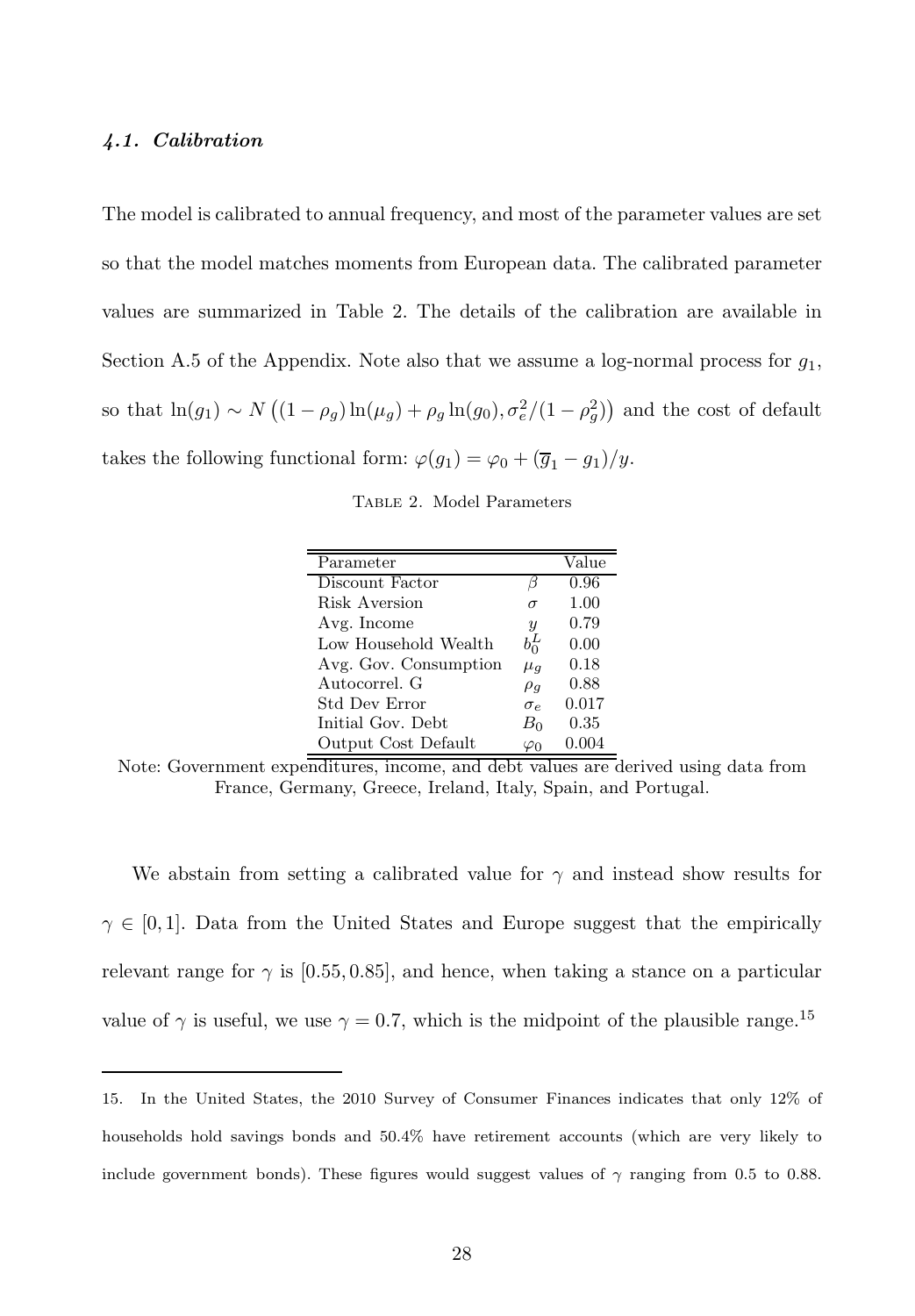#### 4.2. Results

We examine the quantitative results in the same order in which the backward solution algorithm works. We start with the second period's utility of households under repayment and default. We then move to the first period and examine the equilibrium bond prices. Finally, we study the optimal government debt issuance  $B_1$ for a range of values of  $\gamma$ .

4.2.1. Second Period Default Incentives for Given  $(B_1, g_1, \gamma)$ . Using the agents' optimal choice of bond holdings, we compute the equilibrium utility levels they attain at  $t = 1$  under repayment versus default for different triples  $(B_1, g_1, \gamma)$ . Since we are looking at the last period of a two-period model, these compensating variations

In Europe, comparable statistics are not available for several countries, but Davies, Sandstrom, Shorrocks, and Wolff (2009) document that the wealth distribution is highly concentrated with Gini coefficients ranging between 0.55 and 0.85. In our model, since  $b_0^L = 0$ , the Gini coefficient of wealth is equal to  $\gamma$ .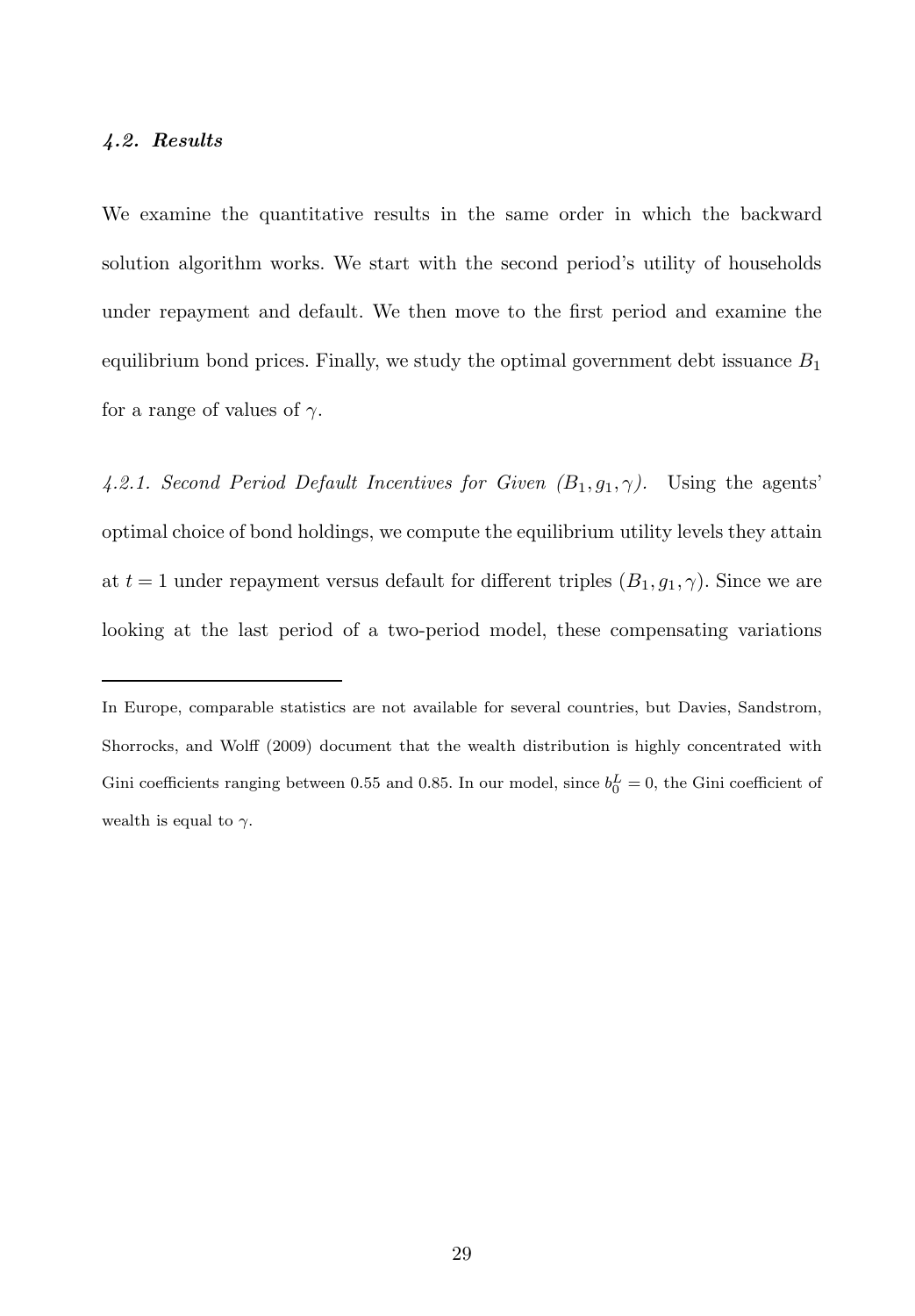reduce simply to the percent changes in consumption across the default and nodefault states of each agent:<sup>16</sup>

$$
\alpha^{i}(B_1, g_1, \gamma) = \frac{c_1^{i, d=1}(B_1, g_1, \gamma)}{c_1^{i, d=0}(B_1, g_1, \gamma)} - 1 = \frac{(1 - \varphi(g_1))y - g_1}{y - g_1 + b_1^i - B_1} - 1
$$

A positive (negative) value of  $\alpha^{i}(B_1, g_1, \gamma)$  implies that agent i prefers government default (repayment) by an amount equivalent to an increase (cut) of  $\alpha^{i}(\cdot)$  percent in consumption.

The individual welfare gains of default are aggregated using  $\gamma$  to obtain the utilitarian representation of the social welfare gain of default:

$$
\overline{\alpha}(B_1, g_1, \gamma) = \gamma \alpha^L(B_1, g_1, \gamma) + (1 - \gamma) \alpha^H(B_1, g_1, \gamma).
$$

A positive value indicates that default induces a social welfare gain and a negative value a loss. The default decision is directly linked to the values of  $\overline{\alpha}(B_1, g_1, \gamma)$ . In particular, the repayment region of the default decision  $(d(B_1, g_1, \gamma) = 0)$  corresponds to  $\overline{\alpha}(B_1, g_1, \gamma) < 0$  and the default region  $(d(B_1, g_1, \gamma) = 1)$  to  $\overline{\alpha}(B_1, g_1, \gamma) > 0$ .

<sup>16.</sup> These calculations are straightforward given that, in the equilibria, we solve for  $b_1^L = 0$ , and hence  $b_1^H = B_1/(1 - \gamma)$ . The same formula would apply, however, even if these conditions do not hold, using instead the policy functions  $b_1^i(B_1, g_1, \gamma)$  that solve the households' problems for any given pair of functions  $d_1(B_1, g_1, \gamma)$  and  $q_0(B_1, \gamma)$ , including the ones that are consistent with the government's default decision and equilibrium in the bond market.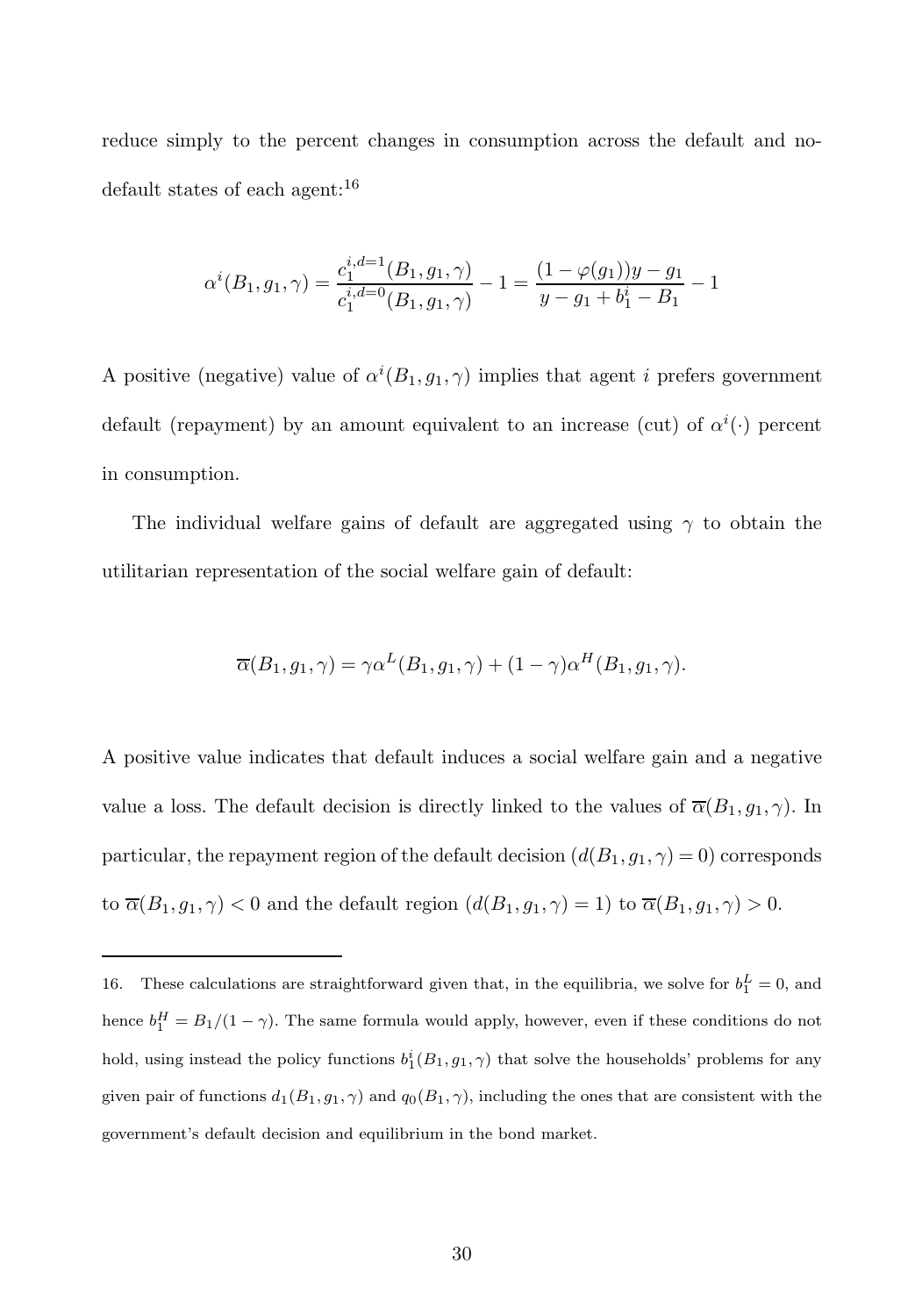

FIGURE 2. Social Welfare Gain of Default  $\overline{\alpha}(B_1, g_1, \gamma)$ 

Figure 2 shows two intensity plots of the social welfare gain of default for the ranges of values of  $B_1$  and  $\gamma$  in the vertical and horizontal axes, respectively. Panel (*i*) is for a low value of government purchases,  $\mathbf{g}_1$ , set three standard deviations below  $\mu_g$ , and panel *(ii)* is for a high value  $\overline{g}_1$  set three standard deviations above  $\mu_g$ . Figure A.2 in the Appendix shows the default decision rules that correspond to these two plots. The intensity of the color or shading in these plots indicates the magnitude of the welfare gain according to the legend shown to the right of each. The regions shown in white color and marked as "No Equilibrium Zone" represent values of  $(B_1, \gamma)$  for which the debt market collapses and no equilibrium exists. In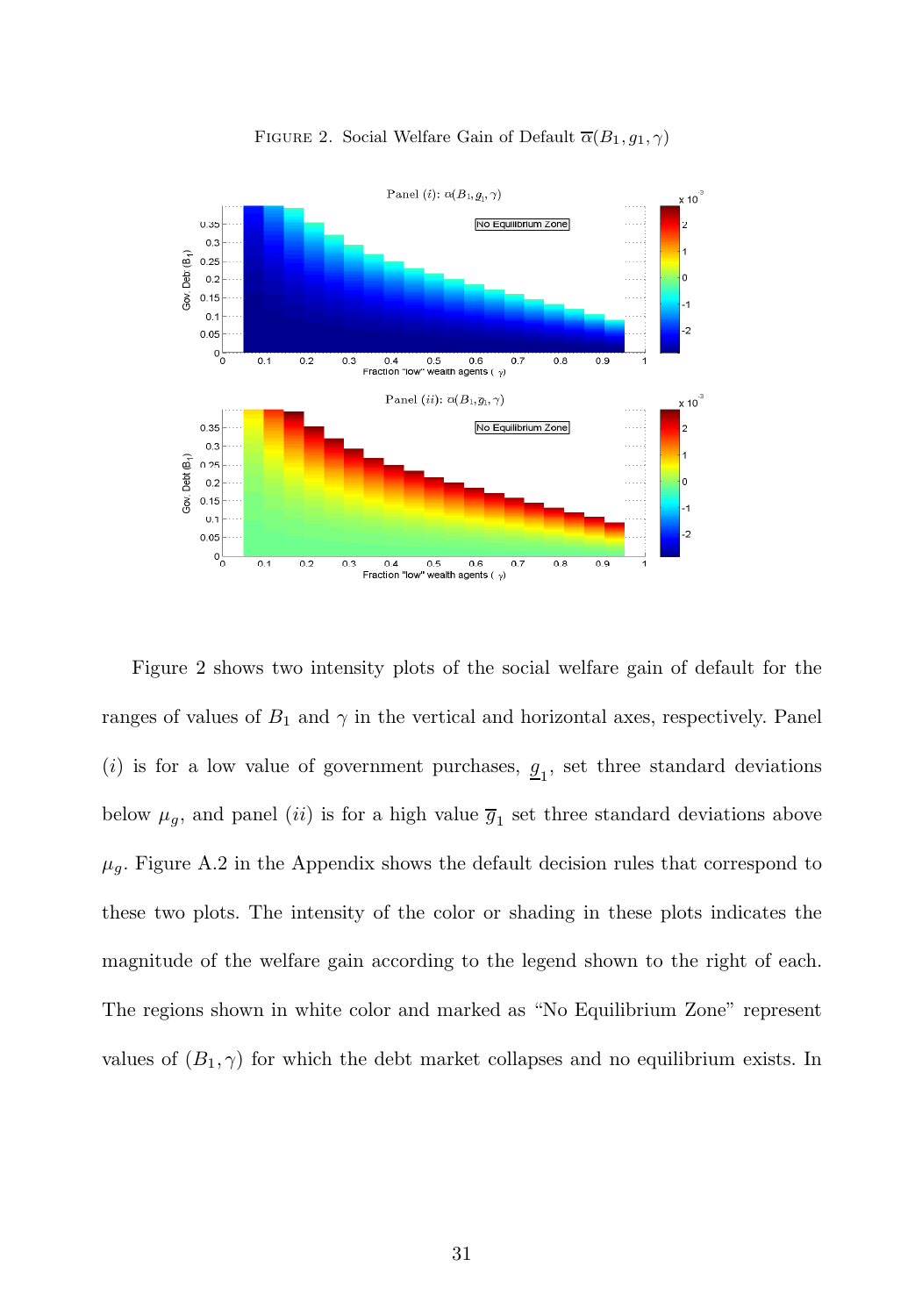this zone, there is no equilibrium because, at the given  $\gamma$ , the government chooses to default on the given  $B_1$  for all values of  $g_1$ .<sup>17</sup>

The area in which the social welfare gains of default are well defined in these intensity plots illustrates two of the key mechanisms driving the government's distributional incentives to default: First, fixing  $\gamma$ , the welfare gain of default is higher at higher levels of debt, or conversely the gain of repayment is lower. Second, keeping  $B_1$  constant, the welfare gain of default is also increasing in  $\gamma$  (i.e., higher concentration of debt ownership increases the welfare gain of default). This implies that lower concentration of debt ownership is sufficient to trigger default at higher levels of debt.<sup>18</sup> For example, for a debt of 20% of GDP  $(B_1 = 0.20)$  and  $g_1 = \overline{g}_1$ , social welfare is higher under repayment if  $0 \leq \gamma \leq 0.10$ , but it becomes higher under default if  $0.10 < \gamma \leq 0.6$ , and for higher  $\gamma$ , there is no equilibrium because the government prefers default not only for  $g_1 = \overline{g}_1$  but for all possible  $g_1$ . If instead,

<sup>17.</sup> There is another potential "No Equilibrium Zone" that could arise if the given  $(B_1, \gamma)$  would yield  $c_0^L \leq 0$  at the price that induces market clearing, and so the government would not supply that particular  $B_1$ . This happens for low levels of  $B_1$  relative to  $B_0$ . To determine if  $c_0^L \leq 0$  at some  $(B_1, \gamma)$  we need  $q_0(B_1, \gamma)$ , since combining the budget constraints of the L types and the government yields  $c_0^L = y - g_0 - B_0 + q_0 B_1$ . Hence, to evaluate this condition we take the given  $B_1$  and use the H types Euler equation and the market clearing condition to solve for  $q_0(B_1, \gamma)$ , and then determine if  $y - g_0 - B_0 + q_0 B_1 \leq 0$ ; if this is true, then  $(B_1, \gamma)$  is in the lower No Equilibrium Zone.

<sup>18.</sup> Note that the cross-sectional variance of initial debt holdings is given by  $Var(b)$  =  $B^2(\gamma)/(1-\gamma)$  when  $b_0^L=0$ . This implies that the cross-sectional coefficient of variation is equal to  $CV(b) = (\gamma)(1 - \gamma)$ , which is increasing in  $\gamma$  for  $\gamma \leq 1/2$ .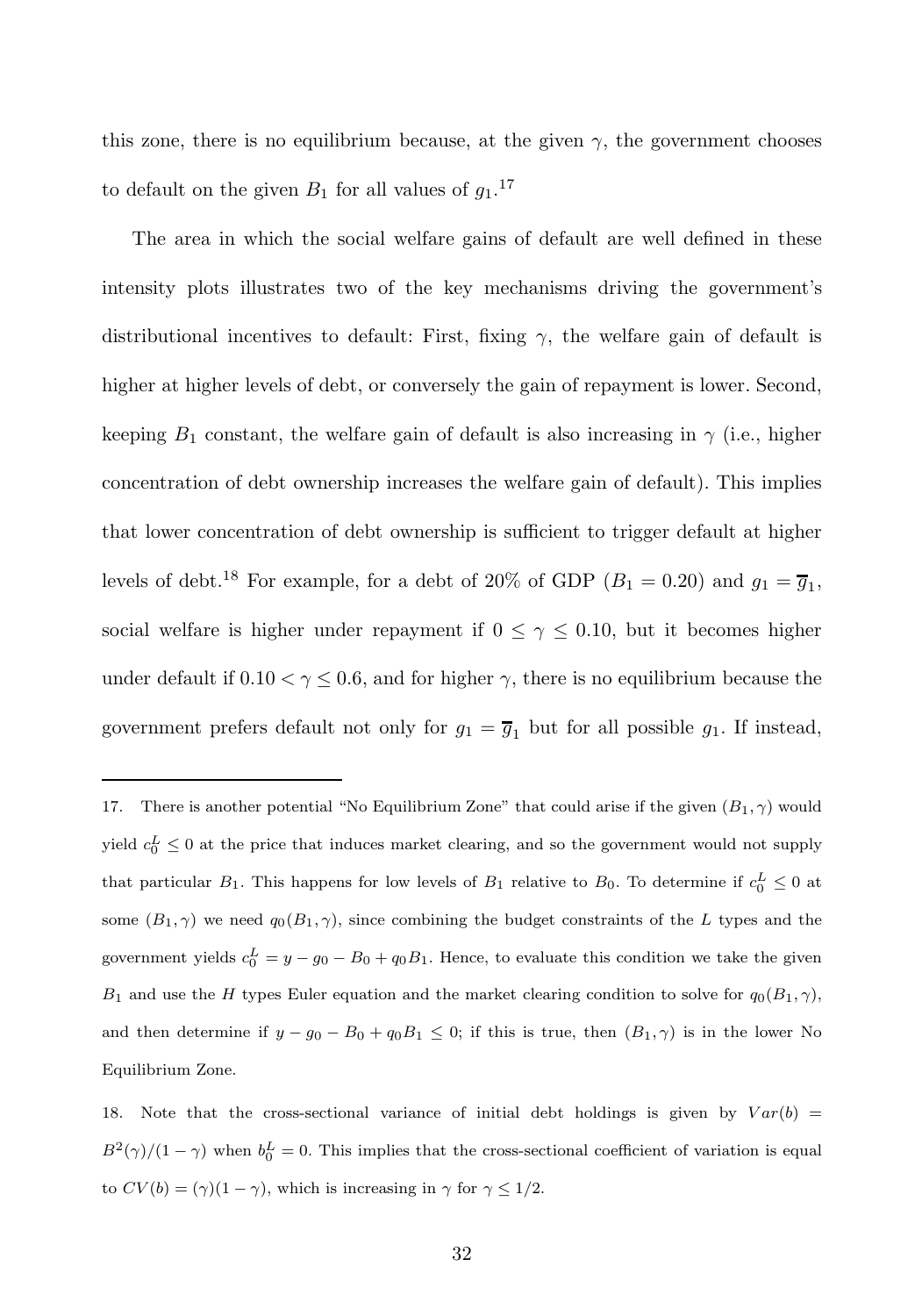the debt is 35% of GDP, then social welfare is higher under default for all the values of  $\gamma$  for which an equilibrium exists.

The two panels in Figure 2 differ in that panel  $(ii)$  displays a well-defined transition from a region in which repayment is socially optimal  $(\overline{\alpha}(B_1, g_1, \gamma) < 0)$  to one in which default is optimal  $(\overline{\alpha}(B_1, g_1, \gamma) > 0)$  but in panel (i) the social welfare gain of default is never positive, so repayment is always optimal. This reflects the fact that higher  $g_1$  also weakens the incentives to repay.

*4.2.2. Bond Prices for Given*  $(B_1, \gamma)$ *.* Figure 3 shows  $q_0(B_1, \gamma)$  as a function of  $\gamma$ for three values of  $B_1$  ( $B_L < B_M < B_H$ ) and a comparison with the prices from the model with the government committed to repay  $q^{RF}$ . The bond price functions are truncated when the equilibrium does not exist.

Figure 3. Equilibrium Bond Price

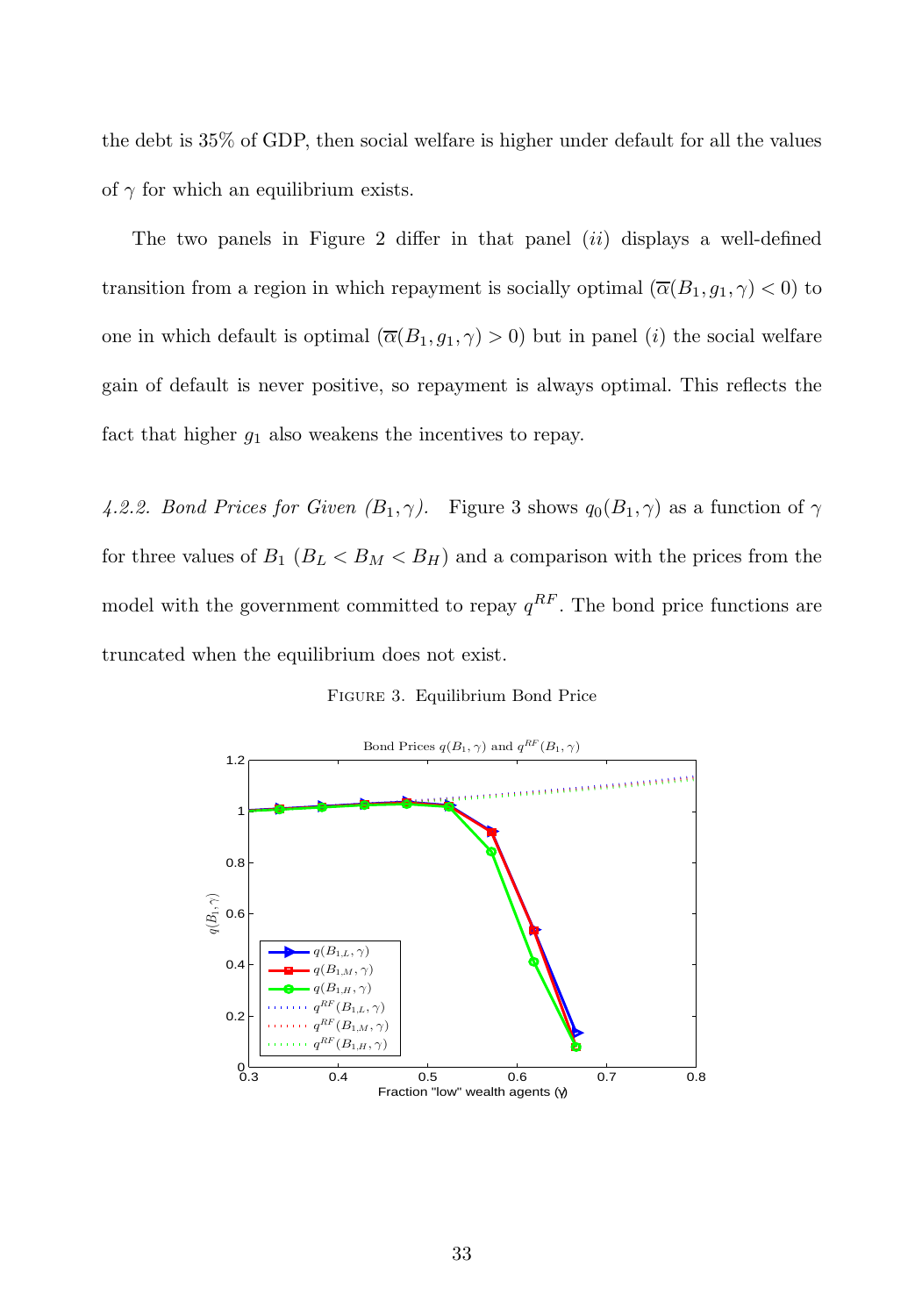Figure 3 illustrates three key features of public debt prices discussed in Section 3:

(*i*) The equilibrium price is decreasing in  $B_1$  for given  $\gamma$  (the pricing functions shift downward as  $B_1$  rises). This follows from a standard demand-and-supply argument: For a given  $\gamma$ , as the government borrows more, the price at which households are willing to demand the additional debt falls and the interest rate rises. This effect is present even without uncertainty, but it is stronger in the presence of default risk.<sup>19</sup> (ii) *Default risk reduces the price of bonds below the risk-free price and thus induces a risk premium*. Prices are either identical or nearly identical for the values shown for  $B_1$  when  $\gamma \leq 0.5$  since the probability of default is either zero or very close to zero. As  $\gamma$  increases above 0.5, however, the risk premium becomes nontrivial and bond prices subject to default risk fall sharply below the risk-free prices.

(*iii*) *Bond prices are a nonmonotonic function of*  $\gamma$ : When default risk is sufficiently low, bond prices are increasing in  $\gamma$ , but eventually they become a steep decreasing function of  $\gamma$ . Whether bond prices are increasing or decreasing in  $\gamma$  depends on the relative strength of a demand composition effect versus the effect of increasing  $\gamma$  on default incentives. The composition effect results from the fact that, as  $\gamma$  increases, H-type agents become a smaller fraction of the population and wealthier in percapita terms, and therefore, a higher  $q_0(B_1, \gamma)$  is needed to clear the market. On the other

<sup>19.</sup> Sections A.3 and A.4 of the Appendix provide proofs showing that  $q'(B_1, \gamma) < 0$  in the logutility case. In Figure 3, the scale of the vertical axis is too wide to make the fall in  $q(B_1, \gamma)$  as  $B_1$  rises visible for  $\gamma < 0.5$ .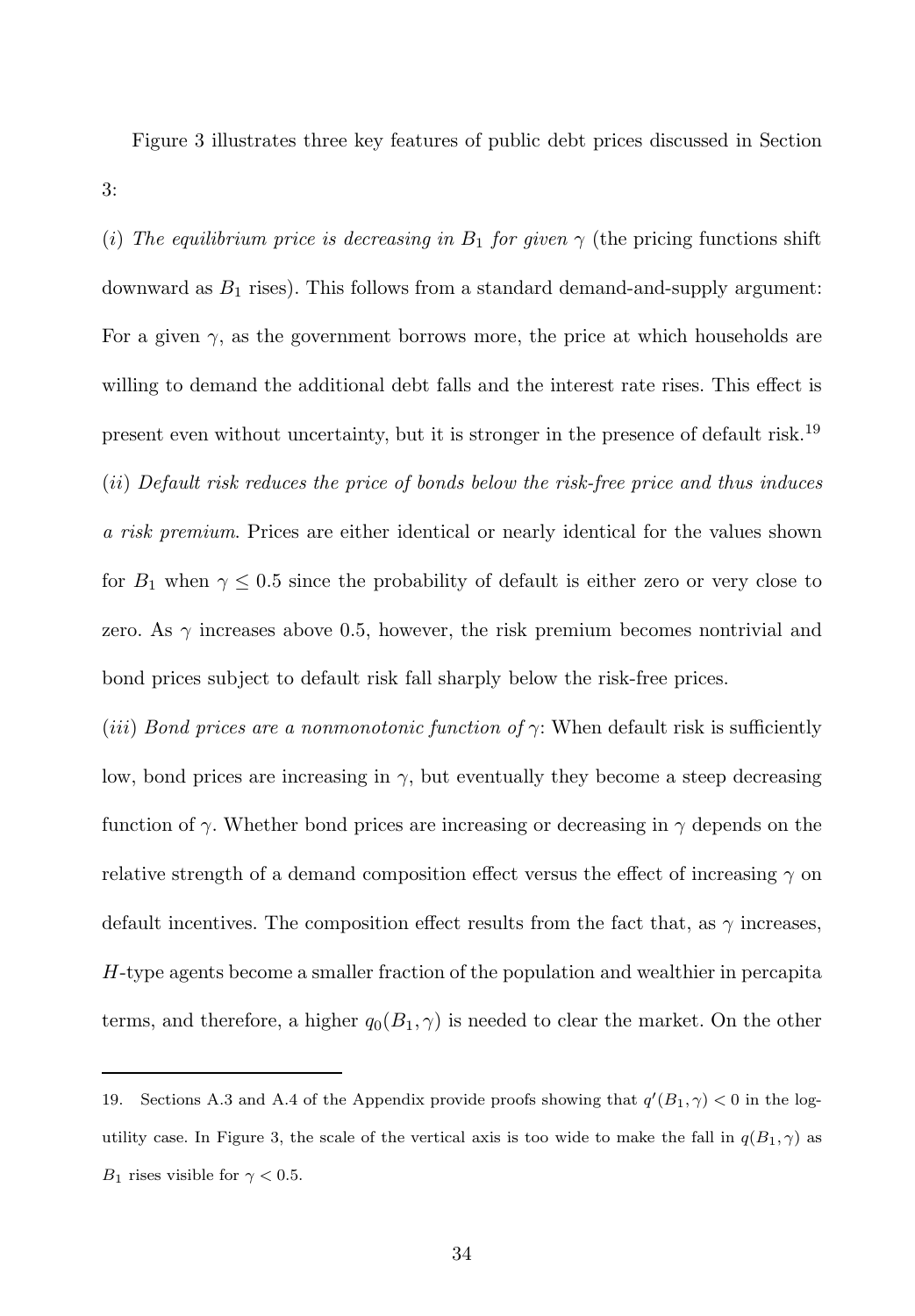hand, higher concentration of debt ownership strengthens distributional incentives to default, which pushes for lower bond prices. This second effect starts to dominate for  $\gamma > 0.5$ , producing bond prices that fall sharply as  $\gamma$  rises, while for lower  $\gamma$ , the composition effect dominates and prices rise gradually with  $\gamma$ <sup>20</sup>

*4.2.3. Optimal Debt Choice and Competitive Equilibrium.* Given the solutions for household decision rules, tax policies, bond pricing function, and default decision rule, we finally solve for the government's optimal choice of debt issuance in the first period (i.e., the optimal  $B_1$  that solves problem (16)) for a range of values of  $\gamma$ . Given this optimal debt, we can go back and identify the equilibrium values of the rest of the model's endogenous variables that are associated with the optimal debt choices.

Figure 4 shows the four main components of the equilibrium: Panel  $(i)$  plots the optimal first-period debt issuance in the model with default risk,  $B_1^*(\gamma)$ , and in the case when the government is committed to repay so that the debt is risk free,  $B_1^{RF}(\gamma)$ ; panel *(ii)* shows the equilibrium debt prices that correspond to the optimal debt of the same two economies; panel *(iii)* shows the default spread *(the difference* in the inverses of the bond prices); and panel  $(iv)$  shows the probability of default. Since the government that has the option to default can still choose a debt level for which it prefers to repay in all realizations of  $g_1$ , we identify with a square in panel

<sup>20.</sup> Sections A.3 and A.4 of the Appendix provide further details, including an analysis of the bond demand decision rules that validates the intuition provided here.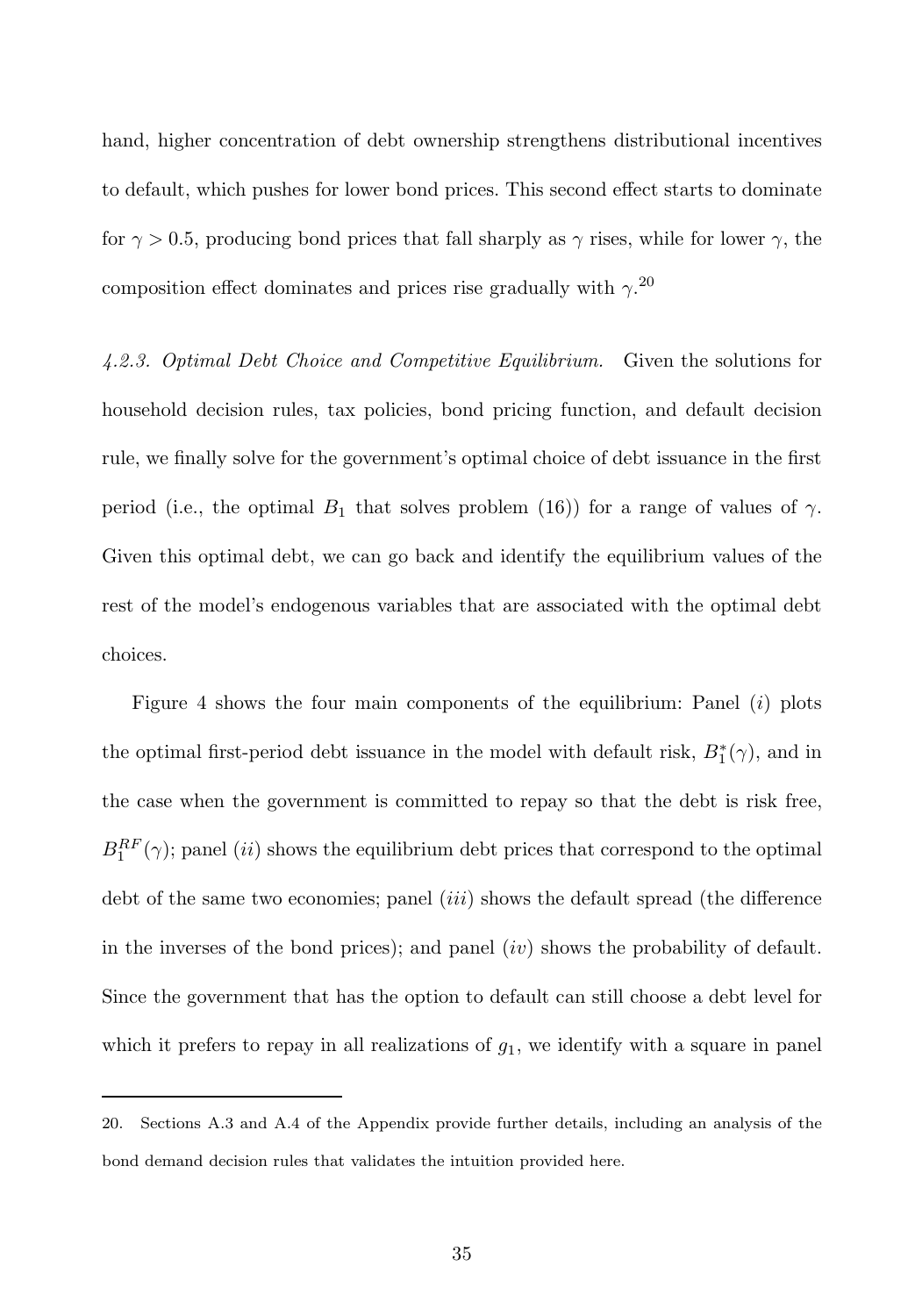(*i*) the equilibria in which  $B_1^*(\gamma)$  has a positive default probability. This is the case for all but the smallest value of  $\gamma$  considered ( $\gamma = 0.05$ ), in which the government sets  $B_1^*(\gamma)$  at 20% of GDP with zero default probability.



FIGURE 4. Competitive Equilibrium with Optimal Debt Policy

It is evident from panel (i) of Figure 4 that optimal debt falls as  $\gamma$  increases in both the economy with default risk and the economy with a government committed to repay. This occurs because in both cases the government seeks to reallocate consumption across agents and across periods by altering the product  $q(B_1, \gamma)B_1$ optimally, and in doing this, the government internalizes the response of bond prices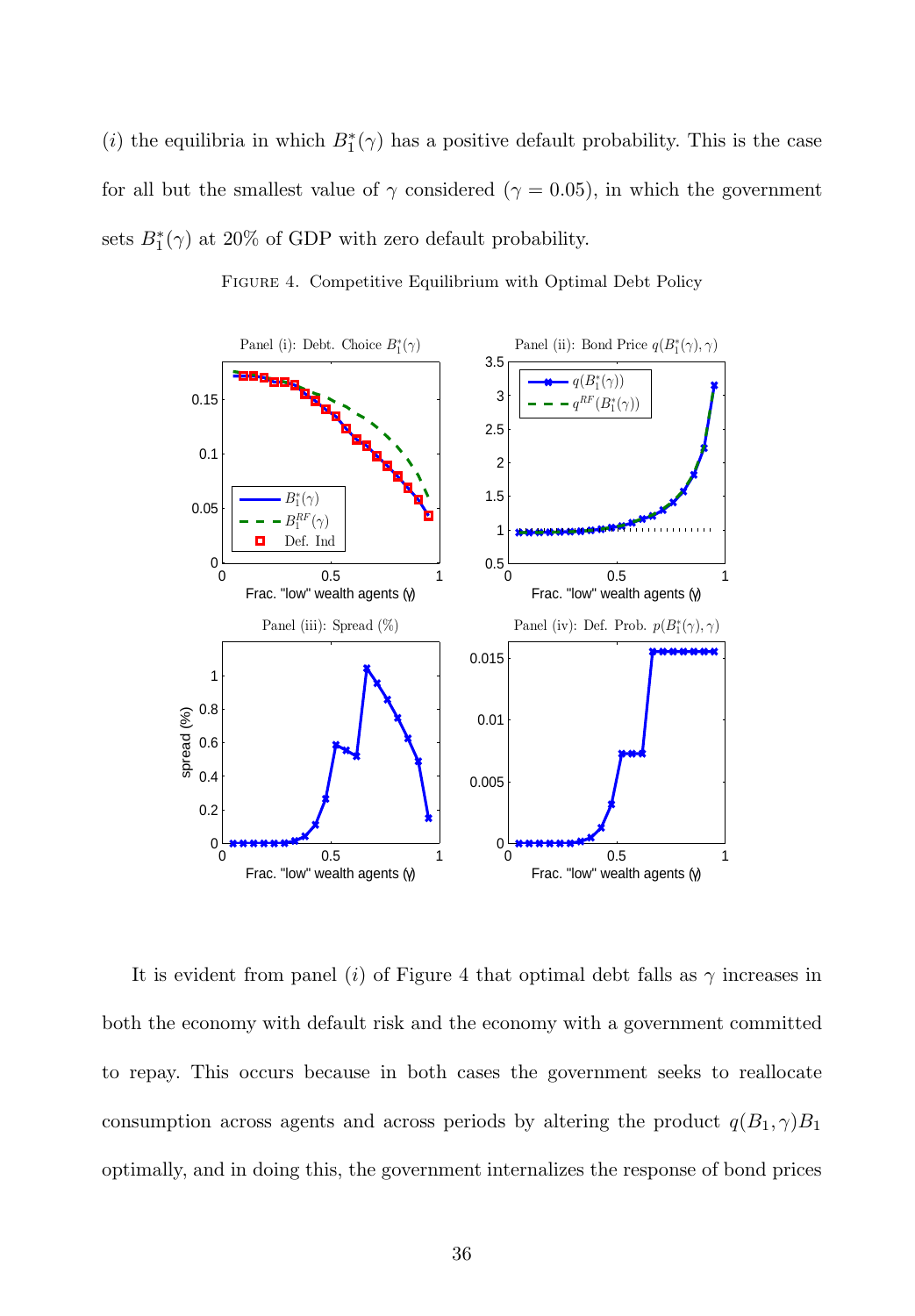to its choice of debt. As  $\gamma$  rises, this response is influenced by the stronger default incentives and demand composition effect. At equilibrium, the latter dominates in this quantitative experiment, because panel  $(ii)$  shows that the equilibrium bond prices rise with  $\gamma$ . Hence, the government internalizes that as  $\gamma$  rises the demand composition effect strengthens, the demand for bonds, pushing bond prices higher, and as a result, it can actually attain a higher  $q(B_1, \gamma)B_1$  by choosing lower  $B_1$ . This is a standard Laffer curve argument: In the upward sloping segment of this curve, increasing debt increases the amount of resources that the government acquires by borrowing in the first period.

Although the Laffer curve argument and the demand composition effect explain why both  $B_1^*(\gamma)$  and  $B_1^{RF}(\gamma)$  are decreasing in  $\gamma$ , default risk is not innocuous. As Panel  $(i)$  shows, the optimal  $B_1$  choices of the government that cannot commit to repay are lower than those of the government that can. This reflects the fact that the government optimally chooses smaller debt levels once it internalizes the effect of default risk on the debt Laffer curve and its distributional implications. The negative relationship between  $B_1$  and  $\gamma$  is in line with the empirical evidence on the negative relationship between public debt ratios and wealth Gini coefficients at relatively high levels of inequality noted in the Introduction and documented in Section A.1 of the Appendix.

Panels  $(iii)$  and  $(iv)$  show that, in contrast with standard models of external default, in this model, the default spread is neither similar to the probability of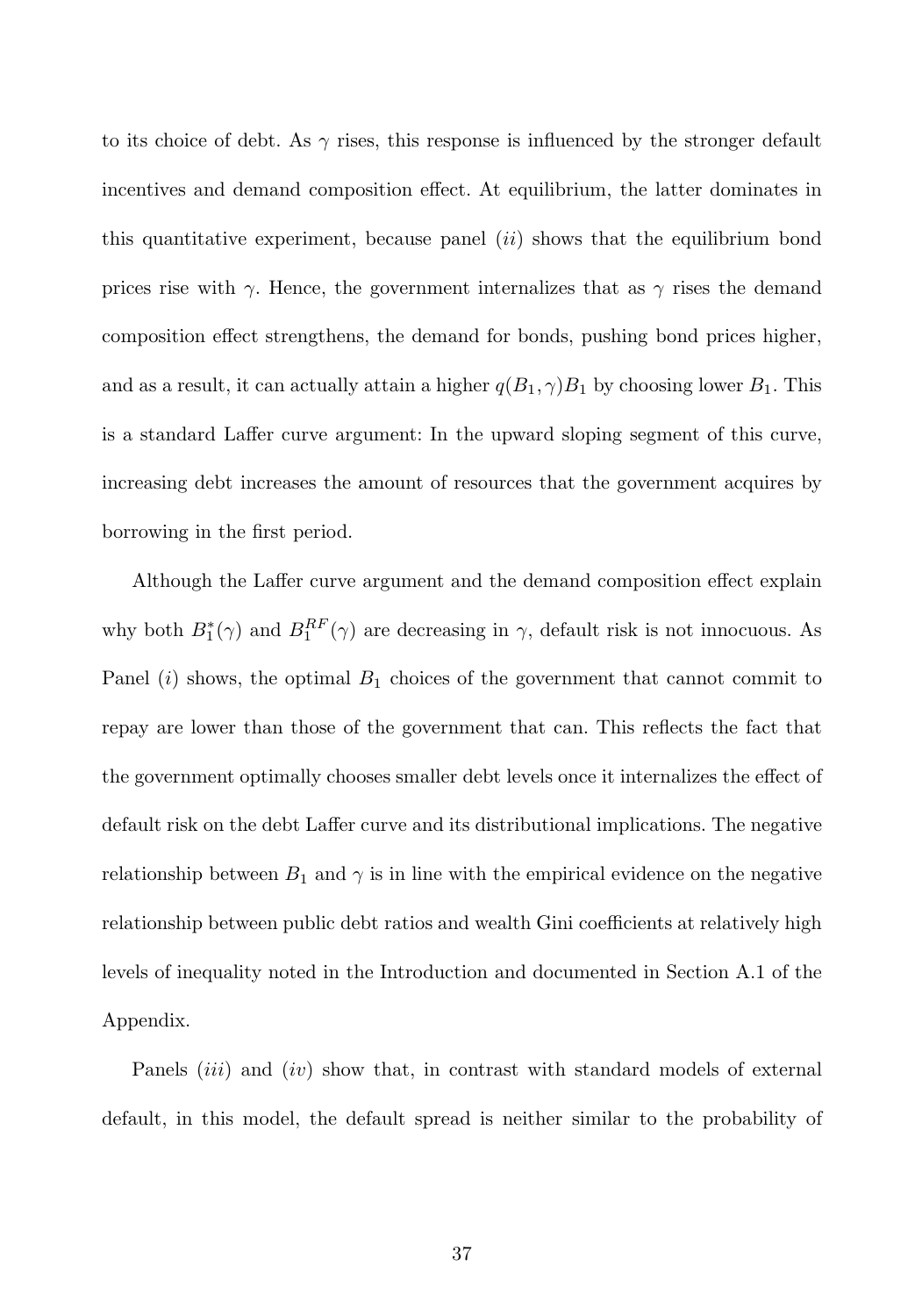default nor does it have a monotonic relationship with it.<sup>21</sup> Both the spread and the default probability start at zero for  $\gamma = 0.05$  because  $B_1^*(0.05)$  has zero default probability. As  $\gamma$  increases up to 0.5, both the spread and the default probability of the optimal debt choice are similar in magnitude and increase together, but for the regions where the default probability is constant (for  $\gamma > 0.5$ ), the spread falls with  $\gamma$ <sup>22</sup> These results are in line with the findings of the theoretical analysis in Section 3.

The determination of the optimal debt choice and the relationship among the four panels of Figure 4 can be illustrated further as follows. Define a defaultthreshold value of  $\gamma$ ,  $\hat{\gamma}(B_1, g_1)$ , as the one such that the government is indifferent between defaulting and repaying for a given  $(B_1, g_1)$ . The government chooses to default if  $\gamma \geq \hat{\gamma}$ . Figure 5 shows the optimal debt choice  $B_1^*(\gamma)$  together with curves representing  $\hat{\gamma}(B_1, g_1)$  for several realizations of  $g_1$ . The curves for the lowest  $(g)$ , highest  $(\overline{g})$ , and mean  $(\mu_g)$  realizations are identified with labels.

Figure 5 shows that, because of the stronger default incentives at higher  $\gamma$  and higher realizations of  $g_1$ , the default-threshold curves are decreasing in  $B_1$  and  $g_1$ .

<sup>21.</sup> In the standard models, the two are similar and a monotonic function of each other because of the arbitrage condition of a representative risk-neutral lender.

<sup>22.</sup> As we explained before, this is derived from the composition effect that strengthens the demand for bonds and results in increasing prices (with default risk and without) as  $\gamma$  increases. This result disappears in the extension of the model that introduces foreign lenders (see Section 5).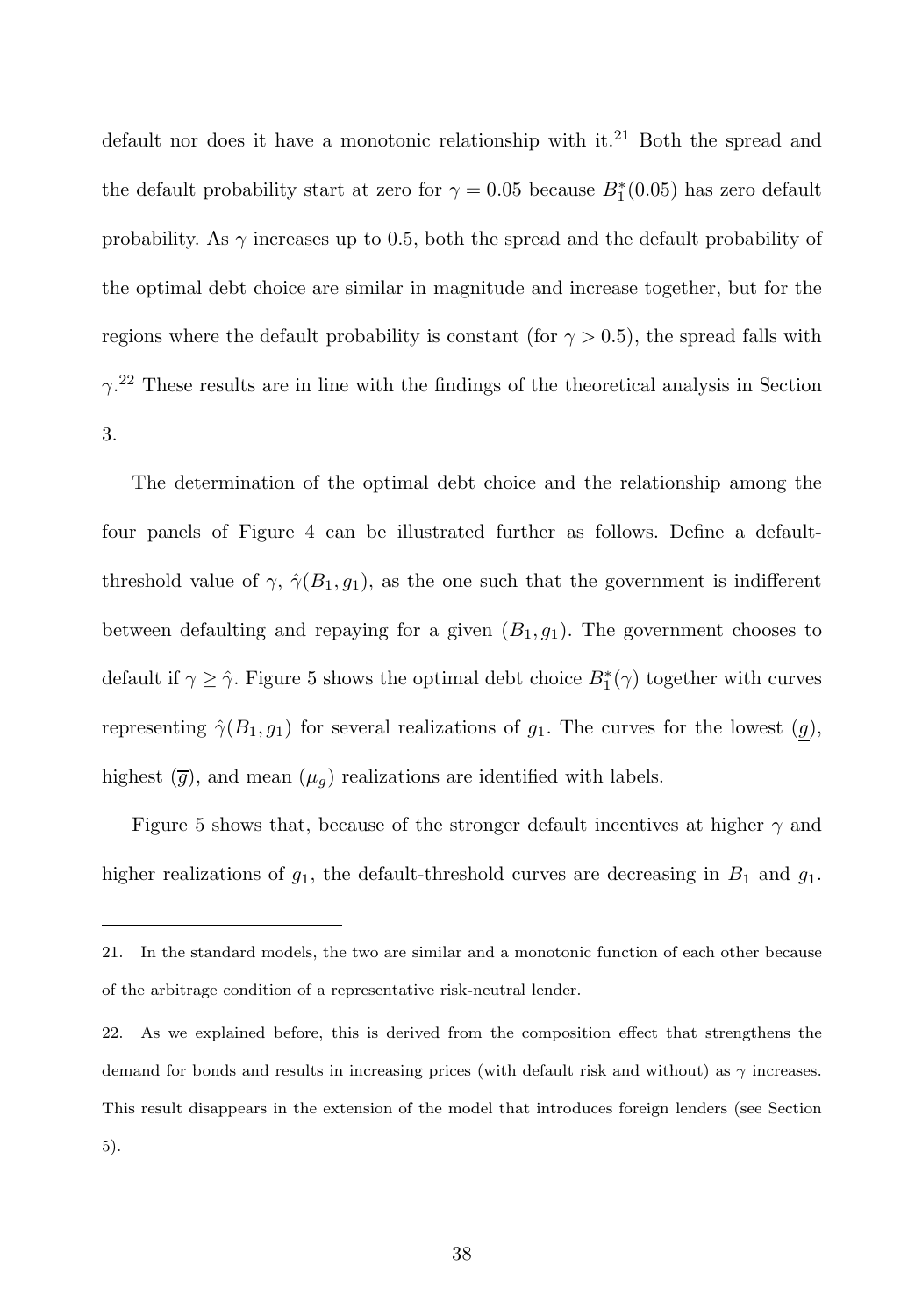There are, therefore, two key "border curves." First, for pairs  $(B_1, \gamma)$  below  $\hat{\gamma}(B_1, \overline{g}_1)$ , repayment can be expected to occur for sure because the government will repay even if the highest realization of  $g_1$  is observed. Second, for pairs  $(B_1, \gamma)$  above  $\hat{\gamma}(B_1, \underline{g}_1)$ , default can be expected to occur for sure because the government will choose default even if the lowest realization of  $g_1$  is observed.

Figure 5. Default Threshold, Debt Policy and Equilibrium Default



Note: g and  $\overline{g}$  are the smallest and largest possible realizations of  $g_1$  in the Markov process of government expenditures, which are set to  $-/+$  3 standard deviations off the mean respectively. The dotted lines correspond to a set of selected thresholds for different values of  $g_1$ .

It follows from the example above that, for equilibria with debt exposed to default risk to exist, the optimal debt choice  $B_1^*(\gamma)$  must lie in between the two borders (if it is below  $\hat{\gamma}(B_1, \overline{g}_1)$  the debt is issued at zero default risk, and if it is above  $\hat{\gamma}(B_1, \underline{g}_1)$ , there is no equilibrium). Moreover, the probability of default is implicitly determined as the cumulative probability of the value of  $g_1$  corresponding to the highest debtthreshold curve that  $B_1^*(\gamma)$  reaches. This explains why the default probability in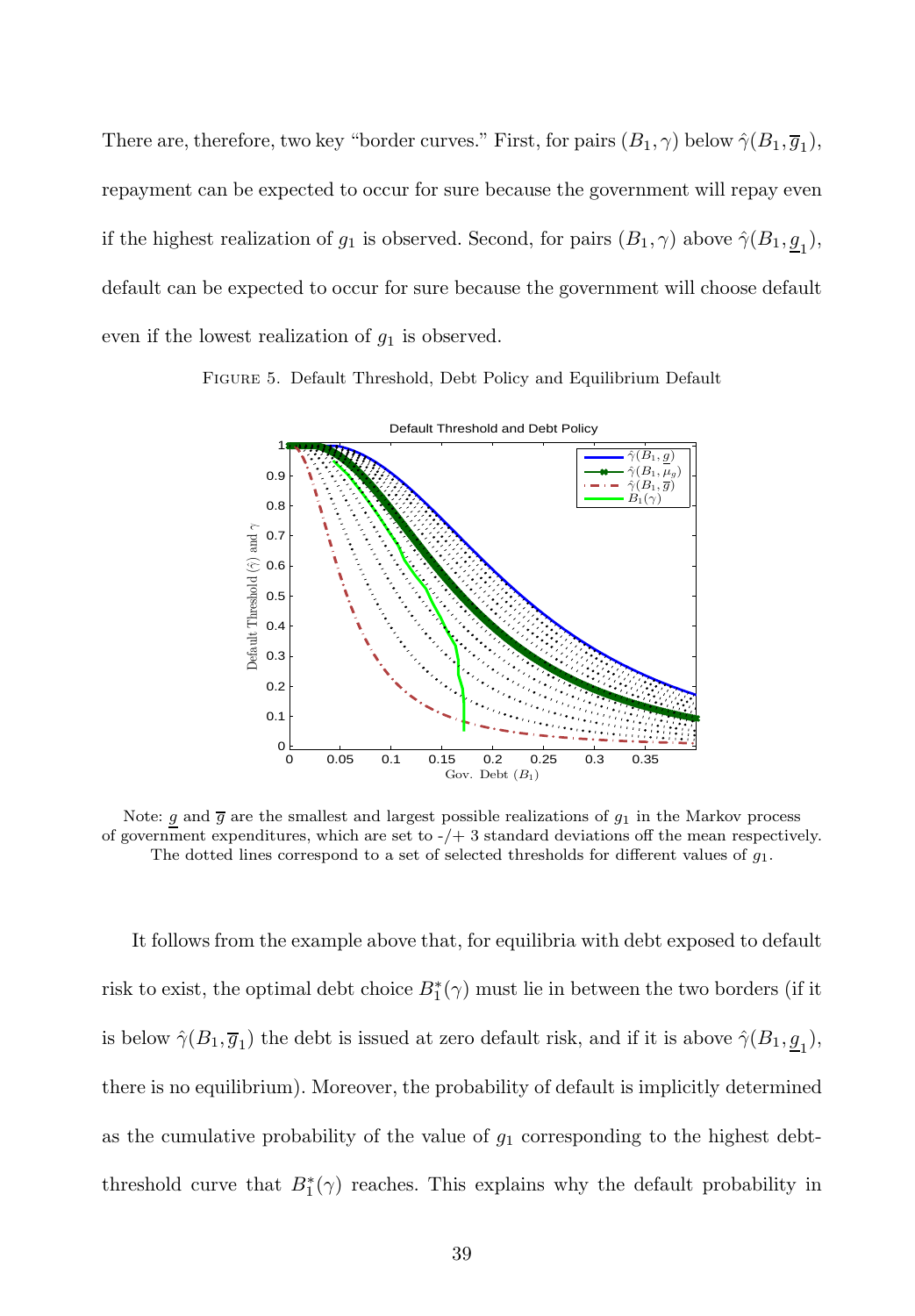Panel (iv) of Figure 4 shows constant segments as  $\gamma$  rises above 0.5. As Figure 5 shows, for  $\gamma \leq 0.5$ , the optimal debt is relatively invariant to increases in  $\gamma$ , starting from a level that is actually in the region of risk-free debt and then moving into the region exposed to default risk. In this segment, the optimal debt falls slightly, and the probability of default rises gradually as  $\gamma$  rises. For  $\gamma$  from 0.5 to 0.6, the optimal debt falls but along the same default threshold curve (not shown in the plot), and hence the default probability remains constant at about 0.007. For  $\gamma > 0.6$ , the debt choice falls gradually but always along the default-threshold curve associated with a default probability of 0.015.

These findings suggest that the optimal debt is being chosen seeking to sell the "most debt" that can be issued while keeping default risk low. In turn, the most debt that is optimal to issue responds to the incentives to reallocate consumption across agents and across periods internalizing the dependence of the debt Laffer curve on the debt choice. In fact, for all values of  $B_1^*(\gamma)$  that are exposed to nontrivial risk of default (those corresponding to  $\gamma \geq 0.5$ ),  $B_1^*(\gamma)$  coincides with the maximum point of the corresponding debt Laffer curve (see Figure A.6 of the Appendix). Hence, the optimal debt yields the maximum resources to the government that it can procure given its inability to commit to repay. Setting debt higher is suboptimal because default risk reduces bond prices sharply, resulting in a lower amount of resources, and setting it lower is also suboptimal because then default risk is low and extra borrowing generates more resources since bond prices fall little.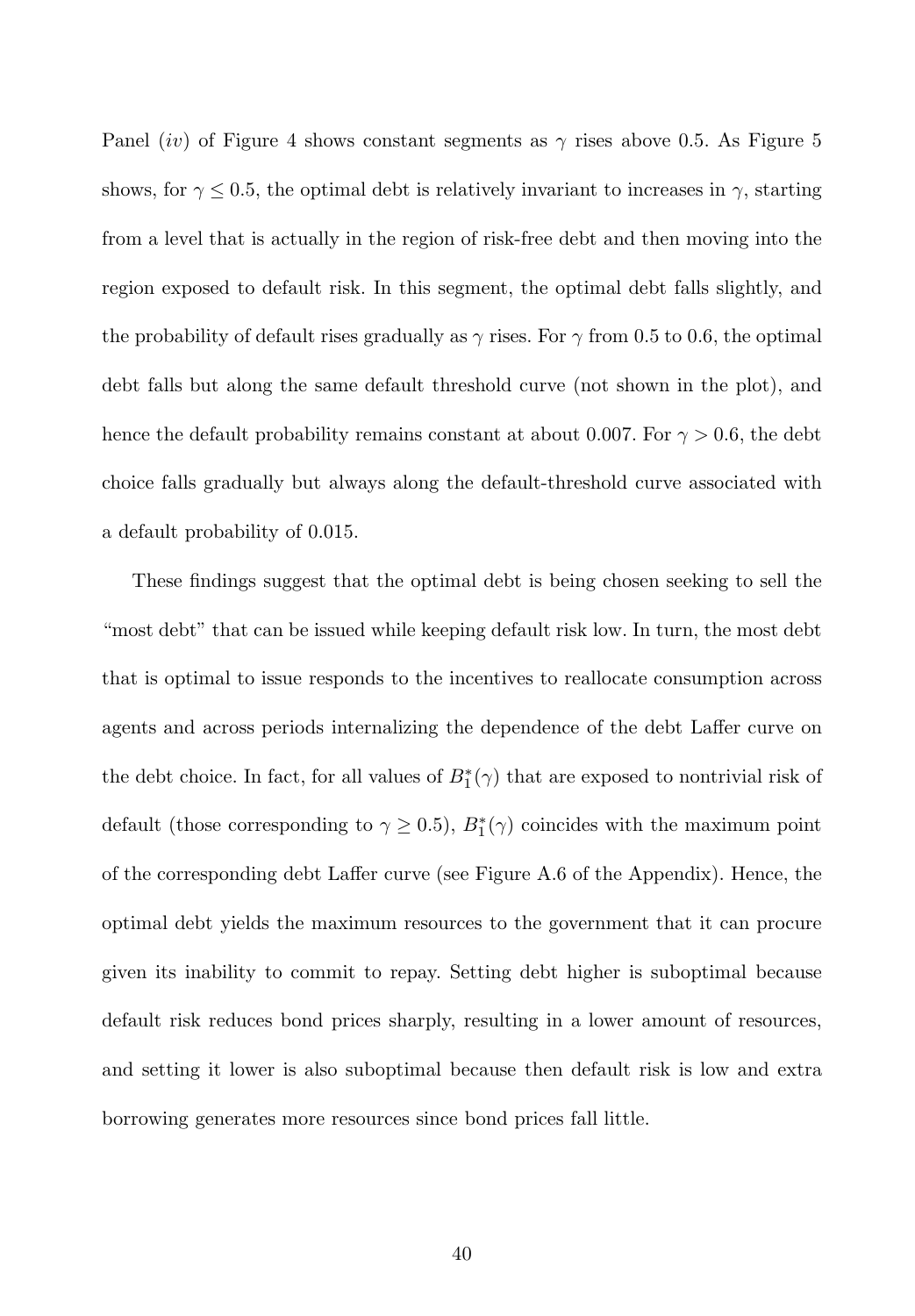#### 5. Extensions

This section summarizes the results of four important extensions of the model. First, a political bias case in which the social welfare function assigns weights to agents that deviate from the fraction of  $L$  and  $H$  types observed in the economy; second, an economy in which risk-neutral foreign investors can buy government debt; third, a case in which proportional distortionary taxes on consumption are used as an alternative tool for redistributive policy; and fourth, a case in which agents have access to a second asset as a vehicle for saving.

# 5.1. Biased Welfare Weights

Assume now that the weights of the government's payoff function differ from the utilitarian weights  $\gamma$  and  $1 - \gamma$ . This can be viewed as a situation in which, for political reasons, the government's welfare weights are biased in favor of one group of agents. The government's welfare weights on  $L$ - and  $H$ -type households are denoted  $\omega$  and  $(1 - \omega)$ , respectively, and we refer to  $\omega$  as the government's political bias.

The government's default decision at  $t = 1$  is determined by the following optimization problem:

$$
\max_{d \in \{0,1\}} \left\{ W_1^{d=0}(B_1, g_1, \gamma, \omega), W_1^{d=1}(g_1) \right\},\tag{18}
$$

where  $W_1^{d=0}(B_1, g_1, \gamma, \omega)$  and  $W_1^{d=1}(g_1)$  denote the government's payoffs in the cases of nodefault and default, respectively. Using the government budget constraints to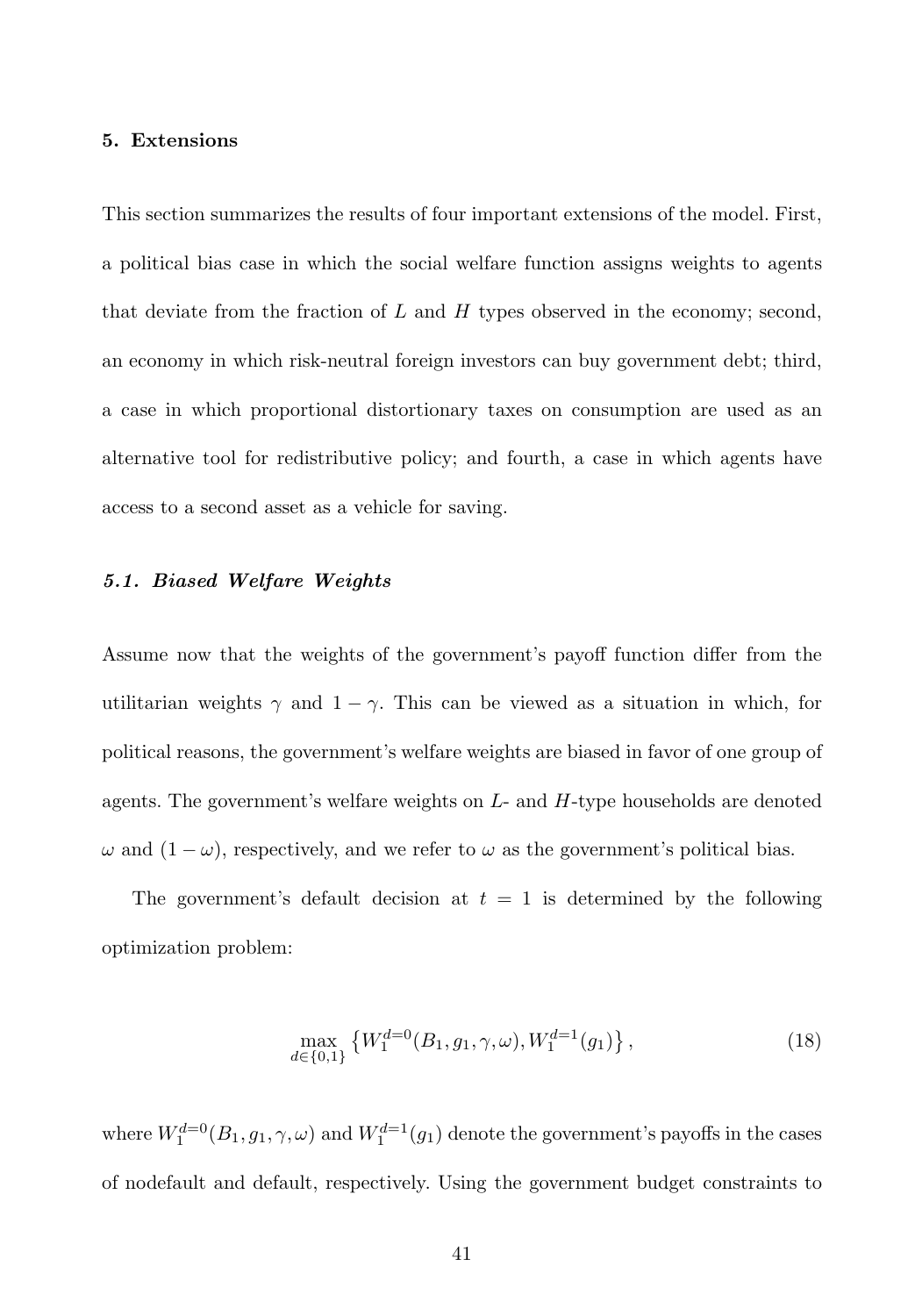substitute for  $\tau_1^{d=0}$  and  $\tau_1^{d=1}$ , the government payoffs can be expressed as:

$$
W_1^{d=0}(B_1, g_1, \gamma, \omega) = \omega u(y - g_1 + b_1^L - B_1) + (1 - \omega)u(y - g_1 + b_1^H - B_1)
$$
 (19)

and

$$
W_1^{d=1}(g_1) = u(y(1 - \varphi(g_1)) - g_1). \tag{20}
$$

We can follow a similar approach as before to characterize the optimal default decision by comparing the allocations it supports with the first-best allocations. The parameter  $\varepsilon$  is used again to represent the dispersion of hypothetical decentralized consumption allocations under repayment:  $c^L(\varepsilon) = y - g_1 - \varepsilon$  and  $c^H(\gamma, \varepsilon) = y$  $g_1 + \varepsilon(\gamma)/(1-\gamma)$ . Under default the consumption allocations are again  $c^L = c^H =$  $y(1 - \varphi(g_1)) - g_1$ . Recall that under repayment, the dispersion of consumption across agents increases with  $\varepsilon$ , and under default, there is zero consumption dispersion. The repayment government payoff can now be rewritten as:

$$
W^{d=0}(\varepsilon,g_1,\gamma,\omega)=\omega u(y-g_1+\varepsilon)+(1-\omega)u\left(y-g_1+\frac{\gamma}{1-\gamma}\varepsilon\right).
$$

The socially efficient planner chooses its optimal consumption dispersion  $\varepsilon^{SP}$  as the value of  $\varepsilon$  that maximizes the aforementioned expression. Since as of  $t = 1$ , the only instrument the government can use to manage consumption dispersion relative to what the decentralized allocations support is the default decision, it will repay only if doing so allows it to get closer to  $\varepsilon^{SP}$  than by defaulting.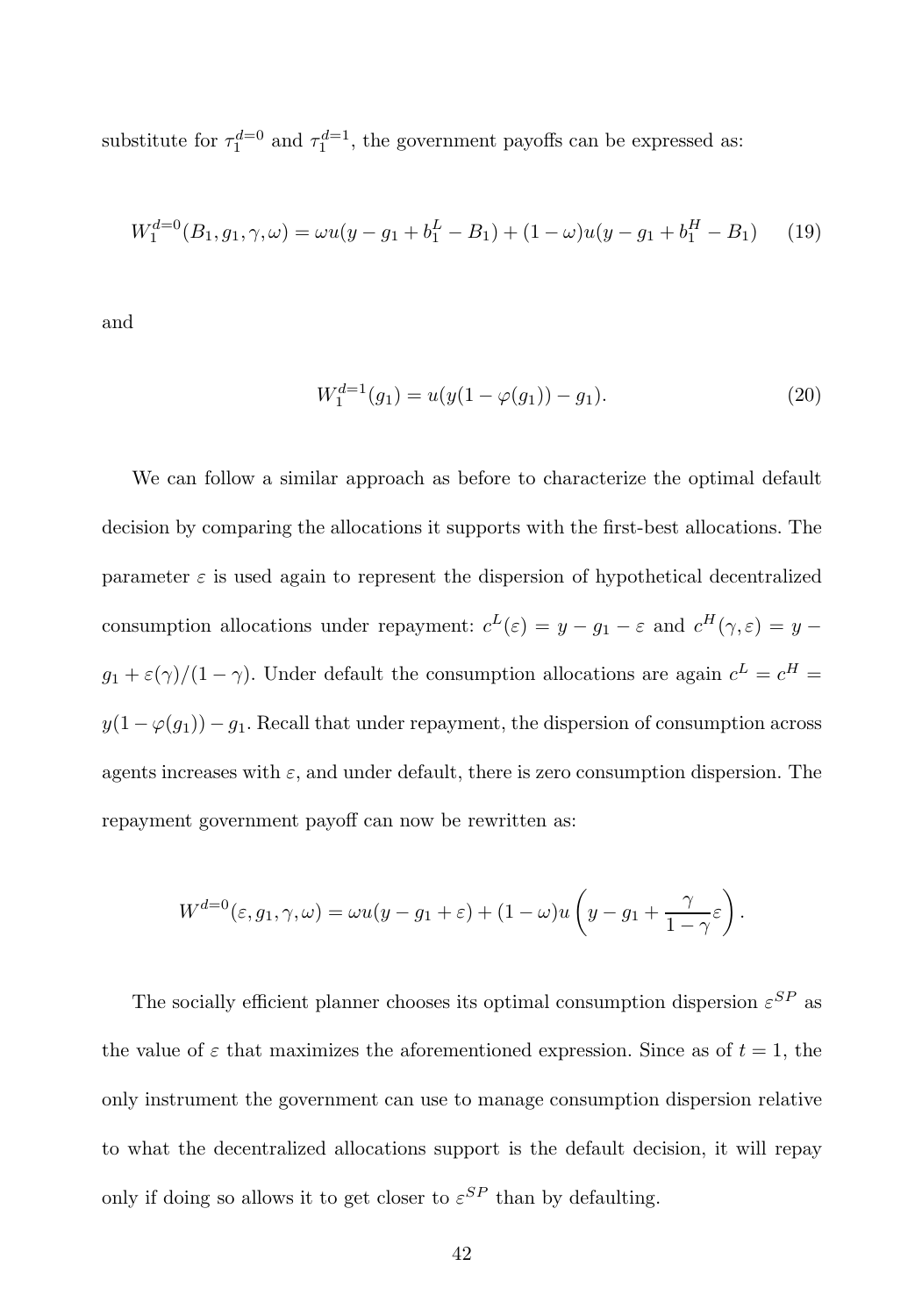The planner's optimality condition is now:

$$
\frac{u'(c_1^H)}{u'(c_1^L)} = \frac{u'\left(y - g_1 + \frac{\gamma}{1 - \gamma}\varepsilon^{SP}\right)}{u'(y - g_1 - \varepsilon^{SP})} = \left(\frac{\omega}{\gamma}\right)\left(\frac{1 - \gamma}{1 - \omega}\right). \tag{21}
$$

This condition implies that optimal consumption dispersion for the planner is zero only if  $\omega = \gamma$ . For  $\omega > \gamma$ , the planner likes consumption dispersion to favor L types so that  $c_1^L > c_1^H$ , and the opposite holds for  $\omega < \gamma$ .

The key difference of political bias versus the model with a utilitarian government is that the former can support equilibria with debt subject to default risk even without default costs. Assuming  $\varphi(g_1) = 0$ , there are two possible scenarios depending on the relative size of  $\gamma$  and  $\omega$ . First, if  $\omega \geq \gamma$ , the planner again always chooses default as in the setup of Section 2. This is because for any decentralized consumption dispersion  $\varepsilon > 0$ , the consumption allocations feature  $c^H > c^L$ , while the planner's optimal consumption dispersion requires  $c^H \leq c^L$ , and hence,  $\varepsilon^{SF}$ cannot be implemented. Default brings the planner the closest it can get to the payoff associated with  $\varepsilon^{SP}$ , and hence, it is always chosen. In the second scenario,  $\omega < \gamma$  (i.e., the political bias assigns more (less) weight to H (L) types than the fraction of each type of agents that actually exists). In this case, the model can support equilibria with debt even without default costs. In particular, there is a threshold consumption dispersion  $\hat{\varepsilon}$  such that default is optimal for  $\varepsilon \geq \hat{\varepsilon}$ , where  $\hat{\varepsilon}$  is the value of  $\varepsilon$  at which  $W_1^{d=0}(\varepsilon, g_1, \gamma, \omega)$  and  $W_1^{d=1}(g_1)$  intersect. For  $\varepsilon < \hat{\varepsilon}$ , repayment is preferable because  $W_1^{d=0}(\varepsilon, g_1, \gamma, \omega) > W_1^{d=0}(g_1)$ . Thus, without default costs, equilibria for which repayment is optimal require two conditions: (a) that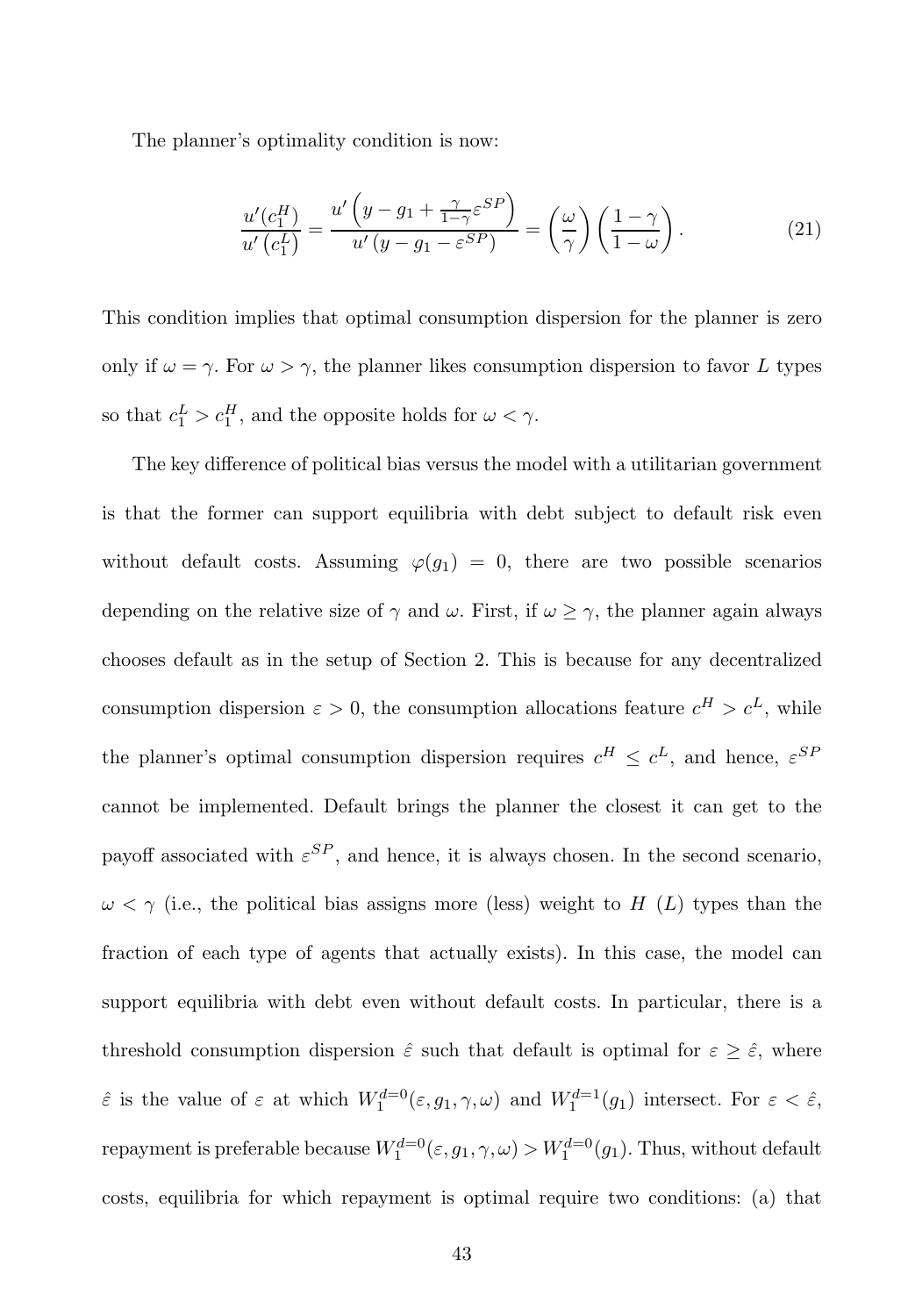the government's political bias favors bondholders ( $\omega < \gamma$ ), and (b) that the debt holdings chosen by private agents do not produce consumption dispersion in excess of  $\hat{\varepsilon}$ .

Figure 6 illustrates the main quantitative predictions of the model with political bias. The scenario with  $\omega = \gamma$ , shown in blue corresponds to the utilitarian case of Section 4, and the other two scenarios correspond to high and low values of  $\omega$  $(\omega_L = 0.25 \text{ and } \omega_H = 0.45, \text{ respectively}).^{23}$ 

<sup>23.</sup> Note that along the blue curve of the utilitarian case both  $\omega$  and  $\gamma$  effectively vary together because they are always equal to each other, while in the other two plots  $\omega$  is fixed and  $\gamma$  varies. For this reason, the line corresponding to the  $\omega_L$  case intersects the benchmark solution when  $\gamma=0.25,$  and the one for  $\omega_H$  intersects the benchmark when  $\gamma=0.45.$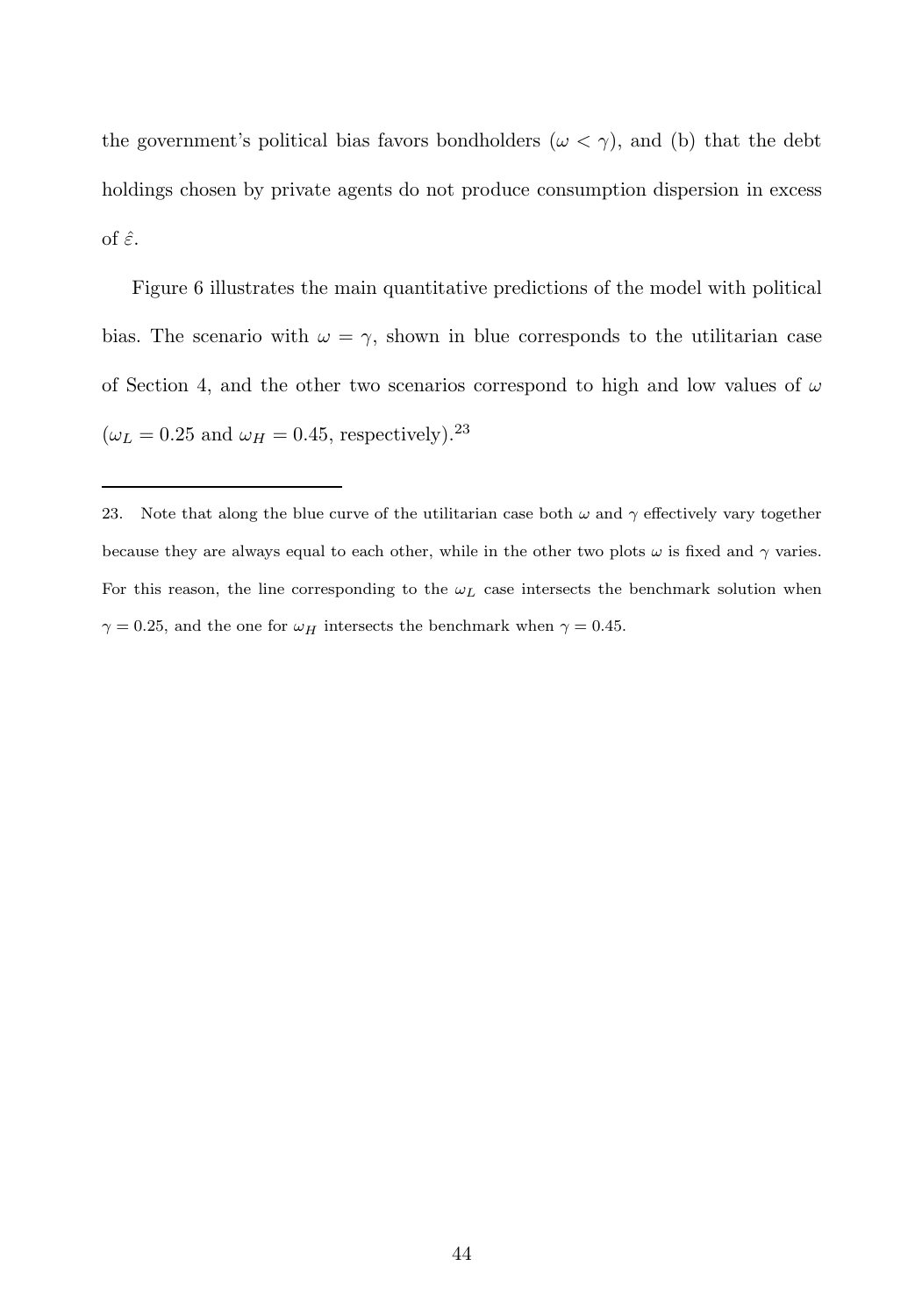

FIGURE 6. Equilibrium of the Model with Political Bias for different values of  $\omega$ 

Figure 6 shows that the optimal debt level is increasing in  $\gamma$ . This is because the incentives to default grow weaker and the repayment zone widens as  $\gamma$  increases for a fixed value of  $\omega$ . Moreover, the demand composition effect of higher  $\gamma$  is still present, so along with the lower default incentives, we still have the increasing per capita demand for bonds of  $H$  types. These two effects combined drive the increase in the optimal debt choice of the government. It is also interesting to note that in the  $\omega_L$  and  $\omega_H$  cases, the equilibrium exists for all values of  $\gamma$  (even those that are lower than  $\omega$ ). Without default costs, each curve would be truncated exactly where  $\gamma$  equals either  $\omega_L$  or  $\omega_H$ , but since these simulations retain the default costs used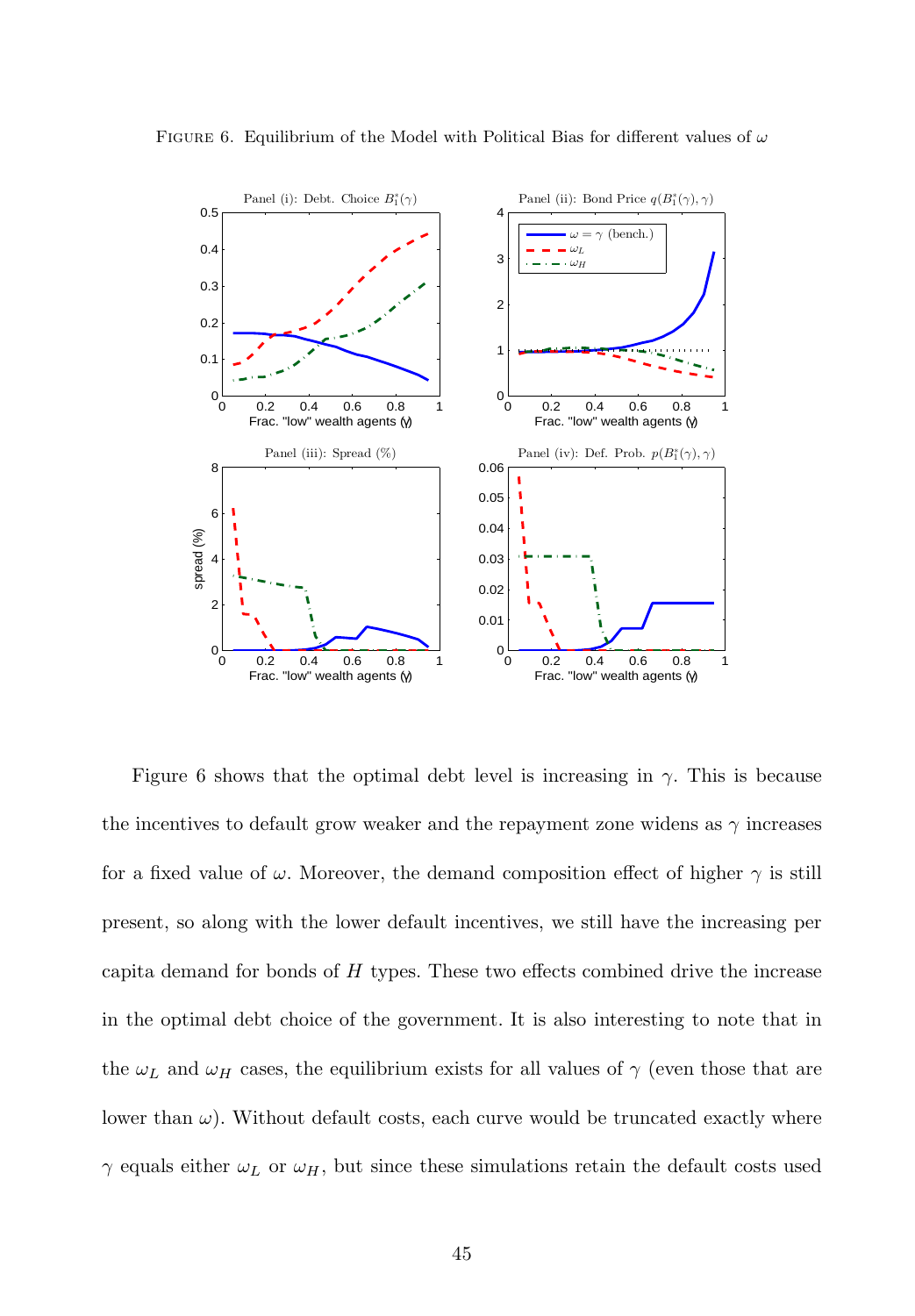in the utilitarian case, there can still be equilibria with debt for lower values of  $\gamma$  (as explained earlier).

In this model with political bias, the government is still aiming to optimize debt by focusing on the resources it can reallocate across periods and agents, which are still determined by the debt Laffer curve, and internalizing the response of bond prices to debt choices.<sup>24</sup> This relationship, however, behaves very differently than in the benchmark model because now higher optimal debt is carried at decreasing default probabilities, which leads the planner internalizing the price response to choose higher debt, whereas in the benchmark model, lower optimal debt was carried at increasing equilibrium default probabilities, which led the planner internalizing the price response to choose lower debt.

In the empirically relevant range of  $\gamma$ , and for values of  $\omega$  lower than that range (since  $\omega_L = 0.25$  and  $\omega_H = 0.45$ , while the relevant range of  $\gamma$  is [0.55,0.85]), this model can sustain significantly higher debt ratios than the model with utilitarian payoff, and those ratios are close to the observed European median. At the lower end of that range of  $\gamma$ , a government with  $\omega_H$  chooses a debt ratio of about 25%, while a government with  $\omega_L$  chooses a debt ratio of about 35%.

<sup>24.</sup> When choosing  $B_1$ , the government takes into account that higher debt increases disposable income for L-type agents in the initial period but it also implies higher taxes in the second period (as long as default is not optimal). Thus, the government is willing to take on more debt when  $\omega$ is lower.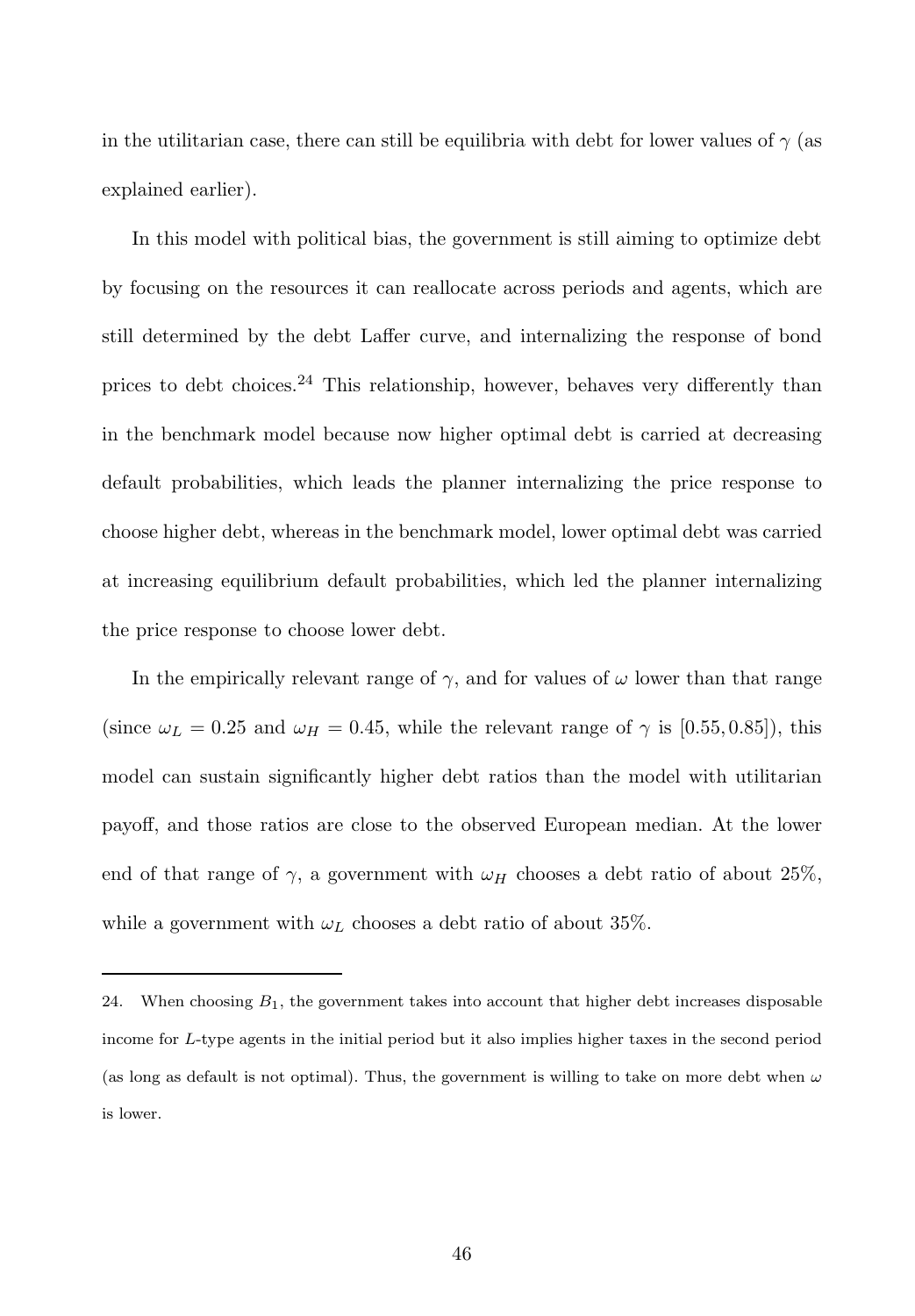The behavior of equilibrium bond prices (panel *(ii))* with either  $\omega_L = 0.25$  or  $\omega_H = 0.45$  differs markedly from the utilitarian case. In particular, the prices no longer display an increasing, convex shape, instead they are (for most values of  $\gamma$ ) a decreasing function of  $\gamma$ . This occurs because the higher supply of bonds that the government finds optimal to provide offsets the demand composition effect that increases individual demand for bonds as  $\gamma$  rises. At low values of  $\gamma$ , the government chooses lower debt levels (panel  $(i)$ ) in part because the default probability is higher (panel (iv)), which also results in higher spreads (panel (iii)). But as  $\gamma$  rises and repayment incentives strengthen (because  $\omega$  becomes relatively smaller than  $\gamma$ ), the probability of default falls to zero, the spreads vanish, and debt levels increase. The price remains relatively flat because, again, the higher debt supply offsets the demand composition effect.

The political bias extension yields an additional interesting result: For a sufficiently concentrated distribution of bond holdings (high  $\gamma$ ), L-type agents prefer that the government weighs the bondholders more than a utilitarian government (i.e., there are values of  $\gamma$  and  $\omega$  for which, comparing equilibrium payoffs under a government with political bias versus a utilitarian government,  $v^L(B_1, \omega, \gamma)$  $v^L(B_1, \gamma)$ ). To illustrate this result, Figure 7 plots the equilibrium payoffs in the political-bias model for the two types of agents as  $\omega$  varies for two values of  $\gamma$  $(\gamma_L = 0.15$  and  $\gamma_H = 0.85)$ . The payoffs for the L and H types are in Panels (i) and (ii), respectively. The vertical lines identify the payoffs that would be attained with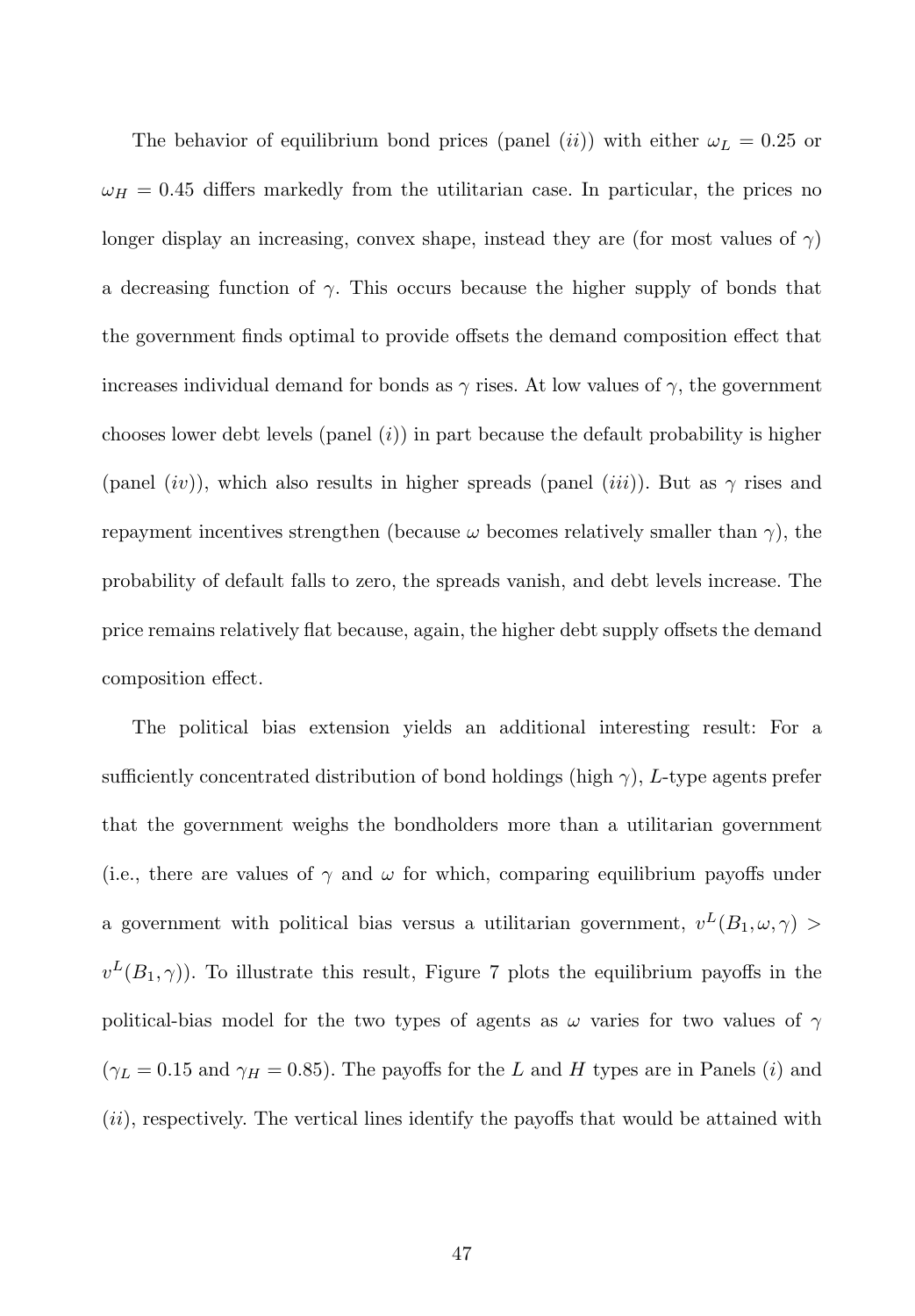a utilitarian government (which by construction coincide with those under political bias when  $\omega = \gamma$ ).



FIGURE 7. Welfare as a function of Political Bias for different values of  $\gamma$ 

Panel (ii) shows that the payoff of H types is monotonically decreasing in  $\omega$ because H types always prefer the higher debt levels attained by low  $\omega$  governments, since debt enhances their ability to smooth consumption at a lower risk of default. In contrast, Panel (i) shows that the payoff of L types is nonmonotonic in  $\omega$  and has a well-defined maximum. In the  $\gamma = \gamma_L$  case, the maximum point is at  $\omega = \gamma_L$ , which corresponds to the equilibrium under the utilitarian government, but when  $\gamma = \gamma_H$ , the maximum point is at about  $\omega = 0.75$ , which is smaller than  $\gamma_H$ . Thus, in this case, ownership of public debt is sufficiently concentrated for the agents that do not hold it to prefer a government that chooses  $B_1$ , weighting the welfare of bond holders by more than the utilitarian government. This occurs because with  $\gamma_H$ , the utilitarian government has strong incentives to default, and thus, the equilibrium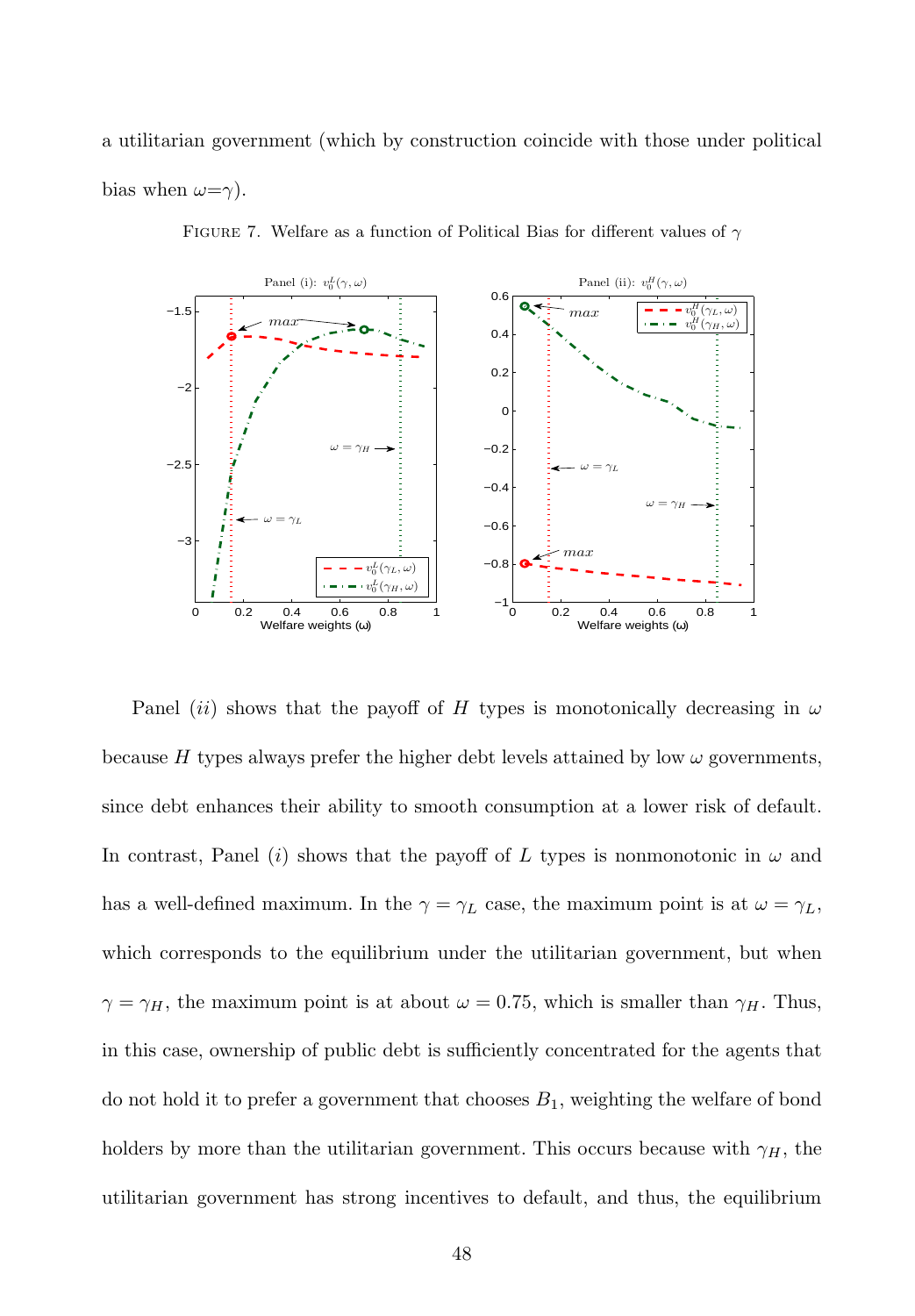supports low debt, but  $L$ -type agents would be better off if the government could sustain more debt, which the government with  $\omega = 0.75$  can do because it weights the welfare of bondholders more and thus has weaker default incentives. The  $L$  type agents desire more debt because they are liquidity-constrained (i.e.,  $\mu^L > 0$ ) and higher debt improves the smoothing of taxation and thus makes this constraint less tight.

These results yield an important political economy implication: Under a majority voting electoral system in which candidates are represented by values of  $\omega$ , it can be the case that majorities of either  $L$  or  $H$  types elect governments with political bias  $\omega < \gamma$ . This possibility is captured in Figure 7. When the actual distribution of bond holdings is given by  $\gamma_H$ , the majority of voters are L types, and thus, it follows from panel (i) that the government represented by the  $\omega$  at the maximum point (around 0.75) is elected. In this case, agents who do not hold government bonds vote for a government that favors bondholders (i.e., L types are weighed at 0.75 instead of 0.85 in the government's payoff function). When the distribution of bond holdings is given by  $\gamma_L$ , the majority of voters are H types and the electoral outcome is determined in Panel  $(ii)$ . Since the payoff of H-type agents is decreasing in  $\omega$ , they elect the government at the lower bound of  $\omega$ . Hence, under both  $\gamma_L$  and  $\gamma_H$ , a candidate with political bias beats the utilitarian candidate. This result is not general, however, because we cannot rule out the possibility that there could be a  $\gamma \geq 0.5$  such that the maximum point of the L-types payoff is where  $\omega = \gamma$ , and hence, the utilitarian government is elected under majority voting.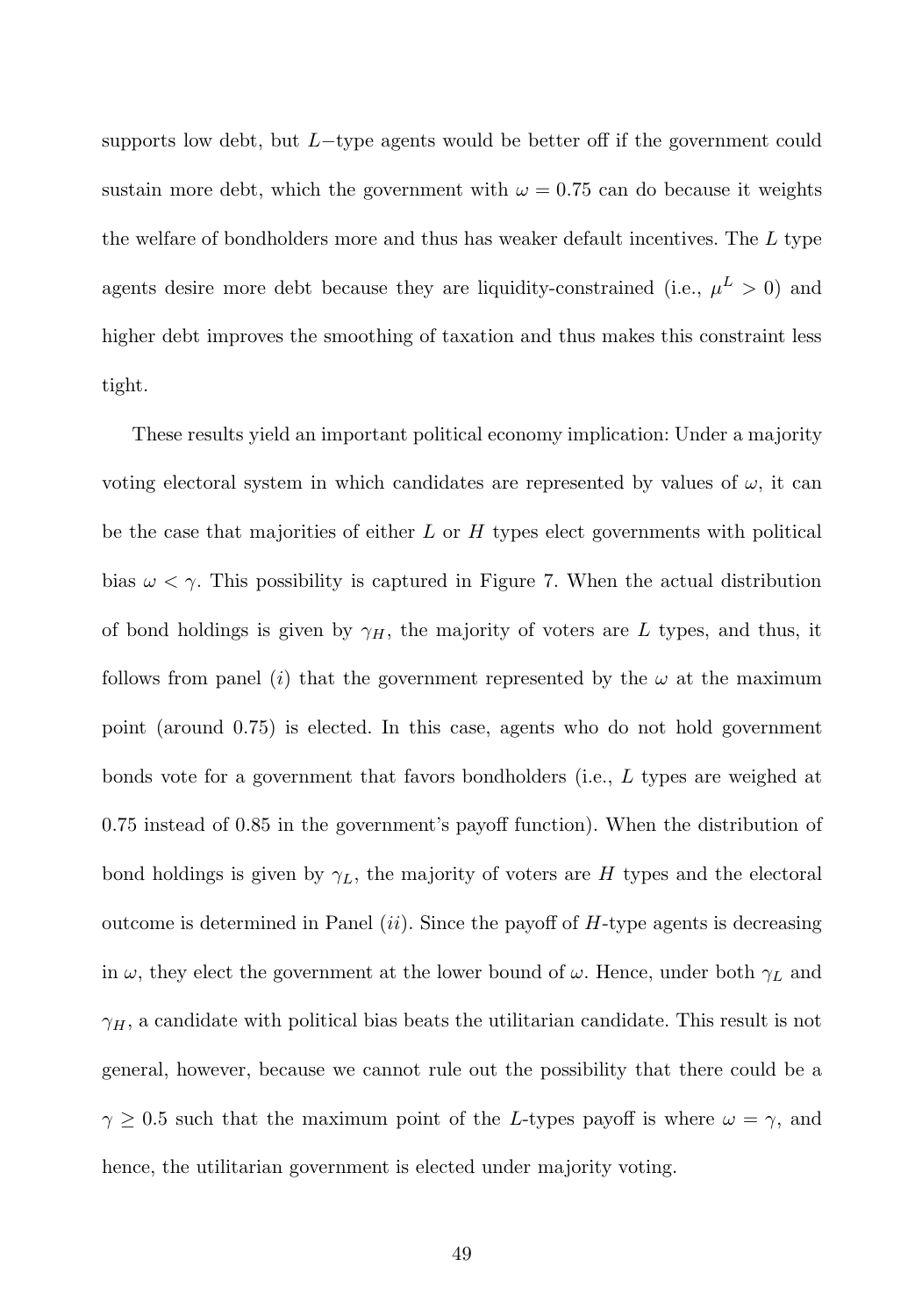#### 5.2. International Investors

While a large fraction of sovereign debt in Europe is in the hands of domestic households (for the countries in Table 1, 60% is the median and 75% the average), the fraction in the hands of foreign investors is not negligible. For this reason, we extend the benchmark model to incorporate foreign investors and move from a closed to an open economy. In particular, we assume that there is a pool of international investors modeled in the same way as in the Eaton-Gersovitz class of external default models: risk-neutral lenders with an opportunity cost of funds equal to an exogenous, world-determined real interest rate  $\bar{r}$ . As is common practice, we assume that these bonds are pari passu contracts, which rules out the possibility for the government to discriminate among borrowers when choosing to default. This also maintains the symmetry with the baseline model, in which the government was not allowed to default on a particular set of domestic households.

Since foreign lenders are the marginal investors of sovereign debt, in this model, the price of the bond is given by  $q(B_1, \gamma) = (1 - p(B_1, \gamma))/(1 + \bar{r})$  where  $p(B_1, \gamma)$ is the default probability. More precisely,  $p(B_1, \gamma) = E_{g_1}[d(B_1, \gamma, g_1)]$ . While the arbitrage condition is functionally identical to the one of the Eaton-Gersovitz models, they embody different mechanisms. The two are similar in indicating that, because of risk neutrality, risk premia are equal to default probabilities. But there is a critical difference in how these probabilities are determined. In Eaton-Gersovitz models, they follow from the values of continuation versus default of a representative agent, while in our model, they are determined by comparing those values for a utilitarian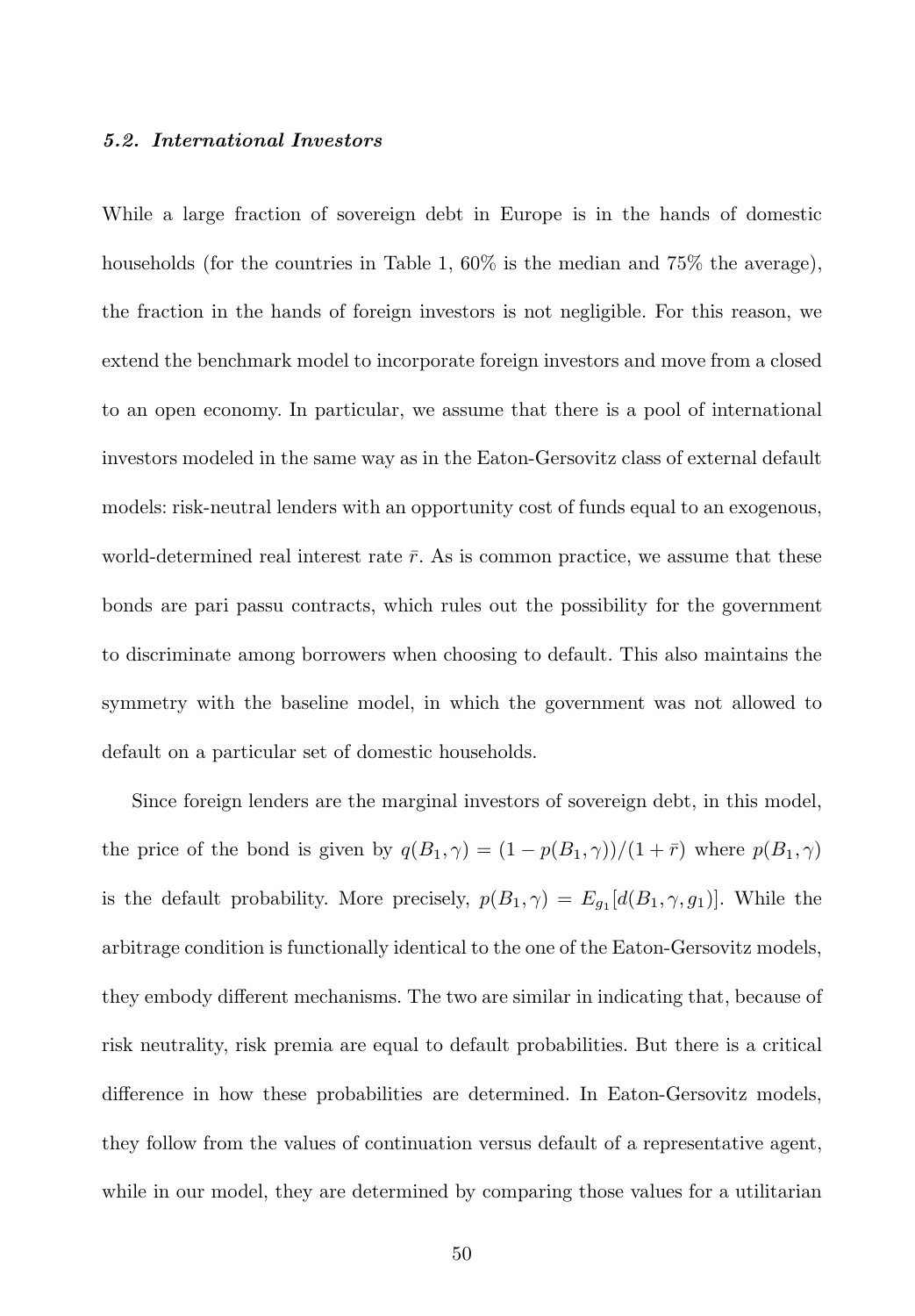social welfare function, which in turn depend on the dispersion of individual payoffs of default versus repayment (and on the welfare weights). Hence, concentration of debt ownership affects default probabilities via changes in the relative magnitudes of individual payoffs of default versus repayment.

We let the position of foreign investors be denoted  $B_t^f$ , which also defines the economy's net foreign asset position. We assume that a fraction  $\varphi^f$  of the initial stock of debt is in their hands.<sup>25</sup> That is,  $B_0^f = \varphi^f B_0$ . A fraction  $(1 - \varphi^f)$  is distributed among domestic households according to  $\gamma$ . We denote the domestic demand by  $B_t^d = \gamma b_t^L + (1 - \gamma) b_t^H$ . The debt market clearing condition is

$$
B_t^d + B_t^f = B_t. \tag{22}
$$

We do not restrict the value of  $[\gamma b_1^L + (1 - \gamma)b_1^H]$  to be less than or equal to  $B_1$  so  $B_1^f$ could be positive or negative. When  $B_1^f > 0$  the country is a net external borrower, because the bonds issued by the government are less than the domestic demand for them, and when  $B_1^f < 0$ , the country is a net external saver.

The problems of the agents and the government remain identical to those described in Section 3. Of course, agents understand that there is a new pricing equation and that market-clearing conditions incorporate the foreign demand. We solve the model numerically using the same parameter values of the benchmark

<sup>25.</sup> This assumption is made only to approximate the quantitative predictions of the model with the data but is not crucial for any of the results presented below.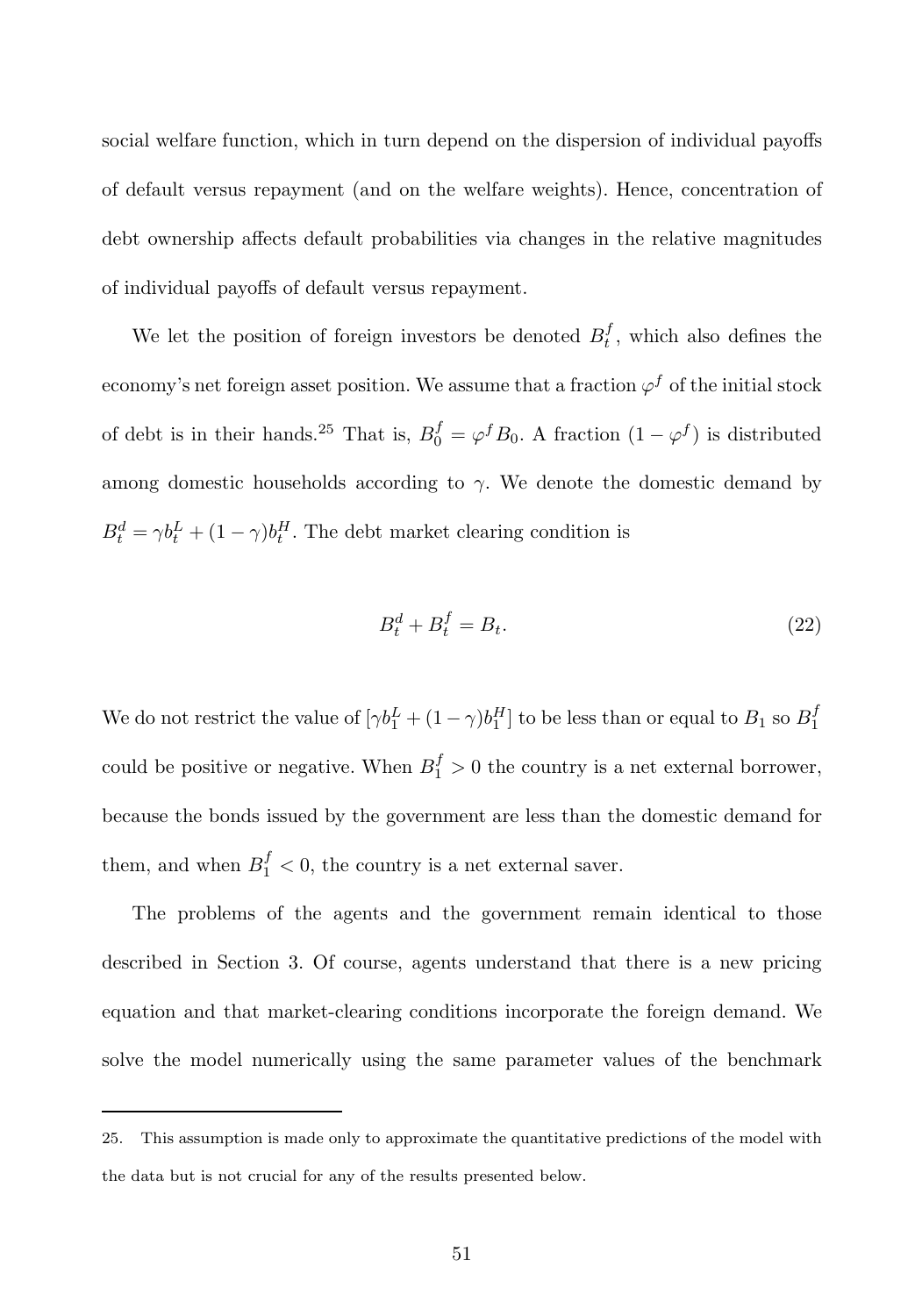model. We set  $\varphi^f = 0.25$  to match the average fraction of foreign debt observed in our sample of European countries and  $\bar{r}$  to 2% to match the average real interest rate in Germany in the 2000/2007 period.

Figure 8 shows how the planner's welfare gain of default varies with  $\gamma$  and  $B_1$  for different levels of government expenditures  $(g_1 = \underline{g}_1 \text{ and } g_1 = \overline{g}_1)$ . The no-equilibrium region, which exists for the same reasons as before, is shown in white. In line with the characteristics of default incentives of the benchmark model, within the region where the equilibrium is well defined, for a given  $\gamma$ , the planner's value of default increases monotonically with the level of debt  $B_1$ . However, we observe that, contrary to the benchmark case, in the economy with foreign lenders, conditional on  $B_1$ , the welfare gain of default has an inverted-U shape in the  $\gamma$  dimension. That is, for a given  $B_1$ , the value of  $\alpha$  decreases with  $\gamma$  for low  $\gamma$  reaches a minimum point and then increases with  $\gamma$ . This also determines a bell-shaped No Equilibrium Zone. The intuition for this result is simple and derives from the decision rules of domestic agents (see Figure A.12 of the Appendix for the corresponding plot). For a given level of  $B_1$ , when  $\gamma$  is below ( $\gamma < 0.25$  for  $B_1 = B_M$  for example), the country is on average a foreign borrower (i.e.,  $B^f > 0$ ). That implies that a default generates a direct increase in domestic resources equal to the forgone debt payments to foreign lenders. In this region, both L-type and H-type agents are at the borrowing limit. As  $\gamma$  increases, the country becomes a net saver in foreign markets. Increases in  $\gamma$ are associated with an increasing portion of domestic debt in the hands of H-types. This reduces the benefit of a default on foreign lenders. However, as in the model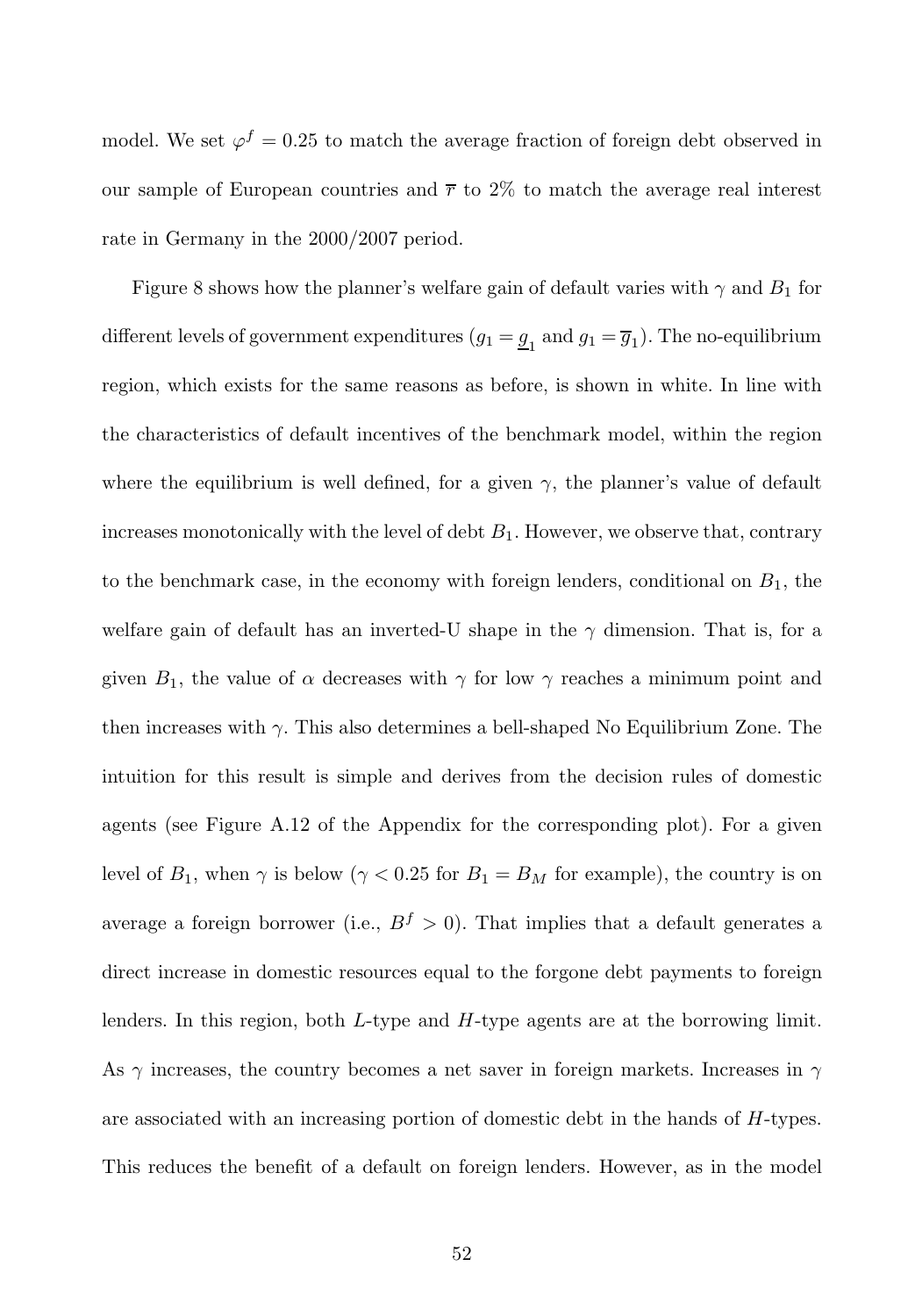without foreign lenders, domestic consumption dispersion increases. For midrange  $\gamma$ 's, the first effect dominates the second and repayment is the preferred option. As  $\gamma$  increases even further, the dispersion in domestic consumption increases to points where default is again the optimal alternative for the government. In this region, the main driver of domestic default is redistribution among domestic agents as in our benchmark economy.



FIGURE 8. Planner's Welfare Gain of Default  $\overline{\alpha}(B_1, g_1, \gamma)$ 

Figure 9 shows the comparison of the equilibrium functions in the economy with foreign lenders versus the benchmark economy. As we described before, the introduction of foreign lenders and the possibility of a "foreign" default constraint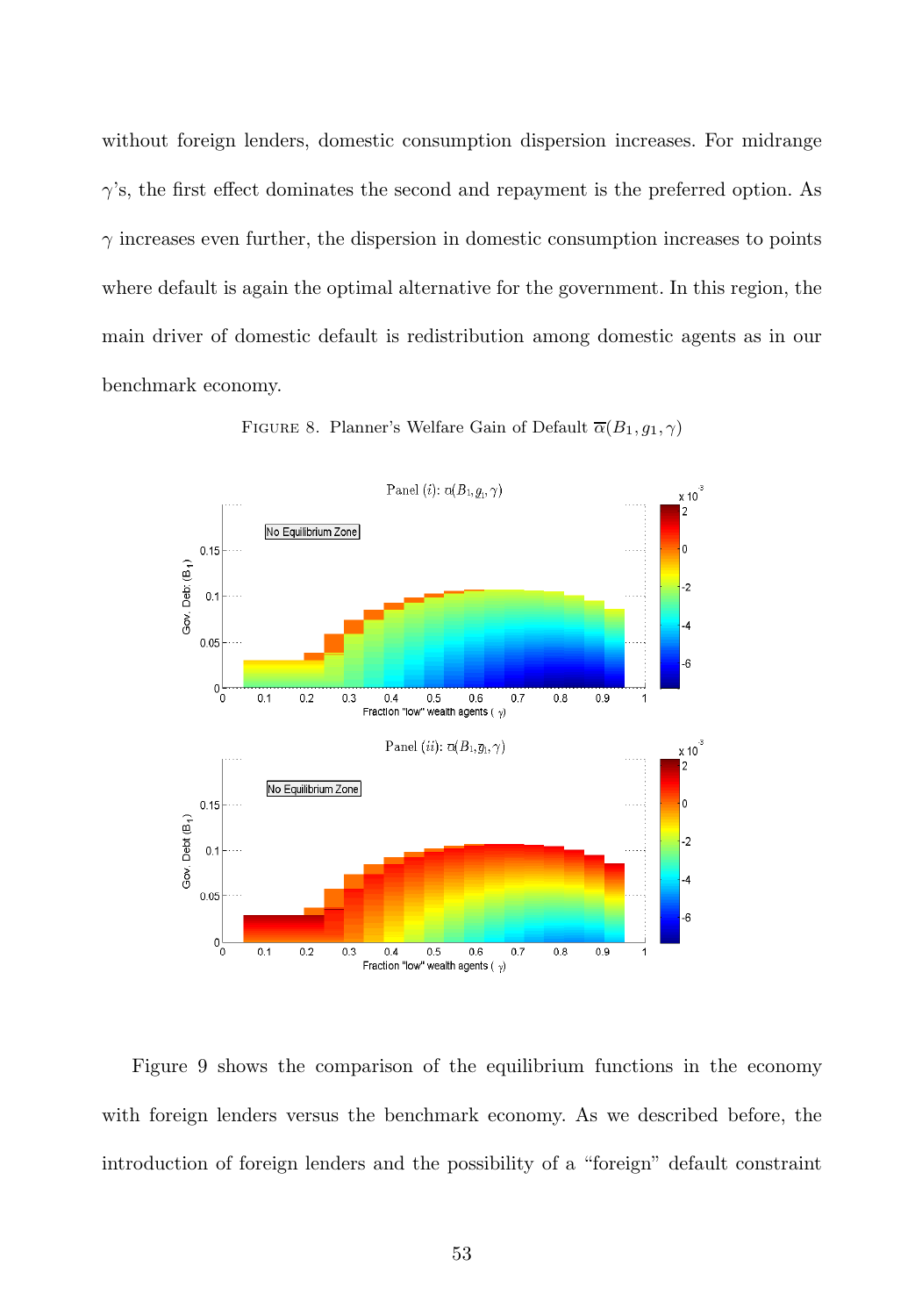debt values and result in lower debt levels than in the benchmark, for values of  $\gamma$ lower than  $0.75$  (see panel  $(i)$ ). This is also reflected in higher default probabilities and spreads in the economy with foreign lenders than in the benchmark (see panels  $(iii)$  and  $(iv)$ ). By construction, the upper bound on the price of the economy with foreign lenders is  $(1+r)^{-1}$ , so the distributive effect that negative real interest rates have in the benchmark economy dissipate (see panel  $(ii)$ ). This induces the government to take on more risk and redistribute via debt issuance in the economy with foreign lenders than in the benchmark.

Figure 9. Equilibrium Domestic and Foreign Debt Holdings

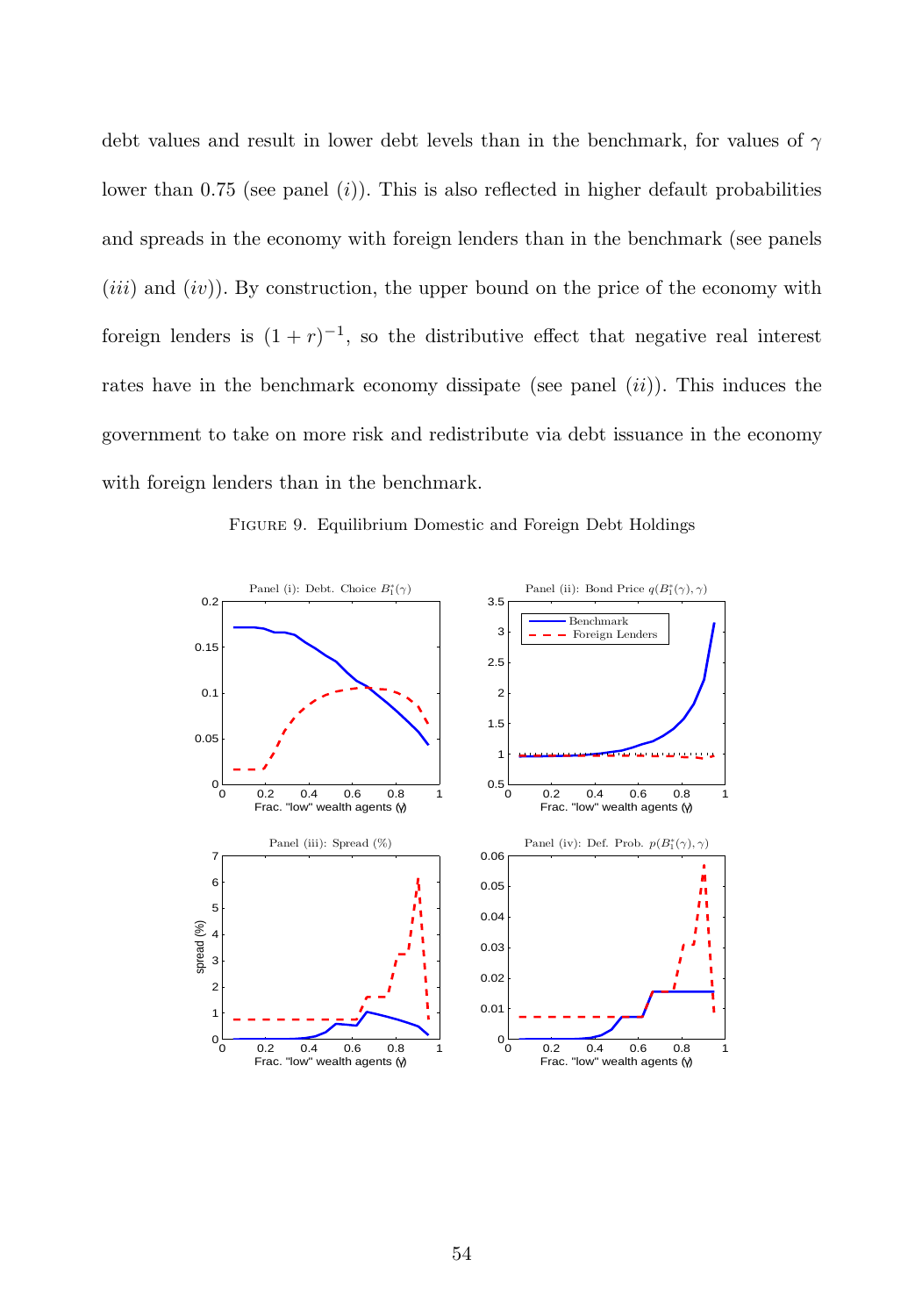#### 5.3. Redistributive Taxation (Partial Default)

In the benchmark model, issuing debt in the first period and defaulting in the second are the only tools the government can use to reduce consumption dispersion. We now examine how the model's predictions change by adding an alternative tool for redistribution. In particular, we introduce a proportional consumption tax that is invariant across periods and realizations of  $g_1$ <sup>26</sup>

With consumption taxes, the cost of purchasing goods on the left-hand-side of the agents' budget constraints becomes  $(1 + \tau^c)c_t^i$  for  $i = L, H$  and  $t = 0, 1$ . Since aggregate consumption in each period is still given by  $y - g_t$ , the government budget constraints simplify to the following expressions. At date 0, the constraint is:

$$
\tau_0 + \tau^c y = g_0 (1 + \tau^c) + B_0 - q_0 B_1. \tag{23}
$$

In the second period, under repayment, the constraint is:

$$
\tau_1^{d_1=0} + \tau^c y = g_1(1+\tau^c) + B_1. \tag{24}
$$

<sup>26.</sup> Using this tax as opposed to other taxes simplifies the solution of the model because aggregate consumption (as a function of y and  $g_t$ ) is pinned down by the resource constraint, and thus, it is known before solving the agents' problem. As a result, the algorithm does not need to iterate on the level of transfers to close the government budget constraint, while introducing a wealth tax would require it. An income tax would require not only iterating on aggregate transfers but also extending the model to consider endogenous labor supply because the benchmark model assumes no income heterogeneity, which makes proportional income tax close to a lump-sum tax.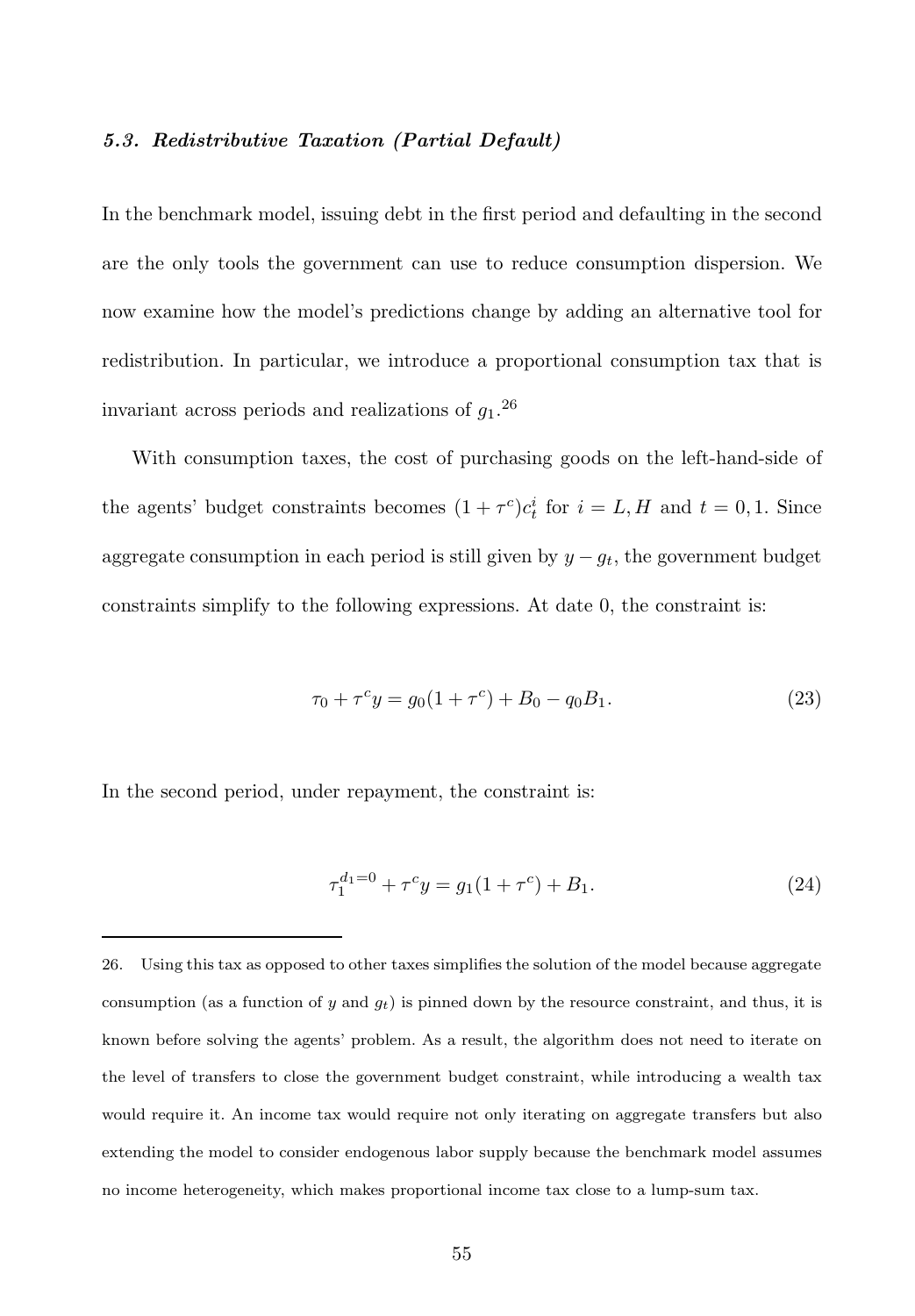In the second period, under default, the budget constraint is:

$$
\tau_1^{d_1=1} + \tau^c y(1 - \varphi(g_1)) = g_1(1 + \tau^c). \tag{25}
$$

Using the budget constraints of agents and the government, we can proceed as with the benchmark model and derive expressions for the difference in consumption of the two agents in the two periods and default scenarios:  $c_0^H - c_0^L = 1/(1 \gamma$ )  $[(B_0 - q(B_1, \gamma)B_1)/(1 + \tau^c)], c_1^{H, d=0} - c_1^{L, d=0} = (1/(1 - \gamma))(B_1/(1 + \tau^c)),$  and  $c_1^{H,d=1} - c_1^{L,d=1} = 0$ . These expressions are similar to those presented in Section 4, except that the terms that include public debt in the date-0 difference and the date-1 difference under repayment are divided by  $(1+\tau^c)$ . Consumption taxes reduce consumption dispersion in both instances. Intuitively, the consumption tax plays a role akin to inflation in reducing the real value of public debt. Hence, this tax always reduces consumption dispersion in the first period (as long as there is a primary deficit) and always reduces dispersion in the second period under repayment. In fact, for assuming repayment, this tax is a better mechanism for redistribution because debt can only reduce dispersion at date 0 at the expense of increasing it at date one. Moreover, the tax's ability to redistribute is not hampered by the debt Laffer curve that hampers the ability to redistribute with debt because of default risk. The tax acts in fact as a defacto partial default in both periods. As a result, if we allow it to be chosen optimally, letting  $\tau^c$  go to infinity would be optimal because it completely removes consumption dispersion in all periods at no cost. The purpose of this analysis, however, is to see how the existence of an alternative redistribution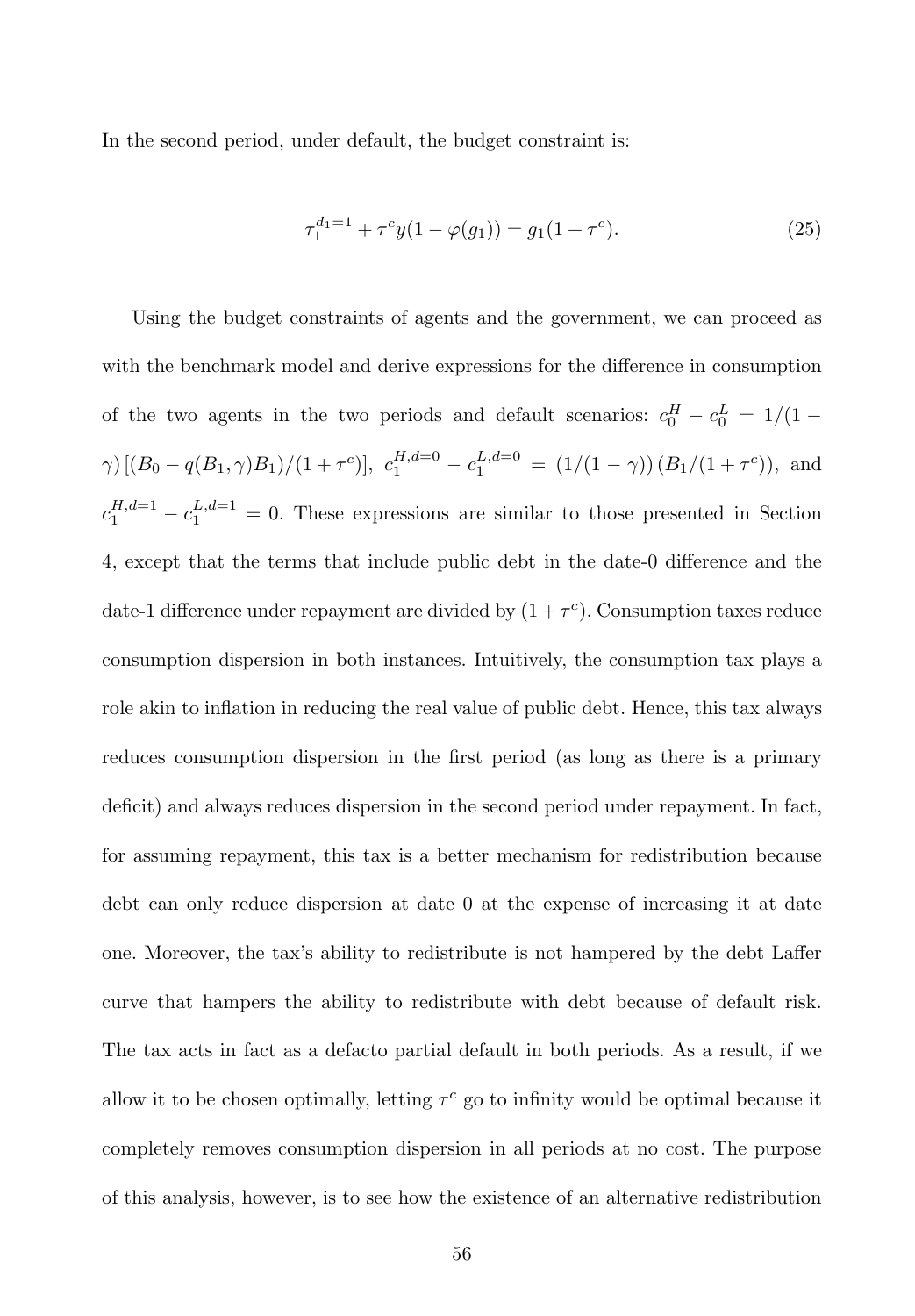tool affects the results we have obtained for debt and default risk, rather than focus on the optimal use of the consumption tax.<sup>27</sup>

We solve the model numerically using the parameters of the benchmark calibration. For the value of the consumption tax, we use  $\tau^c = 0.16$  which is the value estimated for the Eurozone in Mendoza, Tesar, and Zhang (2014). We also solve the model for  $\tau^c = 0.32$  and  $\tau^c = 0.48$ , which are two and three times larger than the data proxy.<sup>28</sup> Figure 10 presents the comparison of the equilibrium of the benchmark economy with the three economies with taxes. This figure shows that the main result of the paper (the ability to support the existence of public debt with positive default risk) is robust to incorporating distributive taxes.

<sup>27.</sup> The consumption tax as modeled lacks important tradeoffs that would make it suboptimal to set it infinitely large. In particular, it is nondistortionary because there is no labor supply choice, and because, since the tax is constant, it does not distort savings decisions. The tax is also assumed to be known with perfect foresight, whereas uncertainty about inflation would have an effect similar to a partial risk of default that would affect demand for bonds and bond prices.

<sup>28.</sup> In the tax rate estimates in Mendoza, Tesar, and Zhang (2014), the highest consumption tax is observed in Finland at 24%.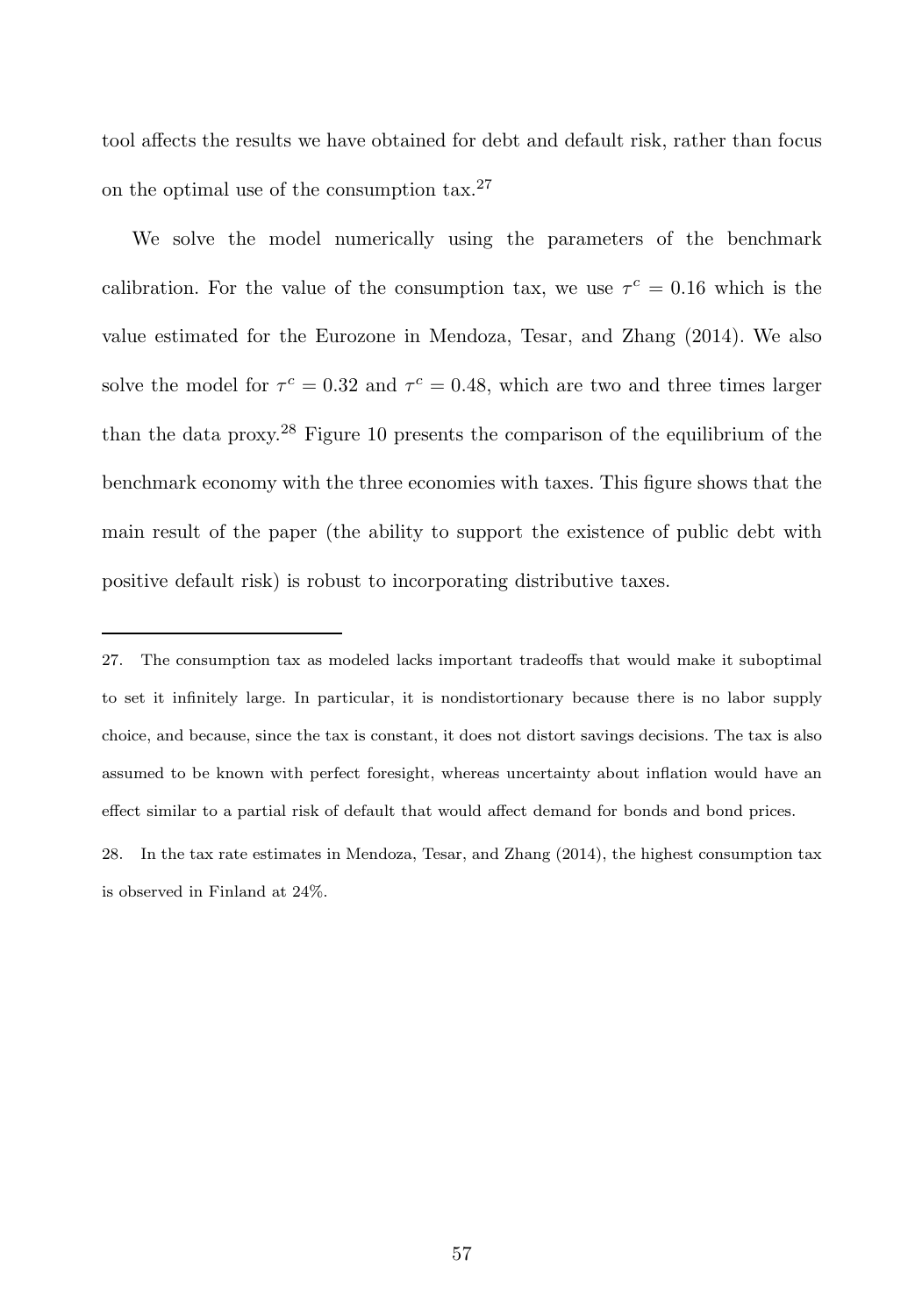

Figure 10. Comparison Equilibrium Benchmark vs Proportional Consumption Taxes

As consumption taxes increase, default incentives grow weaker (see lower default probabilities in panel  $(iv)$ , which is natural because the tax reduces consumption dispersion, and hence, it reduces the need for the government to use default to lower dispersion. As a result, the government can sustain higher debt levels(see panel  $(iv)$ ), although the effect is not very large (debt increases by at most 5 percentage points for  $\gamma = 0.6$  and a change in the consumption tax from 0% to 48%). This effect is negligible when default incentives are weak to start with, which occurs at low values of  $\gamma$ . The properties of the price function observed in the benchmark case (i.e., increasing in  $\gamma$  for a given level of default risk) are sustained in the economy with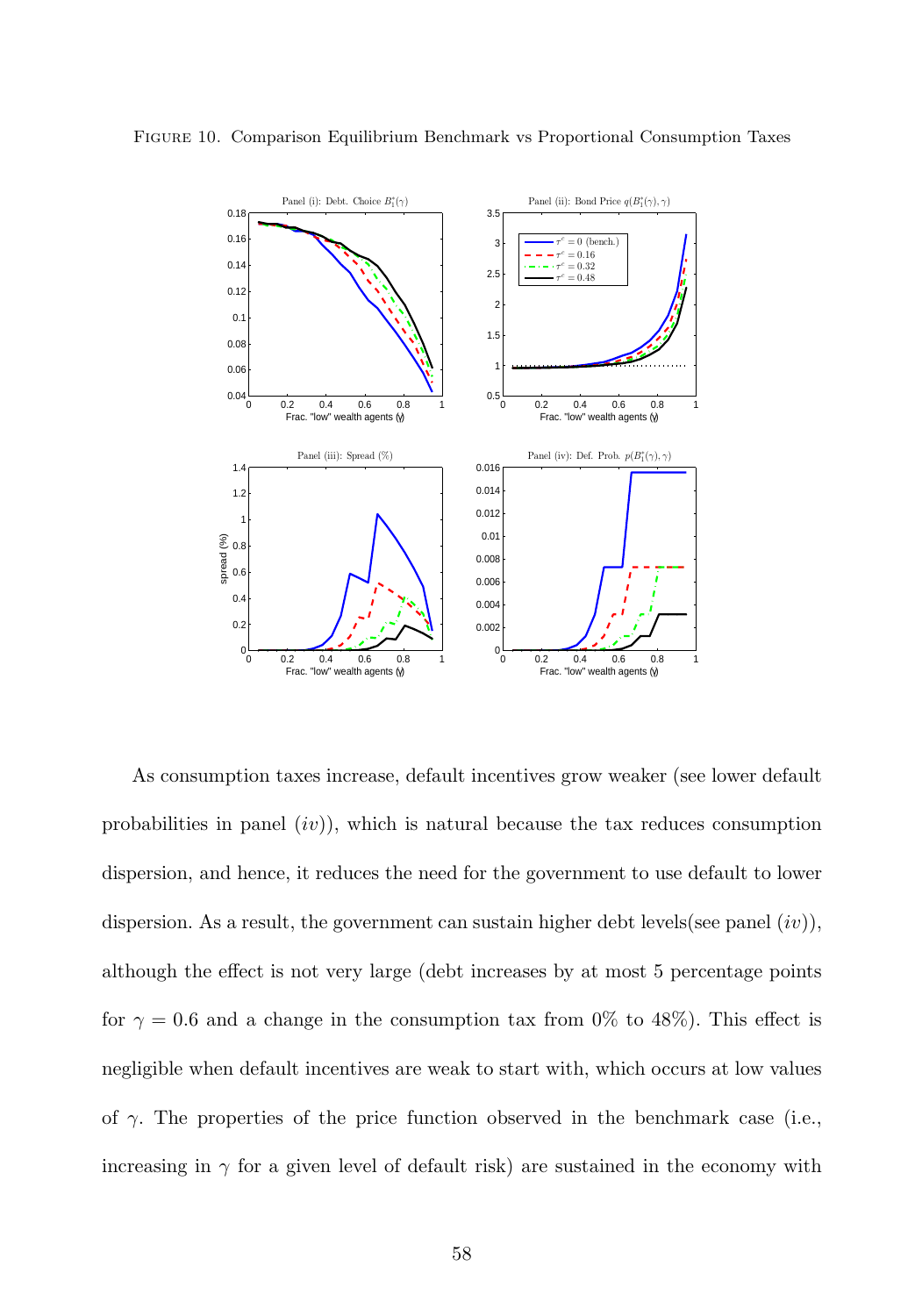consumption taxes (see panel  $(ii)$ ). In line with the reduction in default probabilities, the model with consumption taxes also displays lower spreads than the benchmark (see panel  $(iii)$ ).

The findings in this Section suggest that the existence of other tools for redistribution contributes to support higher debt levels at lower default frequencies. The results are also interesting as an illustration of what happens if we combine dejure outright default with partial, defacto default (the latter commonly takes place via inflation, but as noted earlier the consumption tax in this setup plays the same role as inflation in reducing the real debt burden).

#### 5.4. A Second Asset

We now review the implications of adding a risk-free asset that agents can use as a vehicle of savings, in addition to public debt. In particular, agents have access to a nonstochastic production technology  $y_t^i = z(k_t^i)^\theta$  with  $0 < \theta < 1$ , where  $y_t^i$  is total output and  $k_t^i$  is capital for agent of type i in period t, respectively.<sup>29</sup> The initial aggregate level of capital is denoted by  $K_0$ . L-type agents are now endowed with  $b_0^L$  and  $k_0^L$  units of public debt and capital, respectively, while H-type agents have endowments given by  $b_0^H = (B_0 - \gamma b_0^L)/(1 - \gamma)$  and  $k_0^H = (K_0 - \gamma k_0^L)/(1 - \gamma)$ . Capital depreciates at rate  $\delta$ . At period 0, agents choose how much of their savings they want to allocate to public bonds  $b_1^i \geq 0$  and capital  $k_1^i \geq 0$ .

<sup>29.</sup> The curvature in production allows us to obtain a well-defined portfolio choice of bonds and capital for private agents.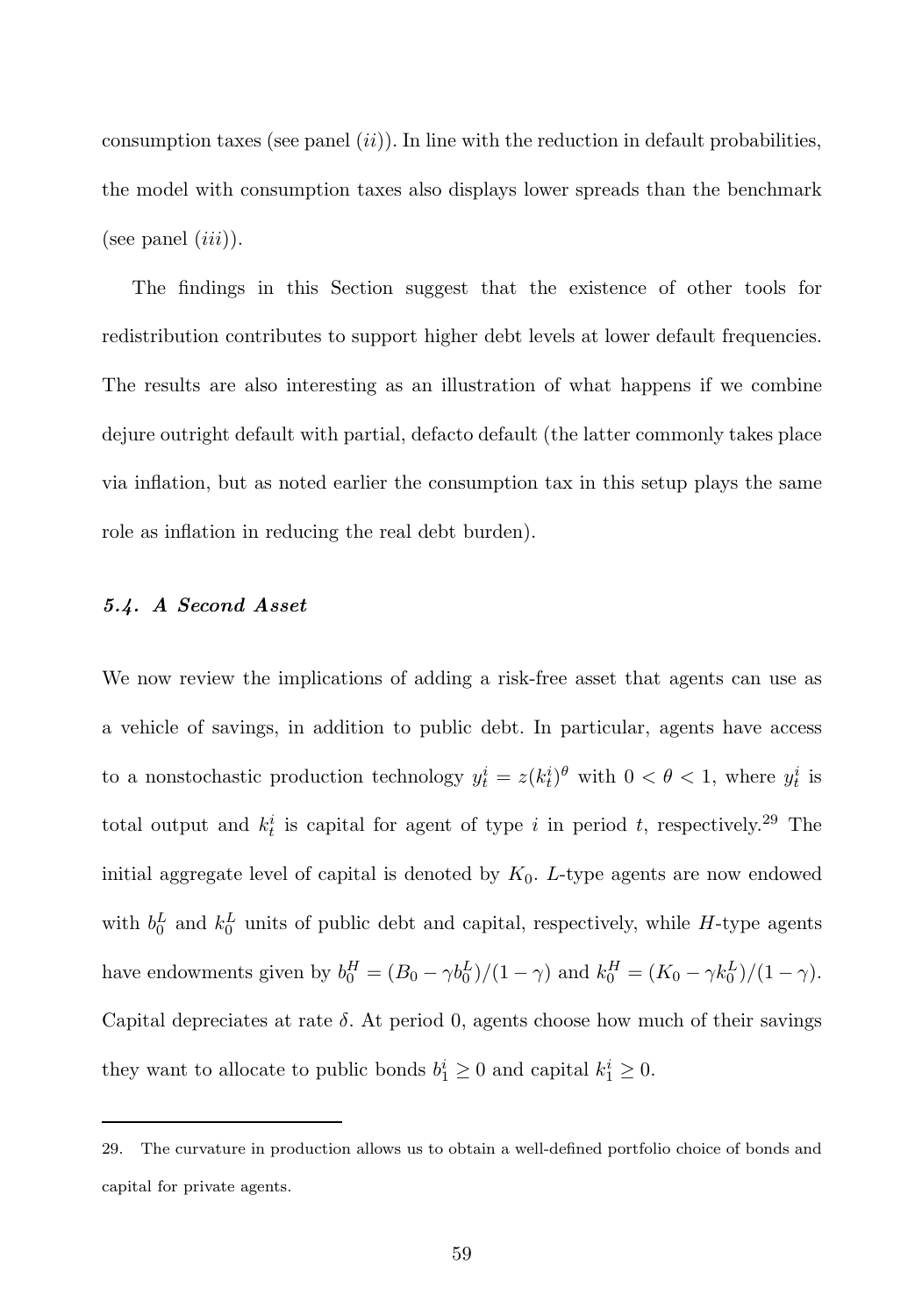The full characterization of the equilibrium and the detailed quantitative results are discussed in Section A.10 of the Appendix. Here, we focus only on the main results. Intuitively, the existence of the second asset implies that agents arbitrage returns across public debt and risk-free capital, taking into account the risk of default on public debt. In particular, the optimality conditions for  $H$ -type agents imply:

$$
\frac{q_0}{\left[\theta z(k_1^i)^{\theta-1}+1-\delta\right]^{-1}} = \frac{E_{g_1}\left[u'(c_1^{i,d=0})(1-d_1)\right]}{E_{g_1}\left[u'(c_1^{i,d=0})(1-d_1)+u'(c_1^{i,d=1})d_1\right]}.
$$
(26)

Thus, the default spread of this model (i.e., the gap between the yield on government bonds and the marginal productivity of capital) is determined by default risk, weighted by marginal utility in each state of the world, since agents are risk-averse. From this perspective, the second asset has a similar effect as introducing the foreign investor because it introduces an opportunity cost of funds, but with the difference that this cost is now endogenous and falls as capital investment rises.

Adding the second asset also affects the government's debt and default choices. In particular, the government now has to consider the initial distributions of both bonds and capital across agents, and the effects of its choices on the individual capital and bond decisions  $\{b_1^i, k_1^i\}$ , which depend on  $B_1$  and default risk. Default is more costly because via its effects on capital allocations it can cause higher consumption dispersion than before.

To make this case as close as possible to the benchmark model for the quantitative analysis, we assume  $k_0^i = K_0$  (i.e., all initial heterogeneity is in initial bond holdings). Still, this results in heterogeneous bond and capital holdings for the second period.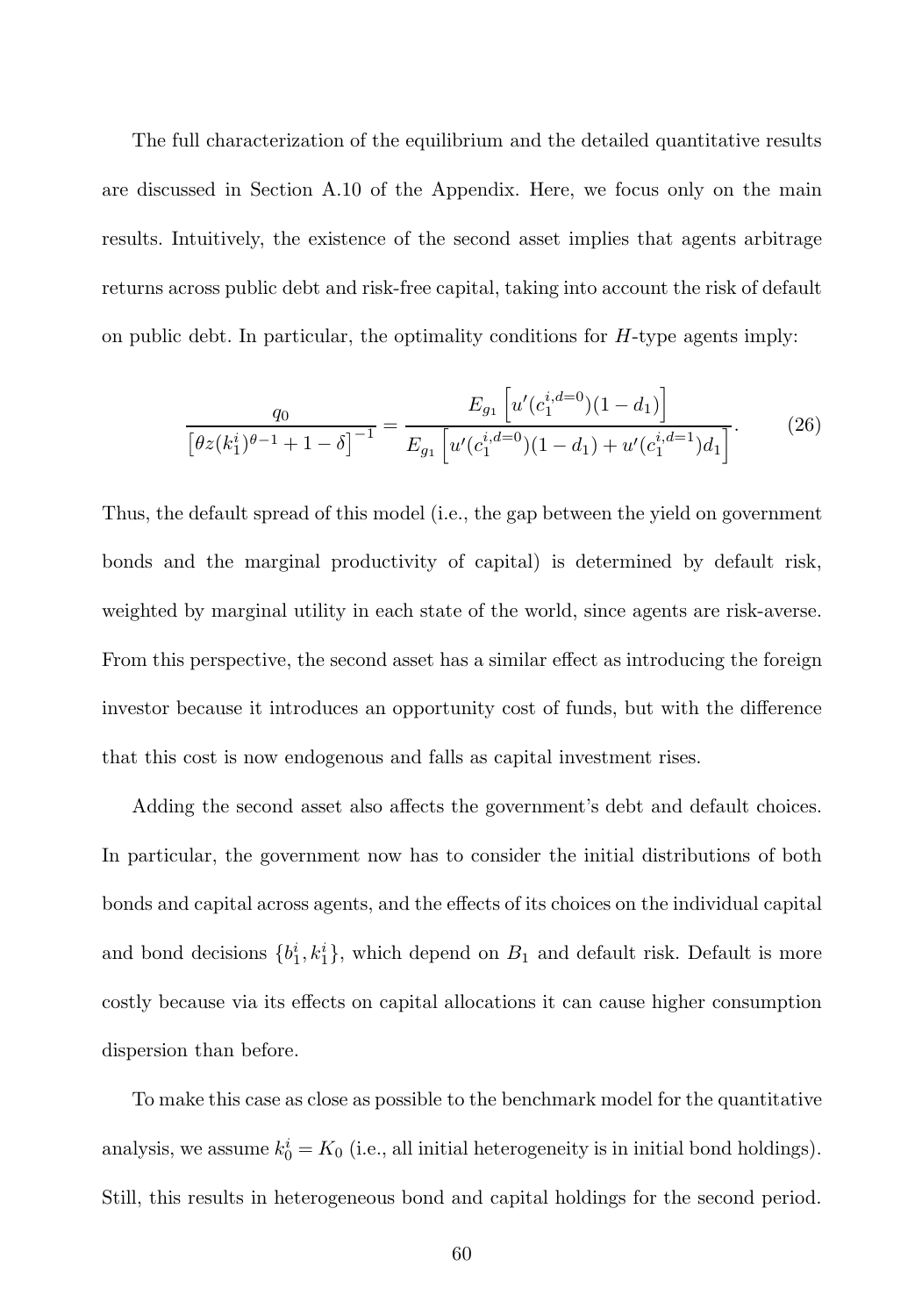We set z to normalize GDP to 1,  $\theta = 0.33$  and  $\delta = 0.10$  (standard values), and set  $K_0$  so the capital-to-output ratio is equal to 2. All other parameters are the same as in the benchmark.

Agents in this setup have the option to switch from debt to capital as default risk rises, which adversely affects the capacity of the government to issue debt. On the other hand, the weaker default incentives because of the additional adverse consumption dispersion effects enhance the ability to issue debt. In line with these arguments, we found that for low enough  $\gamma$ , so that default is a zero-probability event, both models have nearly identical results. As  $\gamma$  rises up to  $\gamma$  < 0.6, the model with two assets sustains higher optimal debt than the benchmark (by at most 4 percentage points), but at higher values of  $\gamma$  the opposite is true (debt in the benchmark is at most 2 percentage points higher). Thus, optimal debt levels do not differ by wide margins, even though the effects of adding the second asset are noticeable.

The arbitrage condition connecting bond prices and capital returns also has interesting quantitative implications for spreads and bond prices. First, since reallocation of savings from debt to capital reduces the marginal product of capital, the default risk spread rises as  $\gamma$  rises, and this happens even though the probability of default, which rises with  $\gamma$ , is actually lower than in the benchmark. Second, bond prices rise at a much lower rate as  $\gamma$  rises than in the benchmark, and, in fact, are never higher than 1 even with the highest values of  $\gamma$  considered (i.e., bond yields are never negative). In this dimension, the quantitative results are very different in the setup with two assets, although they are qualitatively similar.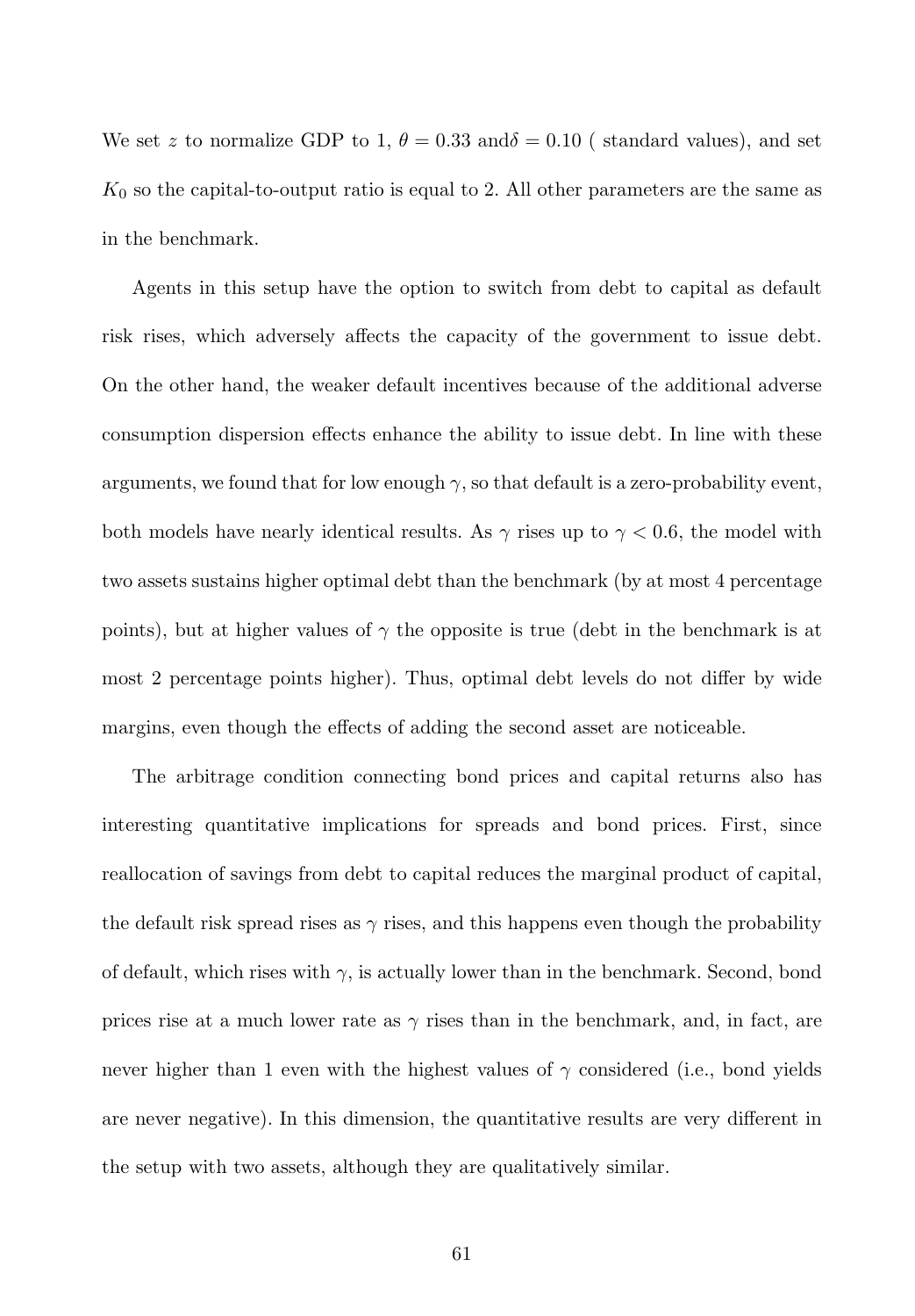# 6. Conclusions

This paper proposes a framework in which domestic sovereign default and public debt subject to default risk emerge as an equilibrium outcome. In contrast to standard models of sovereign default on external debt, this model highlights the role of the domestic distribution of public debt ownership and the distributional effects of default across domestic agents in shaping the government's default incentives. These are features common to both the historical episodes of outright domestic default documented by Reinhart and Rogoff (2011) and the ongoing European debt crisis.

In this environment, the distribution of public debt across private agents interacts with the government's optimal default, debt issuance and tax decisions. Distributional incentives alone cannot support equilibria with debt, because default is always optimal in the second period, and hence, the debt market cannot function in the first period. We also showed that equilibria with debt exposed to default risk can exist if we introduce either exogenous default costs or government preferences biased in favor of bond holders.

The main finding of the paper (i.e., that distributional incentives to default tempered by default costs can support equilibria with debt exposed to default risk) is robust to other three important extensions of the model: adding foreign investors who can hold a portion of the debt issued by the government, introducing consumption taxes as an alternative tool for redistributing resources across agents, and adding a second asset as a vehicle for saving.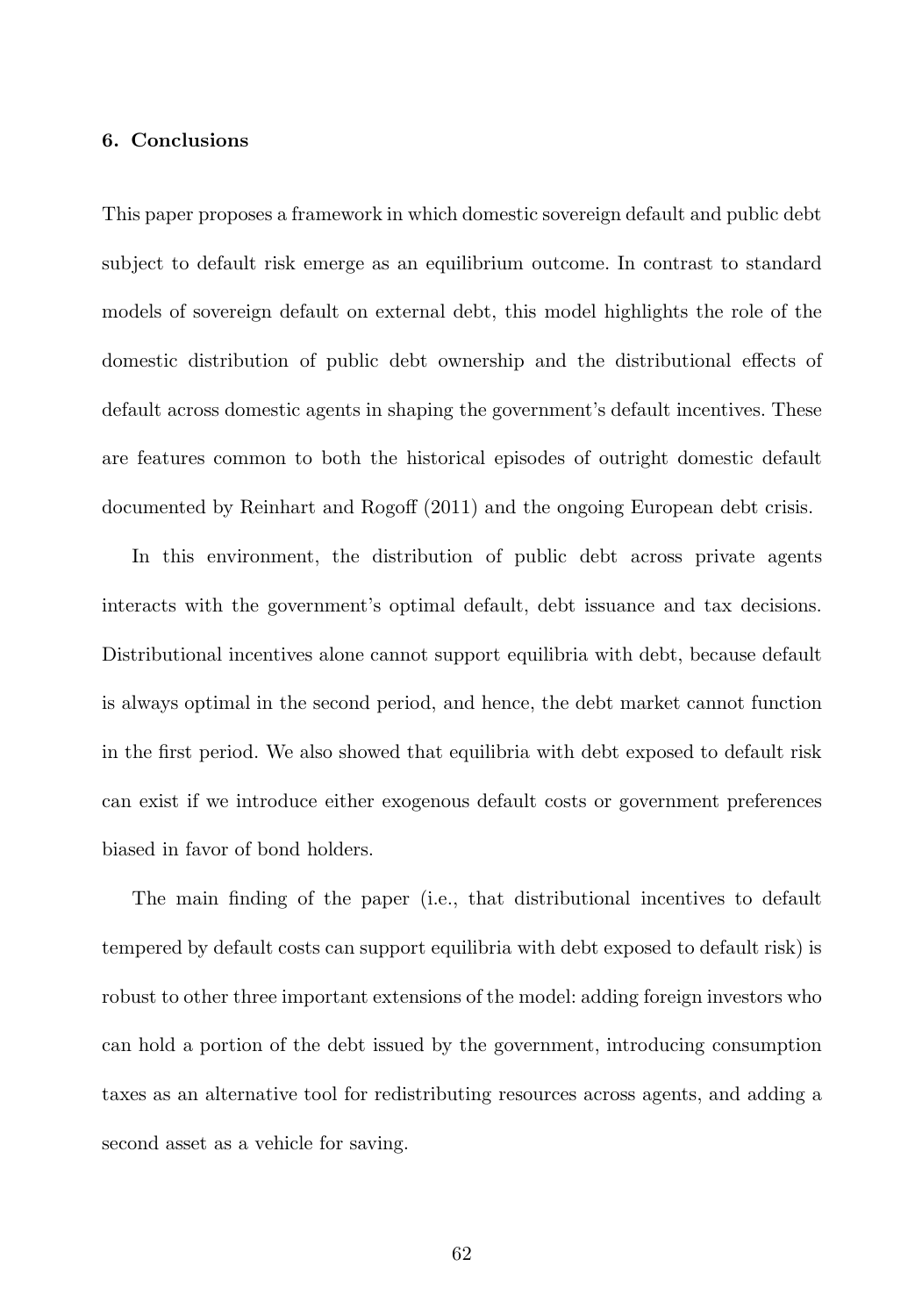This paper is a first attempt at developing a blueprint for research into models of domestic sovereign default driven by distributional incentives, and their interaction with agent heterogeneity and incomplete insurance markets. It has two main limitations, both byproducts of the two-period life horizon: First, it takes as given a distribution of bond ownership across agents. Second, it does not capture endogenous costs of default that would result from losing the benefits of public debt as a vehicle for self-insurance and liquidity-provision (see Aiyagari and McGrattan (1998)). In further work, D'Erasmo and Mendoza (2014) we are aiming to develop a framework that takes both issues into account.

#### References

- Aghion, Philip and Patrick Bolton, 1990. "Government Domestic Debt and the Risk of Default: A Political-Economic Model of the Strategic Role of Debt." *In Public Debt Management: Theory and History, edited by Rudiger Dornbusch and Mario Draghi. New York: Cambridge University Press*: 315–44.
- Aguiar, Mark and Manuel Amador, 2013. "Fiscal Policy in Debt Constrained Economies." *NBER Working Papers 17457*.
- Aguiar, Mark and Manuel Amador, 2014. "Sovereign Debt." *Handbook of International Economics*, 4: 647–87.
- Aguiar, Mark and Gitah Gopinath, 2006. "Defaultable debt, interest rates and the current account." *Journal of International Economics*, 69: 64–83.
- Aguiar, Mark, Manuel Amador, Emanuel Farhi, and Gitah Gopinath, 2013. "Crisis and Commitment: Inflation Credibility and the Vulnerability to Sovereign Debt Crises." *NBER Working Papers 19516*.
- Aiyagari, Rao and Ellen McGrattan, 1998. "The optimum quantity of debt." *Journal of Monetary Economics*, 42: 447–469.
- Aiyagari, Rao, Albert Marcet, Thomas Sargent, and Juha Seppala, 2002. "Optimal Taxation without State-Contingent Debt." *Journal of Political Economy*, 110: 1220–1254.
- Alesina, Alberto and Guido Tabellini, 1990. "A Positive Theory of Fiscal Deficits and Government Debt." *The Review of Economic Studies*, 57: 403–414.
- Amador, Manuel, 2003. "A Political Economy Model of Sovereign Debt Repayment." *Stanford University mimeo*.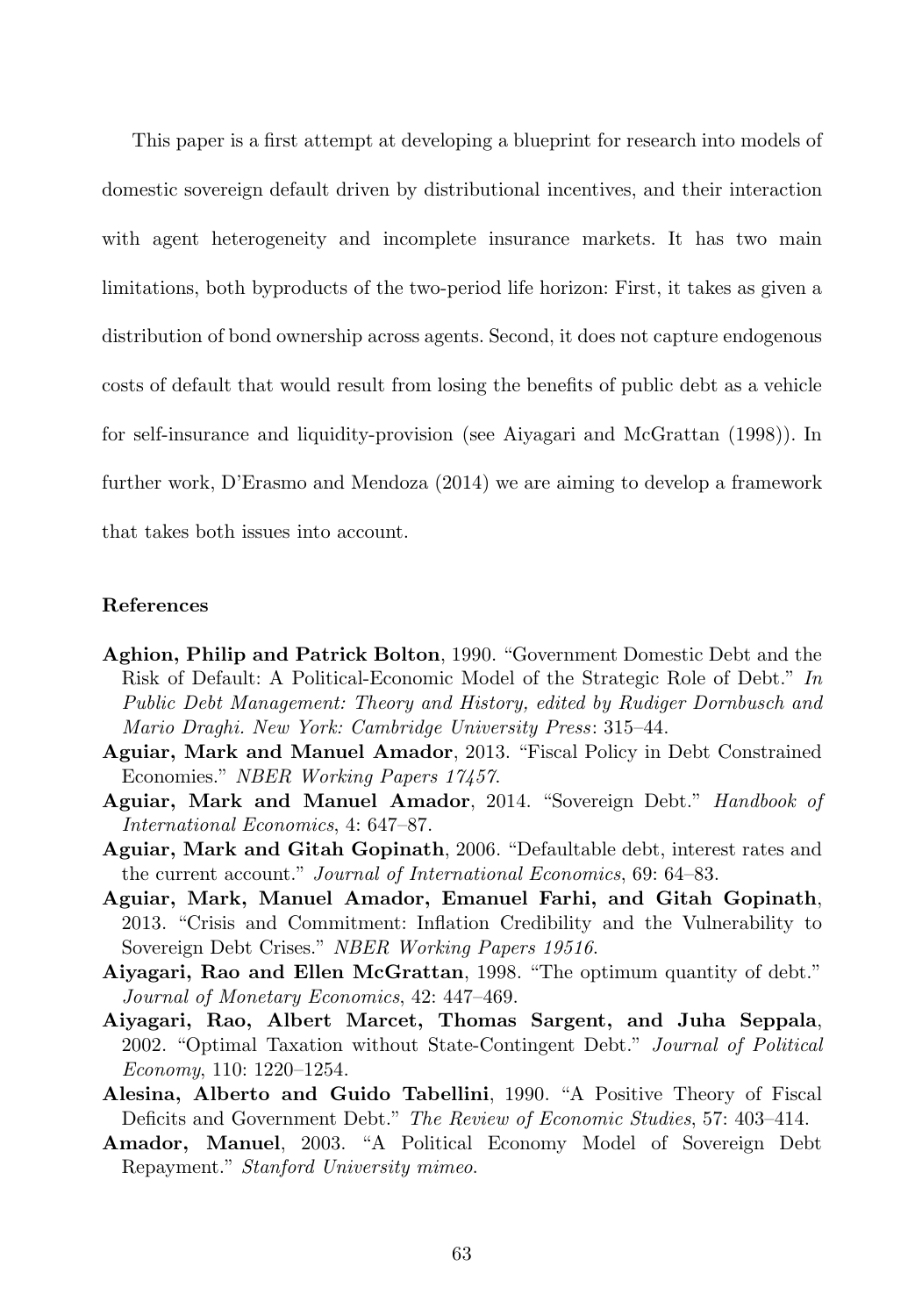- Andreasen, Eugenia, Guido Sandleris, and Alejandro van der Ghote, 2011. "The Political Economy of Sovereign Defaults." *Universidad Torcuato Di Tella, Business School Working Paper*.
- Arellano, Cristina, 2008. "Default Risk and Income Fluctuations in Emerging Economies." *American Economic Review*, 98: 690–712.
- Azzimonti, Marina, Evangelina de Francisco, and Vincenzo Quadrini, 2014. "Financial Globalization, Inequality, and the Rising Public Debt." *American Economic Review*, 104: 2267–2302.
- Barro, Robert, 1979. "On the determination of the public debt." *Journal of Political Economy*, 87: 940–971.
- Basu, Susantu, 2009. "Sovereign debt and domestic economic fragility." *Manuscript, Massachusetts Institute of Technology*.
- Bocola, Luigi, 2014. "The Pass-Through of Sovereign Risk." *Manuscript, University of Pennsylvania*.
- Boz, Emine, Pablo D'Erasmo, and Bora Durdu, 2014. "Sovereign Risk and Bank Balance Sheets: The Role of Macroprudential Policies." *Manuscript, International Monetary Fund*.
- Broner, Fernando and Jaume Ventura, 2011. "Globalization and Risk Sharing." *Review of Economic Studies*, 78: 49–82.
- Broner, Fernando, Alberto Martin, and Jaume Ventura, 2010. "Sovereign Risk and Secondary Markets." *American Economic Review*, 100: 1523–55.
- Brutti, Filippo, 2011. "Sovereign defaults and liquidity crises." *Journal of International Economics*, 84 (1): 65–72.
- Calvo, Guillermo, 1988. "Servicing the Public Debt: The Role of Expectations." *American Economic Review*, 78: 647–61.
- Cuadra, Gabriel, Juan Sanchez, and Horacio Sapriza, 2010. "Fiscal Policy and Default Risk in Emerging Markets." *Review of Economic Dynamics*, 13: 452– 469.
- Davies, James, Susanna Sandstrom, Anthony Shorrocks, and Edward Wolff, 2009. "The Level and Distribution of Global Household Wealth." *NBER Working Paper 15508*.
- D'Erasmo, Pablo, 2011. "Government Reputation and Debt Repayment in Emerging Economies." *mimeo, Federal Reserve Bank of Philadelphia*.
- D'Erasmo, Pablo and Enrique Mendoza, 2014. "Optimal Domestic Sovereign Default." *Manuscript, University of Pennsylvania*.
- Di Casola, Paola and Spyridon Sichlimiris, 2014. "Domestic and External Sovereign Debt." *Working Paper, Stockholm School of Economics*.
- Dias, Daniel, Christine Richmond, and Mark Wright, 2012. "In for a Penny, In for a 100 Billion Pounds: Quantifying the Welfare Benefits from Debt Relief." *mimeo, Federal Reserve Bank of Chicago*.
- Dixit, Avinash and John Londregan, 2000. "Political Power and the Credibility of Government Debt." *Journal of Economic Theory*, 94: 80–105.
- Dovis, Alessandro, Mikhail Golosov, and Ali Shourideh, 2014. "Sovereign Debt vs Redistributive Taxes: Financing Recoveries in Unequal and Uncommitted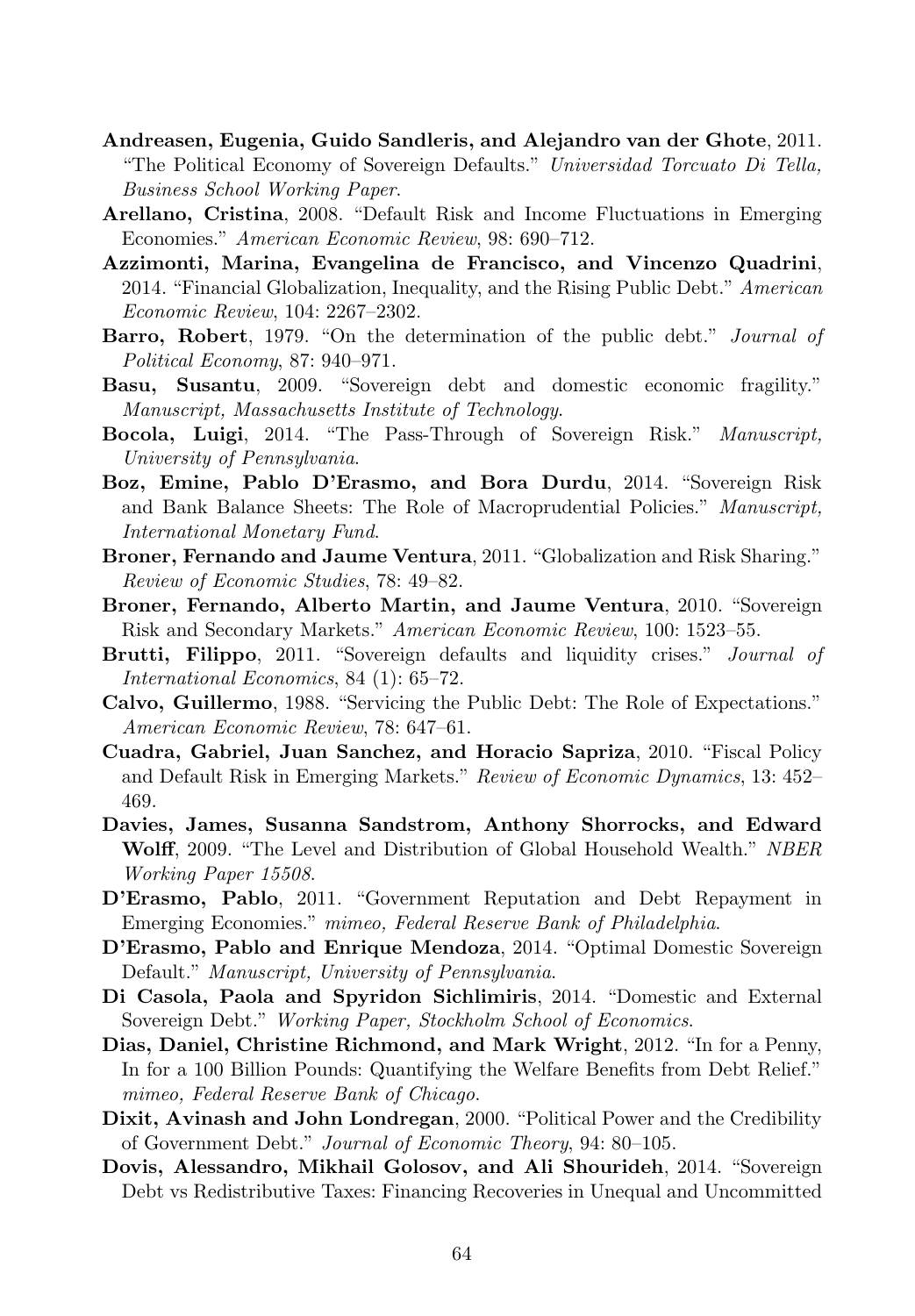Economies." *mimeo, Pennsylvania State University*.

- Eaton, Jonathan and Mark Gersovitz, 1981. "Debt with Potential Repudiation: Theoretical and Empirical Analysis." *Review of Economic Studies*, 48(2): 289–309.
- Ferriere, Axelle, 2014. "Sovereign Default, Inequality, and Progressive Taxation." *mimeo, European University Institute*.
- Floden, Martin, 2001. "The effectiveness of government debt and transfers as insurance." *Journal of Monetary Economics*, 48: 81–108.
- Gennaioli, Nicola, Alberto Martin, and Stefano Rossi, 2014. "Sovereign default, domestic banks and financial institutions." *Journal of Finance*.
- Golosov, Mikhail and Thomas Sargent, 2012. "Taxation, redistribution, and debt with aggregate shocks." *working paper Princeton University*.
- Guembel, Alexander and Oren Sussman, 2009. "Sovereign Debt without Default Penalties." *Review of Economic Studies*, 76: 1297–1320.
- Hall, George and Thomas Sargent, 2014. "Fiscal Discrimination in Three Wars." *Journal of Monetary Economics*, 61: 148–166.
- Hatchondo, Juan Carlos, Leonardo Martinez, and Horacio Sapriza, 2009. "Heterogeneous Borrowers in Quantitative Models of Sovereign Default." *International Economic Review*, 50: 129–51.
- Heathcote, Jonathan, 2005. "Fiscal Policy with Heterogeneous Agents." *Review of Economic Studies*, 72: 161–188.
- Jeon, Kiyoung and Zeynep Kabukcuoglu, 2014. "Income Inequality and Sovereign Default." *working paper, University of Pittsburgh*.
- Lorenzoni, Guido and Ivan Werning, 2013. "Slow moving debt crises." *NBER Working Paper No. w19228*.
- Mendoza, Enrique, Linda Tesar, and Jing Zhang, 2014. "Saving europe?: The unpleasant arithmetic of fiscal austerity in integrated economies." *National Bureau of Economic Research, No. w20200*.
- Mengus, Eric, 2014. "Honoring Sovereign Debt or Bailing Out Domestic Residents? A Theory of Internal Cost of Default." *WP Banque de France 480*.
- Panizza, Ugo, Federico Sturzenegger, and Jeromin Zettelmeyer, 2009. "The Economics and Law of Sovereign Debt and Default." *Journal of Economic Literature*, 47: 651–98.
- Perez, Diego, 2015. "Sovereign Debt, Domestic Banks and the Provision of Public Liquidity." *Manuscript*.
- Pitchford, Rohan and Mark Wright, 2012. "Holdouts in Sovereign Debt Restructuring: A Theory of Negotiation in a Weak Contractual Environment." *Review of Economic Studies*, 79: 812–837.
- Pouzo, Demian and Ignacio Presno, 2014. "Optimal Taxation with Endogenous Default under Incomplete Markets." *U.C. Berkeley, mimeo*.
- Reinhart, Carmen and Kenneth Rogoff, 2011. "The Forgotten History of Domestic Debt." *Economic Journal*, 121, Issue 552: 319–350.
- Sosa-Padilla, Cesar, 2012. "Sovereign Defaults and Banking Crises." *Mc Master University, Manuscript*.